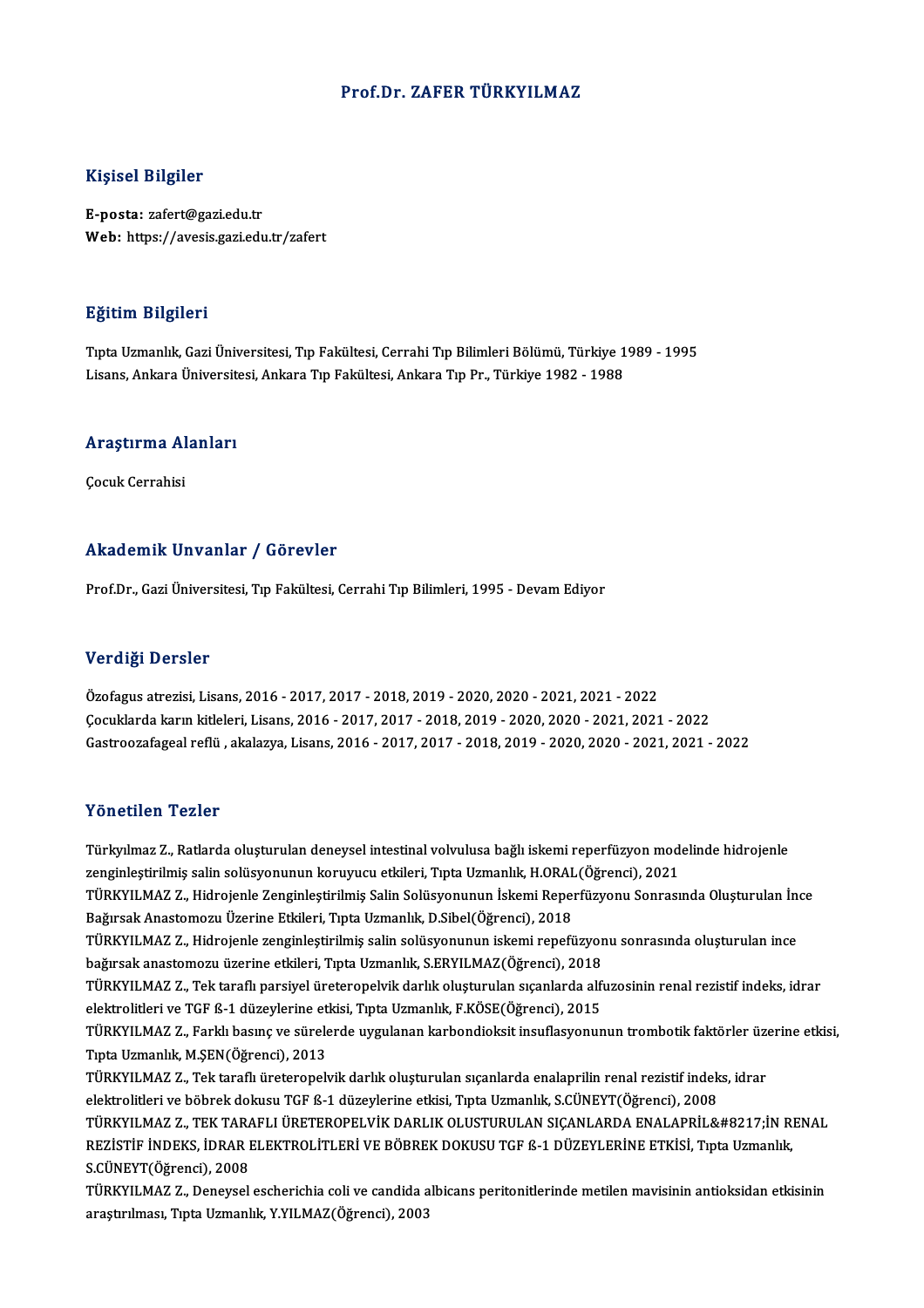# SCI, SSCI ve AHCI İndekslerine Giren Dergilerde Yayınlanan Makaleler<br>Makaleler

|       | SCI, SSCI ve AHCI İndekslerine Giren Dergilerde Yayınlanan Makaleler                                              |
|-------|-------------------------------------------------------------------------------------------------------------------|
| L.    | Response to: Retained intravascular catheter fragment at removal of implantable vascular access<br>device.        |
|       | Turkyilmaz Z., Karabulut R., Kapisiz A., Kaya C., Sonmez K.                                                       |
|       | Journal of pediatric surgery, 2022 (SCI Expanded İndekslerine Giren Dergi)                                        |
| П.    | Use of modified Makuuchi incision for surgical treatment of abdominal tumor in children.                          |
|       | Sonmez K., Turkyilmaz Z., Karabulut R., Kaya C., Polat F., Atan A.                                                |
|       | Archivos espanoles de urologia, cilt.75, sa.3, ss.282-286, 2022 (SCI Expanded İndekslerine Giren Dergi)           |
| III.  | Response to: Extubation strategies after esophageal atresia repair.                                               |
|       | Karabulut R., Turkyilmaz Z., Kapisiz A., Kaya C., Sonmez K.                                                       |
|       | Journal of pediatric surgery, 2022 (SCI Expanded Indekslerine Giren Dergi)                                        |
| IV.   | Response to: Effect of transanastomotic feeding tubes on anastomotic strictures in patients with                  |
|       | esophageal atresia and tracheoesophageal fistula.                                                                 |
|       | Turkyilmaz Z., Karabulut R., Kapisiz A., Kaya C., Sonmez K.                                                       |
|       | Journal of pediatric surgery, 2022 (SCI Expanded Indekslerine Giren Dergi)                                        |
| V.    | Regarding "Magnitude of SARS-CoV-2 Infection and Outcome in Paediatric Surgical Inpatients during                 |
|       | the First Wave of Pandemic at a Tertiary Care Children's Hospital in India".                                      |
|       | Sonmez K., Turkyilmaz Z., Karabulut R., Kaya C., Kapisiz A.                                                       |
|       | Journal of tropical pediatrics, 2022 (SCI Expanded İndekslerine Giren Dergi)                                      |
| VI.   | Protective Effects of Hydrogen-Rich Saline on Experimental Intestinal Volvulus in Rats                            |
|       | Oral H., Türkyılmaz Z., Karabulut R., Kaya C., Dayanır D., Karakaya C., Sonmez K.                                 |
|       | JOURNAL OF INVESTIGATIVE SURGERY, 2022 (SCI İndekslerine Giren Dergi)                                             |
| VII.  | Adults with previous hypospadias surgery during childhood.                                                        |
|       | Atan A., Karabulut R., Turkyilmaz Z., Sonmez K.                                                                   |
|       | Journal of pediatric urology, 2022 (SCI Expanded Indekslerine Giren Dergi)                                        |
| VIII. | Symptomatic corpus spongiosum defect in adolescents and young adults who underwent distal                         |
|       | hypospadias repair during childhood.                                                                              |
|       | Atan A., Karabulut R., Turkyilmaz Z., Sonmez K.                                                                   |
|       | Journal of pediatric urology, 2022 (SCI Expanded İndekslerine Giren Dergi)                                        |
|       | IX. Comment: Oxidative DNA Damage and NOX4 Levels in Children with Undescended Testes.                            |
|       | Karabulut R., Turkyilmaz Z., Sonmez K.                                                                            |
|       | European journal of pediatric surgery : official journal of Austrian Association of Pediatric Surgery  [et al] =  |
|       | Zeitschrift fur Kinderchirurgie, cilt.31, sa.6, ss.541, 2021 (SCI Expanded İndekslerine Giren Dergi)              |
| X.    | Letter Regarding: COVID-19 Impact on Surgical Resident Education and Coping.                                      |
|       | Turkyilmaz Z., Atan A., Karabulut R., Sonmez K.                                                                   |
|       | The Journal of surgical research, cilt.270, ss.74-75, 2021 (SCI Indekslerine Giren Dergi)                         |
| XI.   | Letter to the Editor.<br>Atan A., Sonmez K., Turkyilmaz Z., Karabulut R.                                          |
|       | Journal of pediatric surgery, cilt.56, 2021 (SCI Indekslerine Giren Dergi)                                        |
| XII.  | Mortality from gastrointestinal congenital anomalies at 264 hospitals in 74 low-income, middle-                   |
|       | income, and high-income countries: a multicentre, international, prospective cohort study                         |
|       | Wright N.J., Leather A.J. M., Ade-Ajayi N., Sevdalis N., Davies J., Poenaru D., Ameh E., Ademuyiwa A., Lakhoo K., |
|       | Smith E R , et al.                                                                                                |
|       | LANCET, cilt.398, sa.10297, ss.325-339, 2021 (SCI İndekslerine Giren Dergi)                                       |
| XIII. | Comment on: Urethral plate quality assessment and its impact on hypospadias repair outcomes: A                    |
|       | systematic review and quality assessment.                                                                         |
|       | Atan A., Turkyilmaz Z., Karabulut R., Yesil S., Sonmez K.                                                         |
|       | Journal of pediatric urology, cilt.17, sa.3, ss.326-327, 2021 (SCI Expanded İndekslerine Giren Dergi)             |
| XIV.  | Protective effects of hydrogen rich saline solution on ventral penile mathieu type flap with penile               |
|       | uuniauat annliaatian in uata                                                                                      |

Journal of pediatric urology, cilt.1?<br>Protective effects of hydrogen<br>tourniquet application in rats.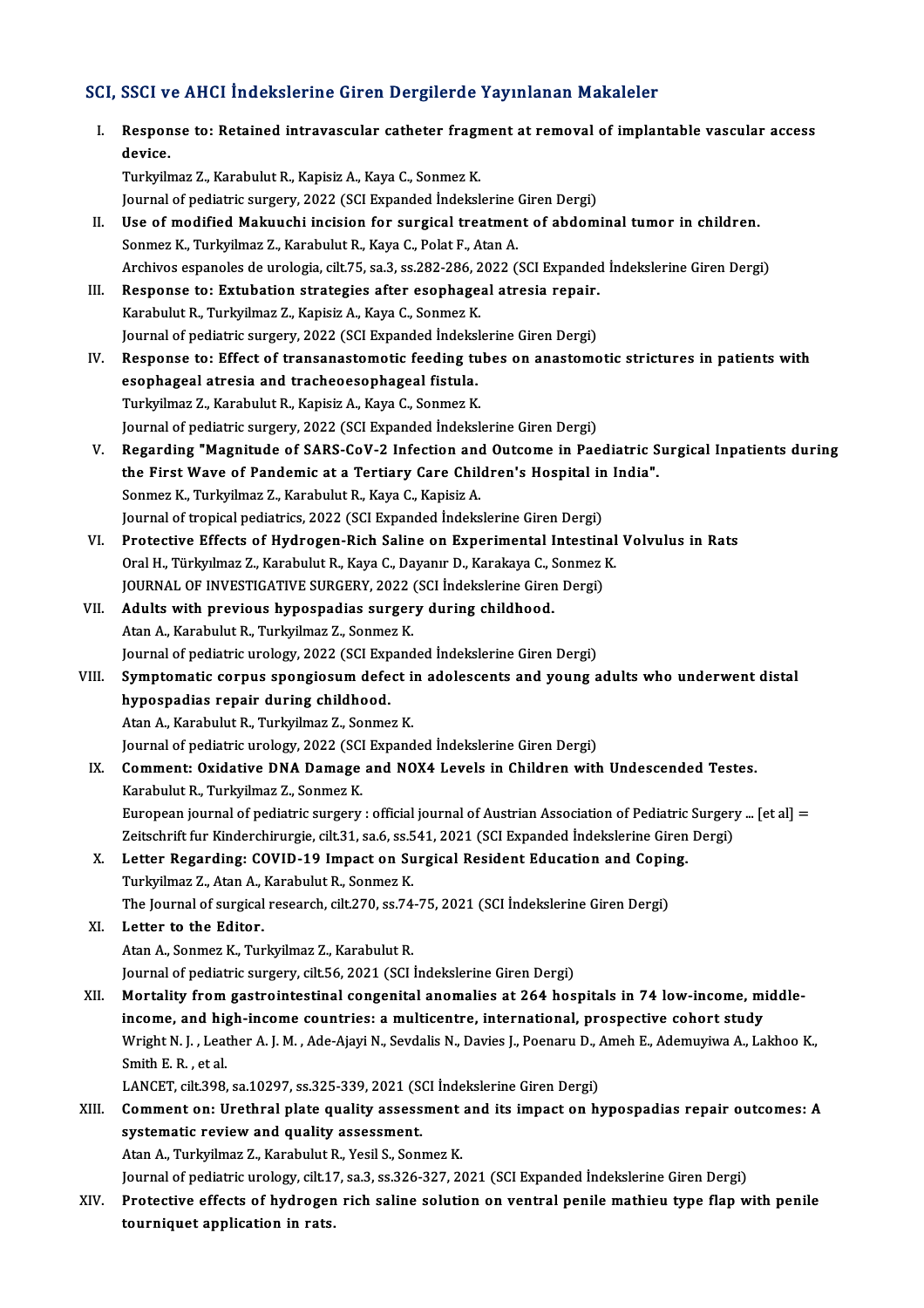Gulburun M. A. , Karabulut R., Turkyilmaz Z., Eryilmaz S., Kaya C., Arslan B., Gulbahar O., Poyraz A., Sonmez K<br>Journal of pediatria uralagu, silt 17, 2021 (SCI İndekslerine Giren Dergi) Gulburun M. A. , Karabulut R., Turkyilmaz Z., Eryilmaz S., Kaya C., Arslan I<br>Journal of pediatric urology, cilt.17, 2021 (SCI İndekslerine Giren Dergi)<br>Comment en Comnesison of suner mini PCNL and floyible unete Gulburun M. A. , Karabulut R., Turkyilmaz Z., Eryilmaz S., Kaya C., Arslan B., Gulbahar O., Poyraz A., Sonmez K.<br>Journal of pediatric urology, cilt.17, 2021 (SCI İndekslerine Giren Dergi)<br>XV. Comment on Comparison of super

- Journal of pediatric urology, cilt.17, 2021 (SCI İndekslerine Giren Dergi)<br>Comment on Comparison of super-mini-PCNL and flexible urete<br>upper urinary tract calculus (1-2 cm) in children.<br>Turkyilmaz Z., Atan A., Polat F., Ka XV. Comment on Comparison of super-mini-PCNL and flexible ureteroscopy for the management of World journal of urology, sa.1, 2021 (SCI İndekslerine Giren Dergi) Turkyilmaz Z., Atan A., Polat F., Karabulut R., Yesil S., Sonmez K.<br>World journal of urology, sa.1, 2021 (SCI İndekslerine Giren Dergi)<br>XVI. B-cell lymphoblastic lymphoma of unilateral primary breast mass in a boy aged 11
- World journal of urology, sa.1, 2021 (SCI İndekslerine Giren Dergi)<br>B-cell lymphoblastic lymphoma of unilateral primary breast mass in a boy ag<br>Oral H., Turkyilmaz Z., Arslan Kahraman D. İ. , Kaya C., Karabulut R., Tartık B-cell lymphoblastic lymphoma of unilateral primary breast mass in a<br>Oral H., Turkyilmaz Z., Arslan Kahraman D. İ. , Kaya C., Karabulut R., Tartık A., Sö<br>BREAST JOURNAL, cilt.27, sa.3, ss.271-272, 2021 (SCI İndekslerine Gi Oral H., Turkyilmaz Z., Arslan Kahraman D. İ. , Kaya C., Karabulut R., Tartık A., Sönmez K.<br>BREAST JOURNAL, cilt.27, sa.3, ss.271-272, 2021 (SCI İndekslerine Giren Dergi)<br>XVII. A brief comment on pneumothorax during extuba
- BREAST JOURNAL, cilt.27, sa.3, ss.271-272, 202<br>A brief comment on pneumothorax durin<br>Karabulut R., Turkyilmaz Z., Kaya C., Sonmez K.<br>PEDIATRICS AND NEONATOLOGY, silt 62, sa.2 A brief comment on pneumothorax during extubation period of esophageal atre<br>Karabulut R., Turkyilmaz Z., Kaya C., Sonmez K.<br>PEDIATRICS AND NEONATOLOGY, cilt.62, sa.2, ss.231, 2021 (SCI İndekslerine Giren Dergi)<br>Comment: CO Karabulut R., Turkyilmaz Z., Kaya C., Sonmez K.<br>PEDIATRICS AND NEONATOLOGY, cilt.62, sa.2, ss.231, 2021 (SCI İndekslerine Giren Dergi)<br>XVIII. Comment: COVID-19 outbreak and the practice of surgery: do we need to change
- Sonmez K., Turkyilmaz Z., Karabulut R., Kaya C., Polat F., Pardaz N., Oral H. Comment: COVID-19 outbreak and the practice of surgery: do we need to<br>Sonmez K., Turkyilmaz Z., Karabulut R., Kaya C., Polat F., Pardaz N., Oral H.<br>BRITISH JOURNAL OF SURGERY, cilt.108, sa.3, 2021 (SCI İndekslerine Giren D Sonmez K., Turkyilmaz Z., Karabulut R., Kaya C., Polat F., Pardaz N., Oral H.<br>BRITISH JOURNAL OF SURGERY, cilt.108, sa.3, 2021 (SCI İndekslerine Giren Dergi<br>XIX. Surgicel mimicking recurrent pelvic neuroblastoma in a 3-yea
- BRITISH JOURNAL OF SURGERY, cilt.108, sa.3, 2021 (SCI İndeksler<br>Surgicel mimicking recurrent pelvic neuroblastoma in a 3<br>Turkyilmaz Z., Karabulut R., Kaya C., Gökce D., Kolay E., Sonmez K.<br>Asta ebinungias Pelgica sa.1.4, 2 Surgicel mimicking recurrent pelvic neuroblastoma in a 3-year-old boy.<br>Turkyilmaz Z., Karabulut R., Kaya C., Gökce D., Kolay E., Sonmez K.<br>Acta chirurgica Belgica, ss.1-4, 2021 (SCI Expanded İndekslerine Giren Dergi)
- Turkyilmaz Z., Karabulut R., Kaya C., Gökce D., Kolay E., Sonmez K.<br>Acta chirurgica Belgica, ss.1-4, 2021 (SCI Expanded Indekslerine Giren Dergi)<br>XX. An infant with two de novo variants causing recessive and dominant disor Sezer A., Ogutlu O.B. G., TÜRKYILMAZ Z., GÜCÜYENER K., KAYHAN G., PERÇİN F.E. An infant with two de novo variants causing recessive and dominant disorders: Diag<br>Sezer A., Ogutlu O. B. G. , TÜRKYILMAZ Z., GÜCÜYENER K., KAYHAN G., PERÇİN F. E.<br>EUROPEAN JOURNAL OF HUMAN GENETICS, cilt.28, ss.895, 2020 EUROPEAN JOURNAL OF HUMAN GENETICS, cilt.28, ss.895, 2020 (SCI İndekslerine Giren Dergi)
- XXI. The gips procedure for pilonidal disease: a retrospective review of adolescent patients.<br>Turkyilmaz Z., Karabulut R., Oral H., Muradi T., Altın M., Sonmez K. Cutis, cilt.106, sa.6, ss.261-264, 2020 (SCI İndekslerine Giren Dergi) Turkyilmaz Z., Karabulut R., Oral H., Muradi T., Altın M., Sonmez<br>Cutis, cilt.106, sa.6, ss.261-264, 2020 (SCI İndekslerine Giren De<br>XXII. Cystobiliary Fistula in Hepatic Hydatid Cyst in Children.<br>TÜRKVII MAZ Z. KARARIII U
- Cutis, cilt.106, sa.6, ss.261-264, 2020 (SCI İndekslerine<br>Cystobiliary Fistula in Hepatic Hydatid Cyst in (TÜRKYILMAZ Z., KARABULUT R., KAYA C., SÖNMEZ K. Cardiovascular and interventional radiology, cilt.43, sa.11, ss.1716-1717, 2020 (SCI Expanded İndekslerine Giren<br>Dergi) TÜRKYILMAZ Z., KARABULUT R., KAYA C., SÖNMEZ K. Cardiovascular and interventional radiology, cilt.43, sa.11, ss.1716-1717, 2020 (SCI Expanded Indeksle<br>Dergi)<br>XXIII. Protective Effects of Contractubex® on Stricture Formation after Experimental Corrosive<br>Fearbagaal Punne
- Dergi)<br>Protective Effects of Contr<br>Esophageal Burns in Rats.<br>Seref K. Senmer K. Culburun Protective Effects of Contractubex® on Stricture Formation after Experimental Corrosive<br>Esophageal Burns in Rats.<br>Seref K., Sonmez K., Gulburun M. A. , Ekinci O., Oge C., Gulbahar Ö., Arslan B., Dagli H., Karabulut R., Tur

<mark>Esophageal Burns in Rats.</mark><br>Seref K., Sonmez K., Gulburun M. A. , Ekinci O., Oge C., Gulbahar Ö., Arslan B., Dagli H., Karabulut R., Tur<br>Archives of medical research, cilt.51, sa.7, ss.664-669, 2020 (SCI Expanded İndeksler

Seref K., Sonmez K., Gulburun M. A. , Ekinci O., Oge C., Gulbahar Ö., Arslan B., Dagli H., Karabulut R., Turkyilmaz Z.<br>Archives of medical research, cilt.51, sa.7, ss.664-669, 2020 (SCI Expanded Indekslerine Giren Dergi)<br>X Archives of medical research, cil<br>The effects of hydrogen-rich<br>ischemia reperfusion injury<br>Eurilman S. Türkulman 7. Karab The effects of hydrogen-rich saline solution on intestinal anastomosis performed after i<br>ischemia reperfusion injury<br>Eryilmaz S., Türkyılmaz Z., Karabulut R., Gulburun M. A. , Poyraz A., Gülbahar Ö., Arslan B., Sönmez K.<br>J

ischemia reperfusion injury<br>Eryilmaz S., Türkyılmaz Z., Karabulut R., Gulburun M. A. , Poyraz A., Gülbahar Ö., Arslan B., Sönmez k<br>JOURNAL OF PEDIATRIC SURGERY, cilt.55, sa.8, ss.1574-1578, 2020 (SCI İndekslerine Giren Der Eryilmaz S., Türkyılmaz Z., Karabulut R., Gulburun M. A. , Poyraz A., Gülbahar<br>JOURNAL OF PEDIATRIC SURGERY, cilt.55, sa.8, ss.1574-1578, 2020 (SCI İnde<br>XXV. Redo Hypospadias Repair: Comparison of Three Different Methods<br>T

- JOURNAL OF PEDIATRIC SURGERY, cilt.55, sa.8, ss.1574-1578, 2020 (SCI İndekslerine Giren Dergi)<br>Redo Hypospadias Repair: Comparison of Three Different Methods<br>TÜRKYILMAZ Z., KARABULUT R., ATAN A., SÖNMEZ K. UROLOGIAINTERNATIONALIS, cilt.104, ss.391-395,2020 (SCI İndekslerineGirenDergi) TÜRKYILMAZ Z., KARABULUT R., ATAN A., SÖNMEZ K.<br>UROLOGIA INTERNATIONALIS, cilt104, ss.391-395, 2020 (SCI İndekslerine Giren Dergi)<br>XXVI. Macrocystic Lymphangioma in Children Treated by Sclerotherapy With Bleomycin<br>Sänmar K
- Sönmez K., Karabulut R., Türkyılmaz Z.<br>JOURNAL OF CRANIOFACIAL SURGERY, cilt.31, sa.3, 2020 (SCI İndekslerine Giren Dergi) Macrocystic Lymphangioma in Children Treated by Sclerotherapy With Bleomy<br>Sönmez K., Karabulut R., Türkyılmaz Z.<br>JOURNAL OF CRANIOFACIAL SURGERY, cilt.31, sa.3, 2020 (SCI İndekslerine Giren Dergi)<br>Neuroprotective effect of
- XXVII. Neuroprotective effect of L-arginine in a neonatal rat model of hypoxic-ischemia Hirfanoglu İ.M. ,TÜRKYILMAZ C.,TÜRKYILMAZ Z.,OnalE.,Soylemezoglu F.,KARABULUTR.,AtalayY. INTERNATIONAL JOURNAL OF NEUROSCIENCE, cilt.129, sa.11, ss.1139-1144, 2019 (SCI İndekslerine Giren Dergi)
- XXVIII. Ultrasonography for diagnosis of appendicitis in children KARABULUTR., TÜRKYILMAZ Z., SÖNMEZK. Ultrasonography for diagnosis of appendicitis in children<br>KARABULUT R., TÜRKYILMAZ Z., SÖNMEZ K.<br>PEDIATRIC SURGERY INTERNATIONAL, cilt.35, sa.8, ss.921-922, 2019 (SCI İndekslerine Giren Dergi)<br>Consequentive Treatment with
- XXIX. Conservative Treatment with Octreotide to Provide Early Recovery of Children with Esophageal<br>Perforation PEDIATRIC SU<br>Conservative<br>Perforation<br>KARAPIU UT !

KARABULUT R., TÜRKYILMAZ Z., SÖNMEZ K., Basaklar A. C.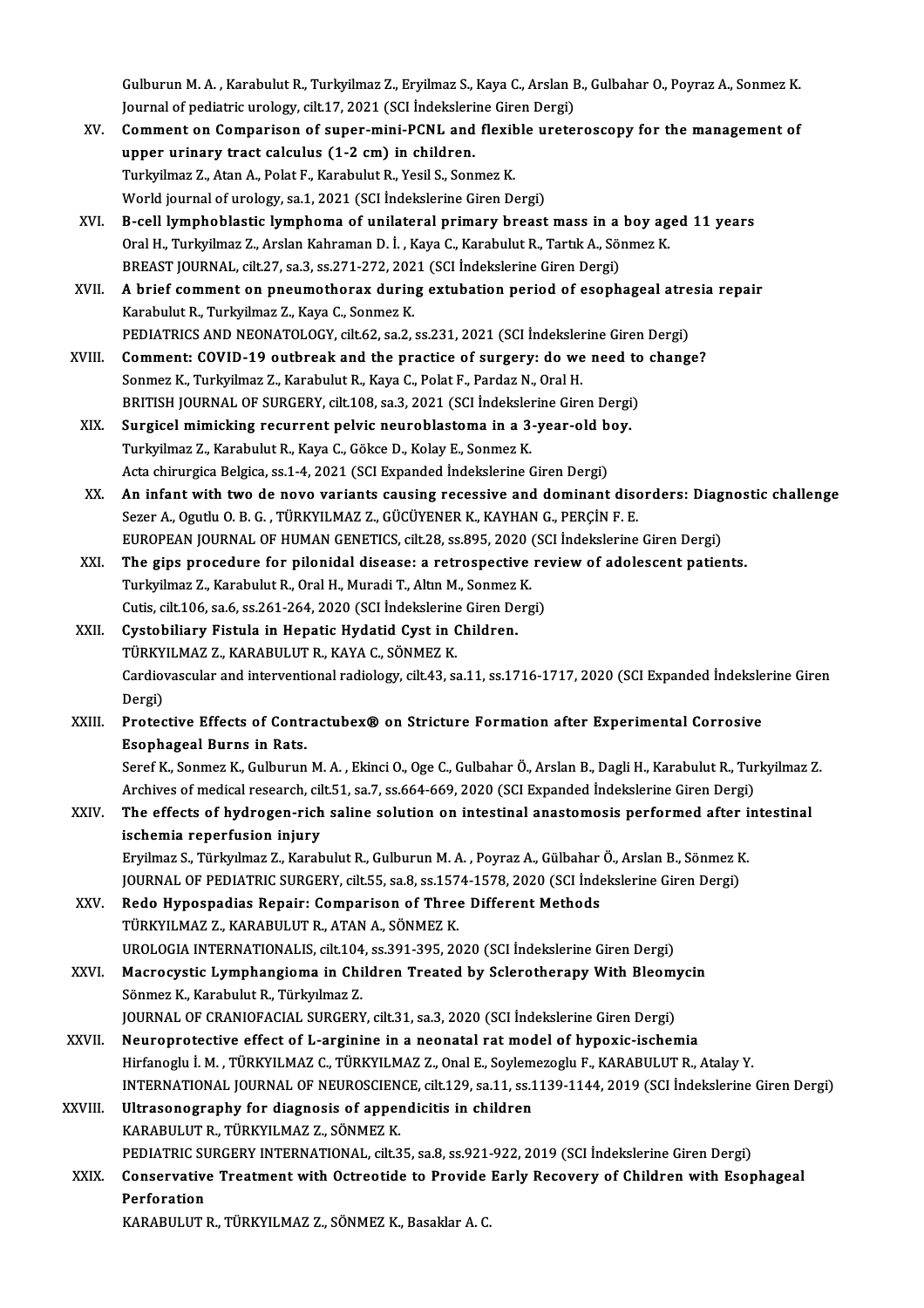|               | THORACIC AND CARDIOVASCULAR SURGEON, cilt.66, sa.5, ss.396-400, 2018 (SCI Indekslerine Giren Dergi)                                                                     |
|---------------|-------------------------------------------------------------------------------------------------------------------------------------------------------------------------|
| XXX.          | Seton Placement for Fistula-in-ano in Children                                                                                                                          |
|               | Turkyilmaz Z., Karabulut R., Sonmez K., Eryilmaz S., Tairov V.                                                                                                          |
|               | HONG KONG JOURNAL OF PAEDIATRICS, cilt.23, sa.3, ss.239-241, 2018 (SCI Indekslerine Giren Dergi)                                                                        |
| XXXI.         | Ovarian masses in infant-juvenile age                                                                                                                                   |
|               | SÖNMEZ K., TÜRKYILMAZ Z., KARABULUT R., Basaklar A. C.                                                                                                                  |
| XXXII.        | ARCHIVOS ARGENTINOS DE PEDIATRIA, cilt.116, sa.3, 2018 (SCI İndekslerine Giren Dergi)<br>Effect of polaprezinc on experimental corrosive esophageal burns in rats       |
|               | Ozbayoglu A., Sonmez K., Karabulut R., Turkyilmaz Z., Poyraz A., Gulbahar Ö., Basaklar A. C.                                                                            |
|               | DISEASES OF THE ESOPHAGUS, cilt.30, sa.11, 2017 (SCI İndekslerine Giren Dergi)                                                                                          |
| <b>XXXIII</b> | Protective effect of hydrogen rich saline solution on experimental ovarian ischemia reperfusion                                                                         |
|               | model in rats                                                                                                                                                           |
|               | Gokalp N., Basaklar A. C., Sönmez K., Türkyılmaz Z., Karabulut R., Poyraz A., Gülbahar Ö.                                                                               |
|               | JOURNAL OF PEDIATRIC SURGERY, cilt.52, sa.3, ss.492-497, 2017 (SCI Indekslerine Giren Dergi)                                                                            |
| <b>XXXIV</b>  | Adolescents Who Underwent Thyroid Surgeries for Thyroid Cancers and Masses                                                                                              |
|               | Turkyilmaz Z., Karabulut R., Sonmez K., Basaklar A. C.                                                                                                                  |
|               | HONG KONG JOURNAL OF PAEDIATRICS, cilt.22, sa.3, ss.137-143, 2017 (SCI İndekslerine Giren Dergi)                                                                        |
| <b>XXXV</b>   | A Rare Case of Lumber Hydatid Cyst in Children                                                                                                                          |
|               | Eryilmaz S., Turkyilmaz Z., Altin M., Karabulut R., Sonmez K.                                                                                                           |
|               | HONG KONG JOURNAL OF PAEDIATRICS, cilt.21, sa.4, ss.301-302, 2016 (SCI Indekslerine Giren Dergi)                                                                        |
| <b>XXXVI</b>  | The effect of alfuzosin on renal resistive index, urinary electrolytes and 2 microglobulin levels and                                                                   |
|               | TGF-1 levels of kidney tissue in rats with unilateral ureteropelvic junction obstruction                                                                                |
|               | Kose F., TÜRKYILMAZ Z., SÖNMEZ K., KARABULUT R., POYRAZ A., GÜLBAHAR Ö., Aral A., Damar C., KAYA C.,                                                                    |
|               | Basaklar A C                                                                                                                                                            |
| XXXVII.       | RENAL FAILURE, cilt.38, sa.8, ss.1283-1290, 2016 (SCI İndekslerine Giren Dergi)                                                                                         |
|               | Mutant neurogenin-3 in a Turkish boy with congenital malabsorptive diarrhea<br>Aksu A. U., EĞRİTAŞ GÜRKAN Ö., SARI S., Demirtas Z., TÜRKYILMAZ C., POYRAZ A., DALGIÇ B. |
|               | Pediatrics International, cilt.58, sa.5, ss.379-382, 2016 (SCI Expanded Indekslerine Giren Dergi)                                                                       |
| XXXVIII.      | An approximation technique for primary anastomosis (Gazi method) in selected cases of long gap                                                                          |
|               | esophageal atresia                                                                                                                                                      |
|               | KARABULUT R., TÜRKYILMAZ Z., SÖNMEZ K.                                                                                                                                  |
|               | WORLD JOURNAL OF PEDIATRICS, cilt.12, sa.2, ss.250-251, 2016 (SCI Indekslerine Giren Dergi)                                                                             |
| <b>XXXIX</b>  | A Rare Cause of Neonatal Breast Abscess and Mastitis: Foeniculum Vulgare and Powerfull Massage                                                                          |
|               | Kose F., Ozcan E., Sonmez K., Turkyilmaz C., Karabulut R., Turkyilmaz Z.                                                                                                |
|               | HONG KONG JOURNAL OF PAEDIATRICS, cilt.21, sa.2, ss.131, 2016 (SCI İndekslerine Giren Dergi)                                                                            |
| XL.           | The Effect of Carbon Dioxide Insufflation Applied at Different Pressures and Periods on Thrombotic                                                                      |
|               | <b>Factors</b>                                                                                                                                                          |
|               | ŞEN M. C., TÜRKYILMAZ Z., SÖNMEZ K., KARABULUT R., KAYA Z., Yenicesu I., Gursel T., Basaklar A. C.                                                                      |
|               | INDIAN JOURNAL OF HEMATOLOGY AND BLOOD TRANSFUSION, cilt.32, sa.1, ss.87-91, 2016 (SCI Indekslerine                                                                     |
|               | Giren Dergi)                                                                                                                                                            |
| XLI.          | Recurrent Sertoli-Leydig cell tumor of ovary in 8-year-old girl<br>TÜRKYILMAZ Z., KARABULUT R., Ozbakir F., PINARLI F. G., İNAN M. A., Oguz A., SÖNMEZ K.               |
|               | SCOTTISH MEDICAL JOURNAL, cilt.61, sa.1, ss.56-59, 2016 (SCI Indekslerine Giren Dergi)                                                                                  |
| XLII.         | Lycopene has reduced renal damage histopathologically and biochemically in experimental renal                                                                           |
|               | ischemia-reperfusion injury                                                                                                                                             |
|               | KAYA C., KARABULUT R., TÜRKYILMAZ Z., SÖNMEZ K., Kulduk G., GÜLBAHAR Ö., Kose F., Basaklar A. C.                                                                        |
|               | RENAL FAILURE, cilt.37, sa.8, ss.1390-1395, 2015 (SCI İndekslerine Giren Dergi)                                                                                         |
| XLIII.        | The Effects of Melatonin on Intestinal Adaptation in a Rat Model of Short Bowel Syndrome                                                                                |
|               | Guclu M., Demirogullari B., BARUN S., Ozen I. O., Karakus S. C., POYRAZ A., SERDAR M. A., KARABULUT R.,                                                                 |
|               | TÜRKYILMAZ Z., SÖNMEZ K., et al.                                                                                                                                        |
|               | EUROPEAN JOURNAL OF PEDIATRIC SURGERY, cilt.24, sa.2, ss.150-157, 2014 (SCI Indekslerine Giren Dergi)                                                                   |
|               |                                                                                                                                                                         |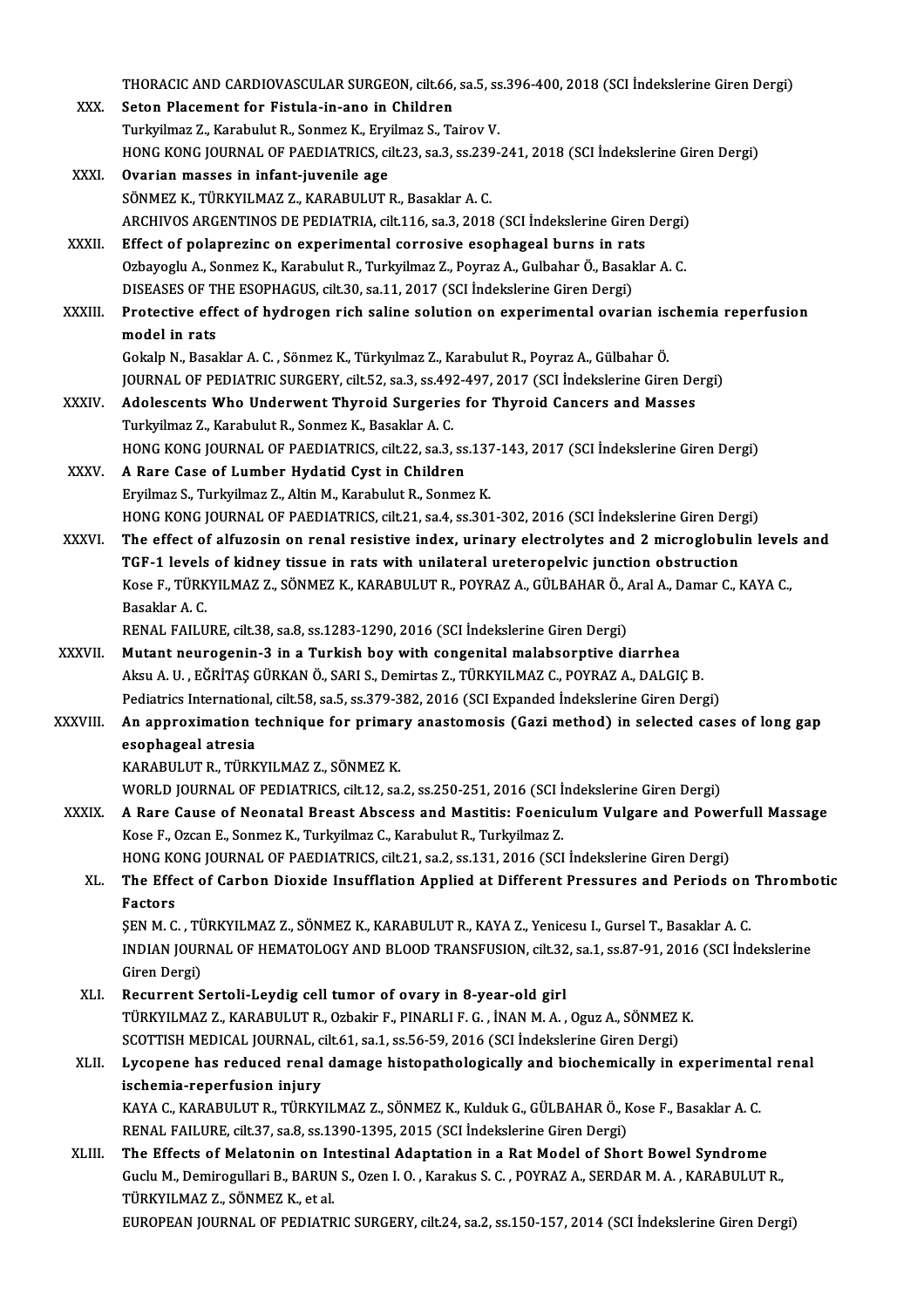| XLIV.   | Two isolated giant gastric duplication cysts in thorax in a newborn                                                 |
|---------|---------------------------------------------------------------------------------------------------------------------|
|         | Turkyilmaz C., Onal E., Atalay Y., Sonmez K., Turkyilmaz Z., Koc E., Ergenekon E., Konus O.                         |
|         | SCOTTISH MEDICAL JOURNAL, cilt.58, sa.3, 2013 (SCI İndekslerine Giren Dergi)                                        |
| XLV.    | Nonoperative Management of Gunshot Injury of Abdomen in A 10-Year-Old Boy                                           |
|         | KARABULUT R., TÜRKYILMAZ Z., SÖNMEZ K., Basaklar A. C.                                                              |
|         | INDIAN JOURNAL OF SURGERY, cilt.75, 2013 (SCI İndekslerine Giren Dergi)                                             |
| XLVI.   | Octreotide-Induced Long QT Syndrome in a Child with Congenital Hyperinsulinemia and a Novel                         |
|         | Missense Mutation (p.Met115Val) in the ABCC8 Gene                                                                   |
|         | Celik N., CİNAZ P., Emeksiz H. C., Hussain K., Camurdan O., BİDECİ A., DÖĞER E., Yuce O., TÜRKYILMAZ Z., OĞUZ A.    |
|         | D.                                                                                                                  |
|         | HORMONE RESEARCH IN PAEDIATRICS, cilt.80, sa.4, ss.299-303, 2013 (SCI Indekslerine Giren Dergi)                     |
| XLVII.  | Effect of Ginger Extract on Liver Damage in Experimental Obstructive Jaundice Produced by Main                      |
|         | <b>Bile Duct Ligation</b>                                                                                           |
|         | Altug E., Sonmez K., Turkyilmaz Z., Karabulut R., Gulbahar Ö., Yilmaz G., Ercin U., Basaklar A. C.                  |
|         | ACTA CHIRURGICA BELGICA, cilt.113, sa.1, ss.8-13, 2013 (SCI Indekslerine Giren Dergi)                               |
| XLVIII. | Obstructive jaundice resulted from hydatid cyst of pancreatic head                                                  |
|         | Turkyilmaz Z., Kapisiz A., Sonmez K., Karabulut R., Basaklar A. C.                                                  |
|         | HIPPOKRATIA, cilt.17, sa.4, ss.378-379, 2013 (SCI Indekslerine Giren Dergi)                                         |
| XLIX.   | TWENTY-FOUR GENES ARE UPREGULATED IN PATIENTS WITH HYPOSPADIAS                                                      |
|         | Karabulut R., Turkyilmaz Z., Sonmez K., Kumas G., Ergun S. G., Ergun M. A., Basaklar A. C.                          |
|         | BALKAN JOURNAL OF MEDICAL GENETICS, cilt.16, sa.2, ss.39-43, 2013 (SCI İndekslerine Giren Dergi)                    |
| L.      | Extraskeletal Ewing sarcoma of the mesocolon in a child                                                             |
|         | TÜRKYILMAZ Z., SÖNMEZ K., KARABULUT R., ŞEN M. C. , POYRAZ A., Oguz A., Basaklar A. C.                              |
|         | JOURNAL OF PEDIATRIC SURGERY, cilt.47, sa.9, 2012 (SCI Indekslerine Giren Dergi)                                    |
| LI.     | Intussusception in children: Experience with 105 patients in a department of paediatric surgery,                    |
|         | Turkey                                                                                                              |
|         | SÖNMEZ K., TÜRKYILMAZ Z., Demirogullari B., KARABULUT R., Kale N., Basaklar A. C.                                   |
|         | SOUTH AFRICAN JOURNAL OF SURGERY, cilt.50, sa.2, ss.37-39, 2012 (SCI İndekslerine Giren Dergi)                      |
| LII.    | Interventional radiological retrieval of embolized vascular access device fragments                                 |
|         | Onal B., Coskun B., KARABULUT R., ILGIT E. T., TÜRKYILMAZ Z., SÖNMEZ K.                                             |
|         | Diagnostic and Interventional Radiology, cilt.18, sa.1, ss.87-91, 2012 (SCI Expanded Indekslerine Giren Dergi)      |
| LIII.   | The Effect of Enalapril on Renal Resistive Index, Urine Electrolyte Levels and TGF-beta 1 Levels of                 |
|         | Kidney Tissues in Rats with Unilateral Partial Ureteropelvic Junction Obstruction                                   |
|         | Karakus S. C., Turkyilmaz Z., Sonmez K., Karabulut R., Sivri B., Ogur T., Yilmaz E., Basaklar A. C.                 |
|         | EUROPEAN JOURNAL OF PEDIATRIC SURGERY, cilt.21, sa.6, ss.356-361, 2011 (SCI Indekslerine Giren Dergi)               |
| LIV.    | Ostomy complications in patients with anorectal malformations                                                       |
|         | Demirogullari B., Yilmaz Y., Yildiz G. E., Ozen I. O., KARABULUT R., TÜRKYILMAZ Z., SÖNMEZ K., Basaklar A. C., Kale |
|         | N.                                                                                                                  |
|         | PEDIATRIC SURGERY INTERNATIONAL, cilt.27, sa.10, ss.1075-1078, 2011 (SCI İndekslerine Giren Dergi)                  |
| LV.     | Effect of Stent Placement, Balloon or Cutting Balloon Dilatation on Stricture Formation after Caustic               |
|         | <b>Esophageal Burn in Rats</b>                                                                                      |
|         | Kapisiz A., Karabulut R., Sonmez K., Turkyilmaz Z., Poyraz A., Gulbahar Ö., Onal B., Ozbayoglu A., Basaklar A.C.    |
|         | EUROPEAN JOURNAL OF PEDIATRIC SURGERY, cilt.21, sa.4, ss.258-262, 2011 (SCI Indekslerine Giren Dergi)               |
| LVI.    | Negative appendectomy experience in children                                                                        |
|         | Karabulut R., Sonmez K., Turkyilmaz Z., Demirogullari B., Ozen I. O., Demirtola A., Basaklar A. C., Kale N.         |
|         | IRISH JOURNAL OF MEDICAL SCIENCE, cilt.180, sa.1, ss.55-58, 2011 (SCI İndekslerine Giren Dergi)                     |
| LVII.   | Omental incarceration may cause hydrocele and this hydrocele confused simple or scrotal hydrocele                   |
|         | Kapisiz A., Karabulut R., Turkyilmaz Z., Sonmez K., Basaklar A. C.                                                  |
|         | HERNIA, cilt.15, sa.1, ss.43-45, 2011 (SCI İndekslerine Giren Dergi)                                                |
| LVIII.  | Our experience with McKusick-Kaufman syndrome patients                                                              |
|         | Sonmez K., Turkyilmaz Z., Karabulut R., Turan O., ÖNAL E. E., Aslan D., Basaklar A. C.                              |
|         |                                                                                                                     |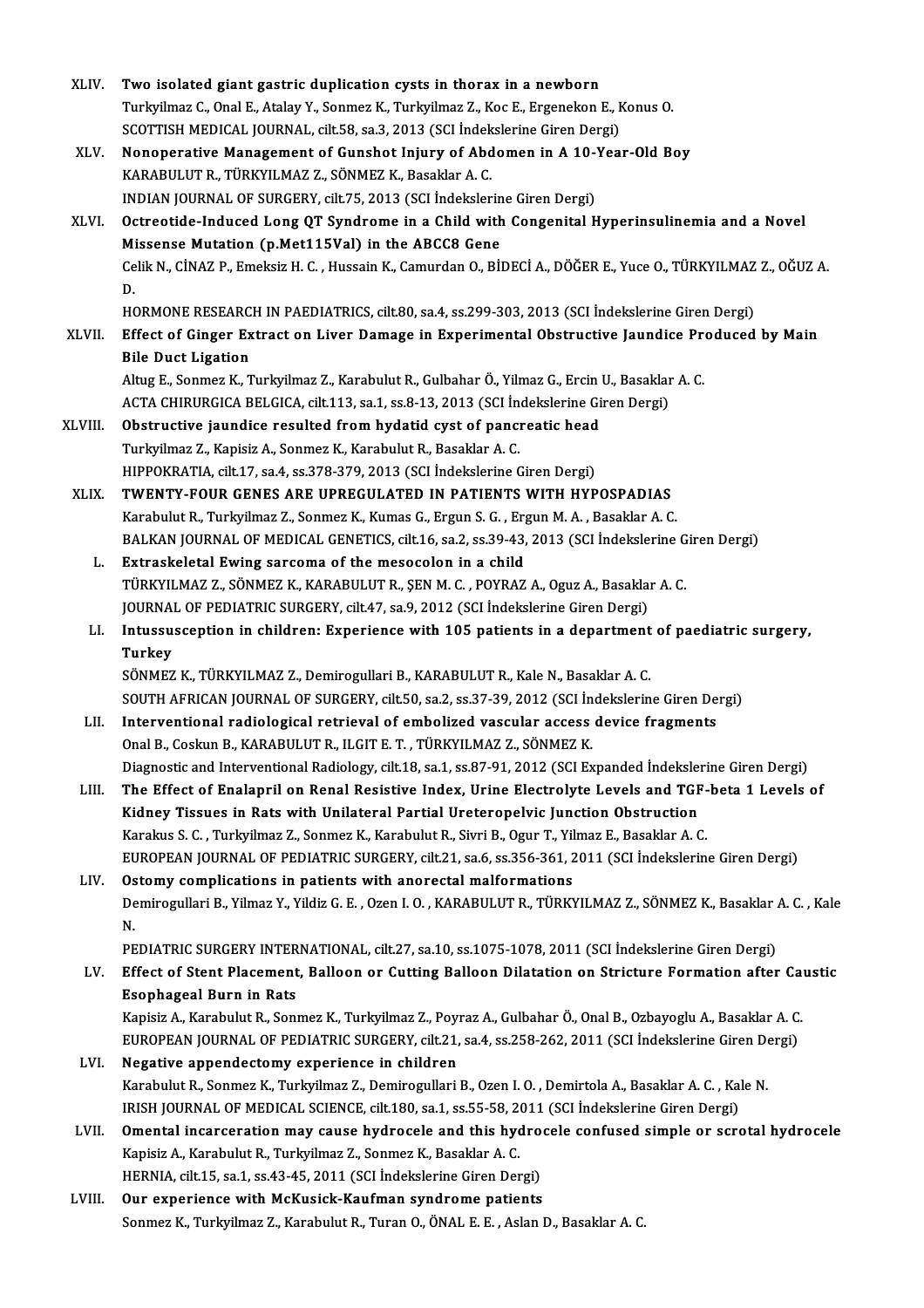BRATISLAVA MEDICAL JOURNAL-BRATISLAVSKE LEKARSKE LISTY, cilt.112, sa.9, ss.524-526, 2011 (SCI<br>Indekslerine Giren Dengi) **BRATISLAVA MEDICAL JO<br>İndekslerine Giren Dergi)**<br>FEEECT OF PESCUE AN BRATISLAVA MEDICAL JOURNAL-BRATISLAVSKE LEKARSKE LISTY, cilt.112, sa.9, ss.524-526, 2011 (SC<br>Indekslerine Giren Dergi)<br>LIX. EFFECT OF RESCUE AND PROPHYLAXIS WITH L-ARGININE ON APOPTOTIC CELL DEATH IN

## Indekslerine Giren Dergi)<br>LIX. EFFECT OF RESCUE AND PROPHYLAXIS WITH L-ARGININE ON APOPTOTIC CELL DEATH IN<br>NEONATAL RATS

Turkyilmaz C., Turkyilmaz Z., Onal E., Atalay Y., Soylemezoglu F., Celasun B. PEDIATRIC RESEARCH, cilt.68, ss.299-300, 2010 (SCI İndekslerine Giren Dergi)

Turkyilmaz C., Turkyilmaz Z., Onal E., Atalay Y., Soylemezoglu F., Celasun B.<br>PEDIATRIC RESEARCH, cilt.68, ss.299-300, 2010 (SCI İndekslerine Giren Dergi)<br>LX. An In Vitro and In Vivo Evaluation of Tensile Strength and Dura PEDIATRIC RESEARCH, cilt.68, ss.299-300, 2010 (SCI Indekslerine Giren Dergi<br>An In Vitro and In Vivo Evaluation of Tensile Strength and Durability<br>Various pH and Different Conditions: An Experimental Study in Rats<br>KARAPIH U An In Vitro and In Vivo Evaluation of Tensile Strength and Durability of Various pH and Different Conditions: An Experimental Study in Rats<br>KARABULUT R., SÖNMEZ K., TÜRKYILMAZ Z., Bagbanci B., Basaklar A. C. , Kale N.<br>INDI Various pH and Different Conditions: An Experimental Study in Rats<br>KARABULUT R., SÖNMEZ K., TÜRKYILMAZ Z., Bagbanci B., Basaklar A. C. , Kale N.<br>INDIAN JOURNAL OF SURGERY, cilt.72, sa.5, ss.386-390, 2010 (SCI İndekslerine

LXI. Where should the Normal Position of the Umbilicus be in the Neonate? INDIAN JOURNAL OF SURGERY, cilt.72, sa.5, ss.386-390, 2010 (SCI İndekslerine Giren Dergi)<br>Where should the Normal Position of the Umbilicus be in the Neonate?<br>Onal E., Turan O., Karabulut R., Hirfanoglu I., Turkyilmaz C., Where should the Normal Position of the Umbilicus be in the Neonate?<br>Onal E., Turan O., Karabulut R., Hirfanoglu I., Turkyilmaz C., Sonmez K., Turkyilmaz Z., Kapisiz A., Basaklar A. C<br>EUROPEAN JOURNAL OF PEDIATRIC SURGERY, EUROPEAN JOURNAL OF PEDIATRIC SURGERY, cilt. 20, sa.5, ss. 339-340, 2010 (SCI Indekslerine Giren Dergi) LXII. A strategy for treatment of giant omphalocele

EUROPEAN JOURNAL OF PEDIATRIC SURGERY, cilt.20, sa.5, ss.339-340, 2010 (SCI İndekslerine Giren<br>A strategy for treatment of giant omphalocele<br>SÖNMEZ K., Onal E., KARABULUT R., Turan O., TÜRKYILMAZ Z., Hirfanoglu I., Kapisiz A strategy for treatment of giant omphalocele<br>SÖNMEZ K., Onal E., KARABULUT R., Turan O., TÜRKYILMAZ Z., Hirfanoglu I., Kapisiz A., Basakla<br>WORLD JOURNAL OF PEDIATRICS, cilt.6, sa.3, ss.274-277, 2010 (SCI İndekslerine Gire SÖNMEZ K., Onal E., KARABULUT R., Turan O.,<br>WORLD JOURNAL OF PEDIATRICS, cilt.6, sa.3, :<br>LXIII. Incarcerated inguinal hernia in children<br>Turkrilmez Z. Sonmez K. Karabulut P. Demira

## WORLD JOURNAL OF PEDIATRICS, cilt.6, sa.3, ss.274-277, 2010 (SCI İndekslerine Giren Dergi)<br>Incarcerated inguinal hernia in children<br>Turkyilmaz Z., Sonmez K., Karabulut R., Demirogullari B., Ozen I. O. , Kapisiz A., Kale N. Incarcerated inguinal hernia in children<br>Turkyilmaz Z., Sonmez K., Karabulut R., Demirogullari B., Ozen I. O. , Kapisiz A., Kale N., Basaklar A. C.<br>HONG KONG JOURNAL OF EMERGENCY MEDICINE, cilt.17, sa.3, ss.244-249, 2010 ( Turkyilmaz Z., Sonmez K., Karabulut R., Demirogullari B., Ozen I. O., Kapisiz A., Kale N., Basaklar A.<br>HONG KONG JOURNAL OF EMERGENCY MEDICINE, cilt.17, sa.3, ss.244-249, 2010 (SCI Indekslerine<br>LXIV. A Rare Complication Af

HONG KONG JOURNAL OF EMERGENCY MEDICINE, cilt.17, sa.3, ss.244-249, 2010 (SCI İndekslerine Giren Dergi)<br>A Rare Complication After Augmentation Cyctoplasty: A Case Report of Scrotal Calculi<br>Moralioglu S., Afsarlar C. E. , O **A Rare<br>Moralio<br>Kale N<br>TURKIN** Moralioglu S., Afsarlar C. E. , Ozen I. O. , SÖNMEZ K., TÜRKYILMAZ Z., Demirogullari B., KARABULUT R., Basak<br>Kale N.<br>TURKIYE KLINIKLERI TIP BILIMLERI DERGISI, cilt.30, sa.2, ss.772-774, 2010 (SCI İndekslerine Giren Dergi)<br>

Kale N.<br>TURKIYE KLINIKLERI TIP BILIMLERI DERGISI, cilt.30, sa.2, ss.772-774, 2010 (SCI İndekslerine Gire<br>LXV. Resection of Blind Ending Bifid Ureter in a Patient with Grade V Vesicoureteric Reflux<br>Sonmer K. Turkrilmar 7. K TURKIYE KLINIKLERI TIP BILIMLERI DERGISI, cilt.30<br>Resection of Blind Ending Bifid Ureter in a Pati<br>Sonmez K., Turkyilmaz Z., Karabulut R., Basaklar A. C.<br>ACTA CHIBURCICA BELGICA silt 110, sa 1, ss 109, 111 Resection of Blind Ending Bifid Ureter in a Patient with Grade V Vesicoureteric R<br>Sonmez K., Turkyilmaz Z., Karabulut R., Basaklar A. C.<br>ACTA CHIRURGICA BELGICA, cilt.110, sa.1, ss.109-111, 2010 (SCI İndekslerine Giren Der ACTA CHIRURGICA BELGICA, cilt.110, sa.1, ss.109-111, 2010 (SCI İndekslerine Giren Dergi)

Sonmez K., Turkyilmaz Z., Karabulut R., Basaklar A. C.<br>ACTA CHIRURGICA BELGICA, cilt.110, sa.1, ss.109-111, 2010 (SCI İndekslerine Giren Dergi)<br>LXVI. Focal Intestinal Perforation and Necrotizing Enterocolitis Differential Focal Intestinal Perforation and Necrotizing Enterocolitis Differential Diagnosis and Treatment Peritoneal Drainage: Scientific Letter<br>KARABULUT R., TÜRKYILMAZ Z., SÖNMEZ K., Onal E., BEKEN S., TÜRKYILMAZ C., Kapisiz A., B Peritoneal Drainage: Scientific Letter<br>KARABULUT R., TÜRKYILMAZ Z., SÖNMEZ K., Onal E., BEKEN S., TÜRKYILMAZ C., Kapisiz A., Basaklar A. C.<br>TURKIYE KLINIKLERI TIP BILIMLERI DERGISI, cilt.30, sa.1, ss.333-338, 2010 (SCI İnd KARABULUT R., TÜRKYILMAZ Z., SÖNMEZ K., Onal E., BEKEN S., TÜRKYILMAZ C., Kapisiz A., Basaklar A. C.<br>TURKIYE KLINIKLERI TIP BILIMLERI DERGISI, cilt.30, sa.1, ss.333-338, 2010 (SCI İndekslerine Giren Dergi)<br>LXVII. L-carniti

TURKIYE KLINIKLERI TIP BILIMLERI DERGISI, cilt.30, sa.1, ss.333-338, 2010 (S.<br>L-carnitine pre-treatment reduces apoptotic cell death in seven-day-o<br>TÜRKYILMAZ C., TÜRKYILMAZ Z., Onal E., Atalay Y., Soylemezoglu F., Celasun L-carnitine pre-treatment reduces apoptotic cell death in seven-day-old rats hypoxia ischemia<br>TÜRKYILMAZ C., TÜRKYILMAZ Z., Onal E., Atalay Y., Soylemezoglu F., Celasun B.<br>RESTORATIVE NEUROLOGY AND NEUROSCIENCE, cilt.28, s TÜRKYILMAZ C., TÜRKYILMAZ Z., Onal E., Atalay Y., Soylemezoglu F., C<br>RESTORATIVE NEUROLOGY AND NEUROSCIENCE, cilt.28, sa.6, ss.817-4<br>LXVIII. Case report: Cola can stay-tab ingestion in an 8-year-old boy

## Karabulut R., Soenmez K., Turkyilmaz Z., Basaklar A. C. HONG KONG JOURNAL OF EMERGENCY MEDICINE, cilt.16, sa.4, ss.265-266, 2009 (SCI İndekslerine Giren Dergi) Karabulut R., Soenmez K., Turkyilmaz Z., Basaklar A. C.<br>HONG KONG JOURNAL OF EMERGENCY MEDICINE, cilt.16, sa.4, ss.265-266, 2009 (SCI İndekslerine Giren<br>LXIX. Delayed presentation of congenital diaphragmatic hernia with in

- KARABULUT R., TÜRKYILMAZ Z., SÖNMEZ K., Karakus S. C. , Basaklar A. C.<br>WORLD JOURNAL OF PEDIATRICS. cilt.5. sa.3. ss.226-228. 2009 (SCI İndekslerine Giren Dergi) Delayed presentation of congenital diaphragmatic hernia with intrathoracic gastric<br>KARABULUT R., TÜRKYILMAZ Z., SÖNMEZ K., Karakus S. C. , Basaklar A. C.<br>WORLD JOURNAL OF PEDIATRICS, cilt.5, sa.3, ss.226-228, 2009 (SCI İnd
- LXX. Reviewof Neonatal Inguinal Hernia Repairs: A Retrospective Evaluation of 15 Years WORLD JOURNAL OF PEDIATRICS, cilt.5, sa.3, ss.226-228, 2009 (SCI İndekslerine Giren Dergi)<br>Review of Neonatal Inguinal Hernia Repairs: A Retrospective Evaluation of 15 Years<br>Ozen I. O. , Moralioglu S., Afsarlar C. E. , KAR Review of<br>Ozen I. O.,<br>C., Kale N.<br>TURKIVE K Ozen I. O. , Moralioglu S., Afsarlar C. E. , KARABULUT R., Demirogullari B., TÜRKYILMAZ Z., SÖNMEZ K., Basak<br>C. , Kale N.<br>TURKIYE KLINIKLERI TIP BILIMLERI DERGISI, cilt.29, sa.4, ss.833-836, 2009 (SCI İndekslerine Giren De

C., Kale N.<br>TURKIYE KLINIKLERI TIP BILIMLERI DERGISI, cilt.29, sa.4, ss.833-836, 2009 (SCI İndekslerine Giren D<br>LXXI. Mitomycin C decreases the rate of stricture formation in caustic esophageal burns in rats<br>TÜRKVILMAZ Z. TURKIYE KLINIKLERI TIP BILIMLERI DERGISI, cilt.29, sa.4, ss.833-836, 2009 (SCI İndekslerine Giren Dergi)<br>Mitomycin C decreases the rate of stricture formation in caustic esophageal burns in rats<br>TÜRKYILMAZ Z., SÖNMEZ K., K Mitomycin C decreases the rate of stricture formation in caustic<br>TÜRKYILMAZ Z., SÖNMEZ K., KARABULUT R., Guelbahar Ö., POYRAZ A., S.<br>SURGERY, cilt.145, sa.2, ss.219-225, 2009 (SCI İndekslerine Giren Dergi)<br>A Triton tumor m

```
SURGERY, cilt.145, sa.2, ss.219-225, 2009 (SCI Indekslerine Giren Dergi)<br>LXXII. A Triton tumor mimicking sacrococcygeal teratoma
                    SURGERY, cilt.145, sa.2, ss.219-225, 2009 (SCI İndekslerine Giren Dergi)<br>A Triton tumor mimicking sacrococcygeal teratoma<br>Sönmez K., Türkyilmaz Z., Karabulut R., Kapisiz A., Eser E. P. , Memiş L., Başaklar A. C.<br>Journal of
                    A Triton tumor mimicking sacrococcygeal teratoma<br>Sönmez K., Türkyilmaz Z., Karabulut R., Kapisiz A., Eser E. P. , Memiş L., Başaklar A. C.<br>Journal of Pediatric Surgery, cilt.44, sa.11, 2009 (SCI Expanded İndekslerine Giren
Sönmez K., Türkyilmaz Z., Karabulut R., Kapisiz A., Eser E. P. , Memiş L., Başaklar A. C.<br>Journal of Pediatric Surgery, cilt.44, sa.11, 2009 (SCI Expanded İndekslerine Giren Dergi)<br>LXXIII. Effects of different suture mater
```
Journal of P<br><mark>Effects of</mark> d<br>techniques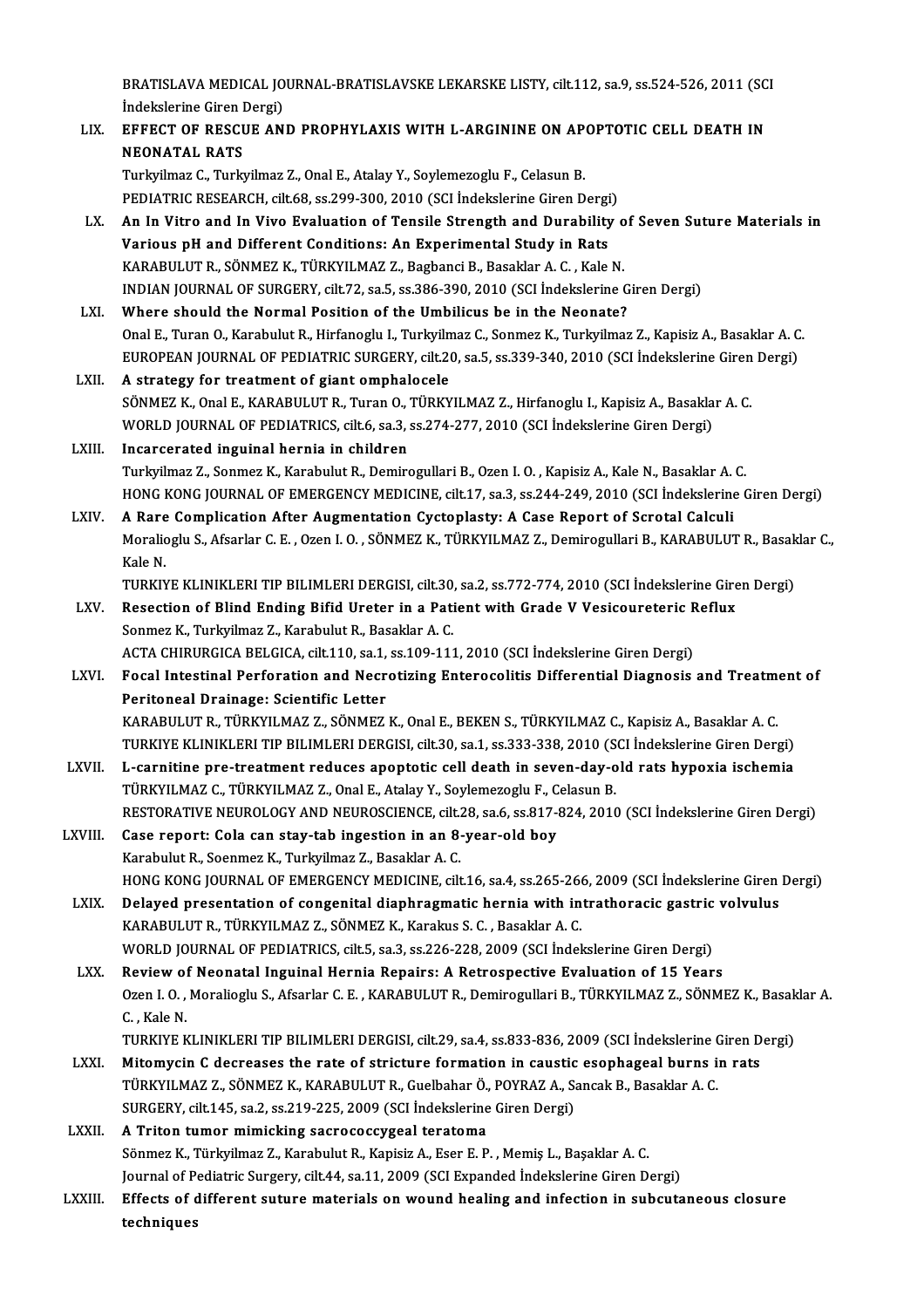Soenmez K., Bahar B., Karabulut R., Guelbahar Ö., Poyraz A., Tuerkyilmaz Z., Sancak B., Basaklar A. C.<br>B. FNT. silt 5, 83,3,84,149,152,2000 (SSL Indekslerine Giren Dergi) Soenmez K., Bahar B., Karabulut R., Guelbahar Ö., Poyraz A., Tuerky<br>B-ENT, cilt.5, sa.3, ss.149-152, 2009 (SCI İndekslerine Giren Dergi)<br>A striking and frequent sause of premature thelanghe in sh Soenmez K., Bahar B., Karabulut R., Guelbahar Ö., Poyraz A., Tuerkyilmaz Z., Sancak B., Basaklar A. (<br>B-ENT, cilt.5, sa.3, ss.149-152, 2009 (SCI İndekslerine Giren Dergi)<br>LXXIV. A striking and frequent cause of premature t

B-ENT, cilt.5, sa.3, ss.149-152, 2009 (SCI İndekslerine Giren Dergi)<br>A striking and frequent cause of premature thelarche in children: Foeniculum vulgare<br>TÜRKYILMAZ Z., KARABULUT R., SÖNMEZ K., Basaklar A. C. JOURNAL OF PEDIATRIC SURGERY, cilt.43, sa.11, ss.2109-2111, 2008 (SCI İndekslerine Giren Dergi) LXXV. Cefoperazone Induced Gastro-intestinal Haemorrhage. A Case Report JOURNAL OF PEDIATRIC SURGERY, cilt.43, sa.11, ss.2109-2111, 2008 (SCI İndekslerine Giren Dergi)<br>Cefoperazone Induced Gastro-intestinal Haemorrhage. A Case Report<br>Ozen I. O. , Moralioglu S., Karabulut R., Bagbanci B., Turky Ce<br>Oz<br>N. Ozen I. O. , Moralioglu S., Karabulut R., Bagbanci B., Turkyilmaz Z., Demirogullari B., Sonmez l<br>N.<br>ACTA CHIRURGICA BELGICA, cilt.108, sa.6, ss.777-778, 2008 (SCI İndekslerine Giren Dergi)<br>Colonis metility and functional a N.<br>ACTA CHIRURGICA BELGICA, cilt.108, sa.6, ss.777-778, 2008 (SCI İndekslerine Giren Dergi)<br>LXXVI. Colonic motility and functional assessment of the patients with anorectal malformations according to<br>Kriskenbeck sensen ACTA CHIRURGICA BELGIC<br>Colonic motility and fun<br>Krickenbeck consensus<br>Domirogullari B. Ogen L.O. Colonic motility and functional assessment of the patients with anorectal malformat<br>Krickenbeck consensus<br>Demirogullari B., Ozen I. O. , KARABULUT R., TÜRKYILMAZ Z., SÖNMEZ K., Kale N., Basaklar A. C.<br>JOUPMAL OF PEDIATRIC Krickenbeck consensus<br>Demirogullari B., Ozen I. O. , KARABULUT R., TÜRKYILMAZ Z., SÖNMEZ K., Kale N., Basaklar A. C.<br>JOURNAL OF PEDIATRIC SURGERY, cilt.43, sa.10, ss.1839-1843, 2008 (SCI İndekslerine Giren Dergi) Demirogullari B., Ozen I. O., KARABULUT R., TÜRKYILMAZ Z., SÖNMEZ H<br>JOURNAL OF PEDIATRIC SURGERY, cilt.43, sa.10, ss.1839-1843, 2008 (S<br>LXXVII. Bilateral ureteropelvic junction disruption in a 5-year-old boy JOURNAL OF PEDIATRIC SURGERY, cilt.43, sa.10, ss.1839-1843, 200<br>Bilateral ureteropelvic junction disruption in a 5-year-old b<br>Sönmez K., Karabulut R., Türkyılmaz Z., Karakus S. C. , Basaklar A. C.<br>JOURNAL OF PEDIATRIC SURG Bilateral ureteropelvic junction disruption in a 5-year-old boy<br>Sönmez K., Karabulut R., Türkyılmaz Z., Karakus S. C. , Basaklar A. C.<br>JOURNAL OF PEDIATRIC SURGERY, cilt.43, 2008 (SCI İndekslerine Giren Dergi)<br>Association Sönmez K., Karabulut R., Türkyılmaz Z., Karakus S. C. , Basaklar A. C.<br>JOURNAL OF PEDIATRIC SURGERY, cilt.43, 2008 (SCI İndekslerine Giren Dergi)<br>LXXVIII. Association of tumor necrosis factor, interleukin-6 and cyclooxygen **JOURNAL OF PEDIATRIC SURGERY, cilt.43, 2008 (S)**<br>Association of tumor necrosis factor, interle<br>lipopolysaccharide-induced intussusception<br>Seenmer K, Karabulut B, Tuorkrilmerl Z, Demires Soenmez K., Karabulut R., Tuerkyilmazl Z., Demirogullari B., Oezen I. O., Guelen S., Basaklar A. C., Kale N. lipopolysaccharide-induced intussusception<br>Soenmez K., Karabulut R., Tuerkyilmazl Z., Demirogullari B., Oezen I. O. , Guelen S., Basaklar A. C. , Kale N.<br>EUROPEAN JOURNAL OF PEDIATRIC SURGERY, cilt.18, sa.2, ss.103-106, 20 Soenmez K., Karabulut R., Tuerkyilmazl Z., Demirogullari B., Oezen I. O., Guelen S., Basaklar A. C., F<br>EUROPEAN JOURNAL OF PEDIATRIC SURGERY, cilt.18, sa.2, ss.103-106, 2008 (SCI Indekslerine Gi<br>LXXIX. Treatment of postope EUROPEAN JOURNAL OF PEDIATRIC SURGERY, cilt.18, sa.2, ss.103-106, 2008 (SCI İndekslerine Giren Dergi)<br>Treatment of postoperative enterocutaneous fistulas with octreotide in two neonates<br>Karabulut R., Karakus C., Hirfanoglu Treatment of postoperative enterocutaneous fistulas with octreotide in two neonates<br>Karabulut R., Karakus C., Hirfanoglu I., Turan O., Tuerkyilmaz Z., Soenmez K., Oenal E. E. , Atalay Y., Basakla<br>EUROPEAN JOURNAL OF PEDIAT Karabulut R., Karakus C., Hirfanoglu I., Turan O., Tuerkyilmaz Z., Soenmez K., Oenal E. E. , Atalay Y., Basaklar<br>EUROPEAN JOURNAL OF PEDIATRIC SURGERY, cilt.18, sa.1, ss.56-58, 2008 (SCI İndekslerine Giren Dergi)<br>LXXX. Ank EUROPEA<br>**Ankylogle**<br>children<br>Karabulut Ankyloglossia and effects on breast-feeding, speech problems and mechanical/social issues in<br>children<br>Karabulut R., Sonmez K., Turkyilmaz Z., Demirogullari B., Ozen I. O. , Bagbanci B., Kale N., Basaklar A. C.<br>B-ENT, cilt. Karabulut R., Sonmez K., Turkyilmaz Z., Demirogullari B., Ozen I. O., Bagbanci B., Kale N., Basaklar A. C. LXXXI. Congenital neck masses in children and their embryologic and clinical features. B-ENT, cilt.4, sa.2, ss.81-85, 2008 (SCI İndekslerine Giren Dergi)<br>Congenital neck masses in children and their embryologic and clinical features.<br>Turkyilmaz Z., Karabulut R., Bayazit Y. A. , Sonmez K., Koybasioglu A., Yil Congenital neck masses in children and their embryologic and cli<br>Turkyilmaz Z., Karabulut R., Bayazit Y. A. , Sonmez K., Koybasioglu A., Yilma<br>B-ENT, cilt.4, sa.1, ss.7-18, 2008 (SCI Expanded İndekslerine Giren Dergi)<br>An u Turkyilmaz Z., Karabulut R., Bayazit Y. A. , Sonmez K., Koybasioglu A., Yilmaz M., Kemaloglu Y. K. , Basaklar A. C.<br>B-ENT, cilt.4, sa.1, ss.7-18, 2008 (SCI Expanded İndekslerine Giren Dergi)<br>LXXXII. An unusual case: a gian B-ENT, cilt.4, sa.1, ss.7-18, 2008 (SCI Expanded Indekslerine Giren Dergi)<br>An unusual case: a giant paraesophageal hiatal hernia with intra<br>vein, malrotation, and left inferior vena cava<br>Basklar A. C. , SÖNMEZ K., KARABULU An unusual case: a giant paraesophageal hiatal hernia with intrathoracic spleen, preduodenal portal Journal of Pediatric Surgery, cilt.42, sa.12, 2007 (SCI Expanded İndekslerine Giren Dergi) LXXXIII. A child with a giant omental cyst Moralioglu S., Sonmez K., Turkyilmaz Z., Basaklar A. C., Kale N. ACTA CHIRURGICA BELGICA, cilt.107, sa.6, ss.724-725, 2007 (SCI İndekslerine Giren Dergi) Moralioglu S., Sonmez K., Turkyilmaz Z., Basaklar A. C., Kale N.<br>ACTA CHIRURGICA BELGICA, cilt.107, sa.6, ss.724-725, 2007 (SCI İndeksleri<br>LXXXIV. A new method for the removal of safety pins ingested by children<br>Turkyilmaz ACTA CHIRURGICA BELGICA, cilt.107, sa.6, ss.724-725, 2007 (<br>A new method for the removal of safety pins ingested<br>Turkyilmaz Z., Karabulut R., Sonmez K., Basaklar A. C. , Kale N.<br>ANNALS ACADEMY OF MEDICINE SINCAROBE silt 26 Turkyilmaz Z., Karabulut R., Sonmez K., Basaklar A. C. , Kale N.<br>ANNALS ACADEMY OF MEDICINE SINGAPORE, cilt.36, sa.3, ss.206-207, 2007 (SCI İndekslerine Giren Dergi) Turkyilmaz Z., Karabulut R., Sonmez K., Basaklar A. C. , Kale N.<br>ANNALS ACADEMY OF MEDICINE SINGAPORE, cilt.36, sa.3, ss.206-207, 2007 (SCI İndekslerine Giren Dergi)<br>LXXXV. Clear cystic fluid in hepatic hydatidosis doe ANNALS ACADEN<br>Clear cystic flui<br>biliary system<br>Sonmer K. Karab Clear cystic fluid in hepatic hydatidosis does not rule<br>biliary system<br>Sonmez K., Karabulut R., Turkyilmaz Z., Basaklar A. C. , Kale N.<br>ADVANCES IN THERAPY citt 24, 82, 82, 82, 205, 2007 (SCLI: biliary system<br>Sonmez K., Karabulut R., Turkyilmaz Z., Basaklar A. C. , Kale N.<br>ADVANCES IN THERAPY, cilt.24, sa.2, ss.291-295, 2007 (SCI İndekslerine Giren Dergi) LXXXVI. Sequential cytokine levels in the diagnosis of appendicitis Turkyilmaz Z., Sonmez K., Karabulut R., Elbeg S., Moralioglu S., Demirtola A., Demirogullari B., Ozen I. O., Basaklar A. C., Kale N. Turkyilmaz Z., Sonmez K., Karabulut R., Elbeg S., Moralioglu S., Demirtola A., Demirogullari B., Ozen I. O. , Basal<br>C. , Kale N.<br>SCANDINAVIAN JOURNAL OF CLINICAL & LABORATORY INVESTIGATION, cilt.66, sa.8, ss.723-731, 2006 C. , Kale N.<br>SCANDINAVIAN JOURNAL<br>İndekslerine Giren Dergi)<br>A noval tashnique for y Indekslerine Giren Dergi)<br>LXXXVII. A novel technique for vas deferens transection repairs Ozen I. O., Bagbanci B., Demirtola A., Karabulut R., Ozen O., Demirogullari B., Turkyilmaz Z., Sonmez K., Basaklar A.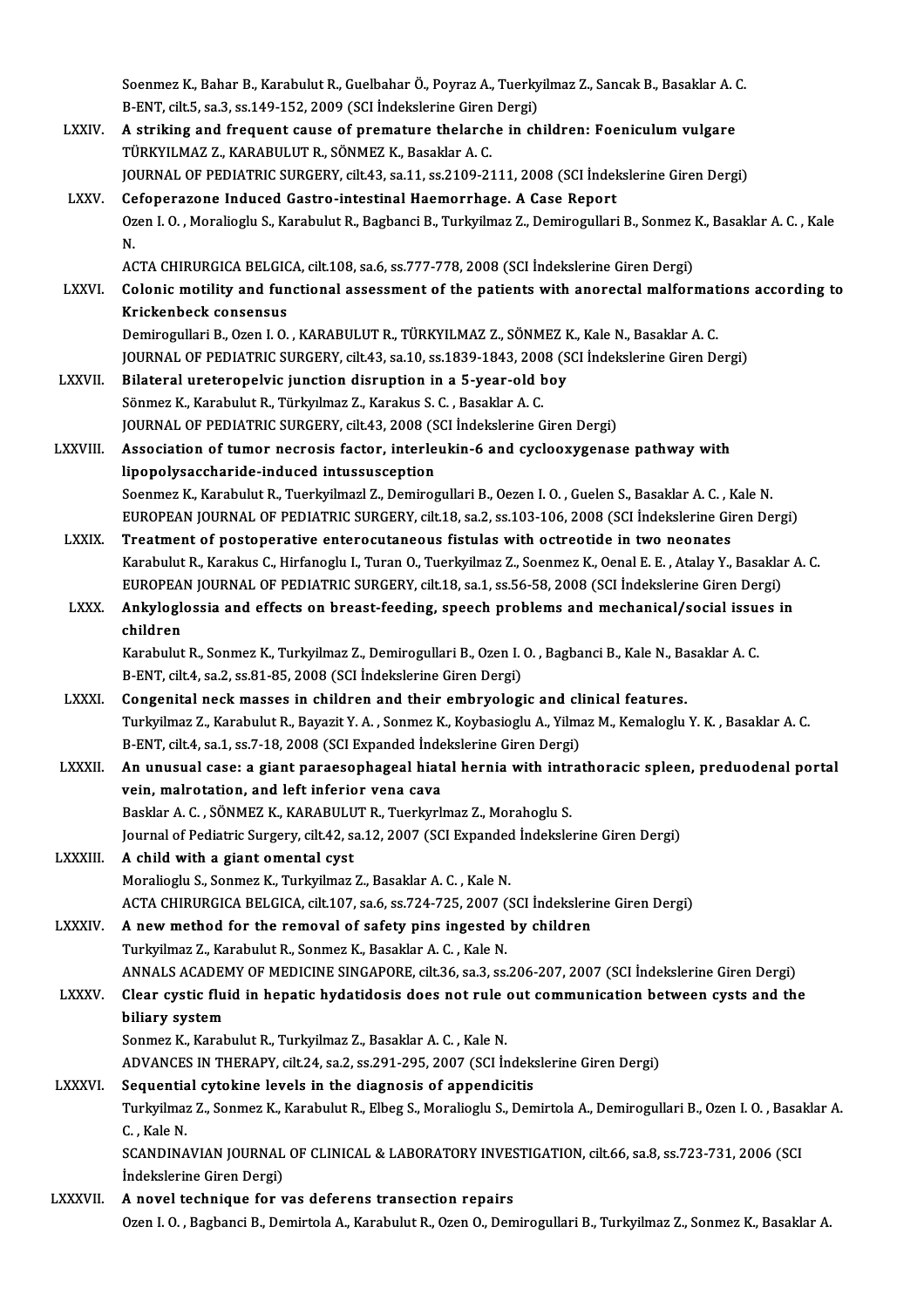C., Kale N.

C. , Kale N.<br>PEDIATRIC SURGERY INTERNATIONAL, cilt.22, sa.10, ss.815-819, 2006 (SCI İndekslerine Giren Dergi)<br>Treatment of Margagni bennias bu transabdeminal annroash C., Kale N.<br>PEDIATRIC SURGERY INTERNATIONAL, cilt.22, sa.10, ss.815-819, 200<br>LXXXVIII. Treatment of Morgagni hernias by transabdominal approach<br>Senmer K. Karabulut B. Turkrilmer 7. Deminegulleri B. Oran O. Afra PEDIATRIC SURGERY INTERNATIONAL, cilt.22, sa.10, ss.815-819, 2006 (SCI İndekslerine Giren I<br>Treatment of Morgagni hernias by transabdominal approach<br>Sonmez K., Karabulut R., Turkyilmaz Z., Demirogullari B., Ozen O., Afsarl Treatment of Morgagni hernias by transabdominal approach<br>Sonmez K., Karabulut R., Turkyilmaz Z., Demirogullari B., Ozen O., Afsarlar C., Basaklar C., Kale N.<br>WEST INDIAN MEDICAL JOURNAL, cilt.55, sa.5, ss.319-322, 2006 (SC LXXXIX. Surgical breast lesions in adolescent patients and a reviewof the literature WEST INDIAN MEDICAL JOURNAL, cilt.55, sa.5, ss.319-322, 2006 (SCI İndekslerine Giren Dergi)<br>Surgical breast lesions in adolescent patients and a review of the literature<br>Soenmez K., Tuerkyilmaz Z., Karabulut R., Demirogull Surgical breast lesions in adolescent patients and a review of the literature<br>Soenmez K., Tuerkyilmaz Z., Karabulut R., Demirogullari B., Oezen I. O. , Morahoglu S., Basakl<br>ACTA CHIRURGICA BELGICA, cilt.106, sa.4, ss.400-4 ACTA CHIRURGICA BELGICA, cilt.106, sa.4, ss.400-404, 2006 (SCI Indekslerine Giren Dergi) XC. Unusual localization of hydatid cyst Tuerkyilmaz Z., Soenmez K., Karabulut R., Goel I.H., Basaklar A.C., Kale N. Unusual localization of hydatid cyst<br>Tuerkyilmaz Z., Soenmez K., Karabulut R., Goel I. H. , Basaklar A. C. , Kale N.<br>ACTA CHIRURGICA BELGICA, cilt.106, sa.4, ss.443-444, 2006 (SCI İndekslerine Giren Dergi)<br>Inhibin B lavels XCI. Inhibin B levels in peripheral vein do not correlate with inhibin B levels in the spermatic vein in ACTA CHIRURGICA BELGICA, cil<br>Inhibin B levels in periphera<br>adolescents with varicocele<br>Turkrilmag Z. Karabulut B. Son Inhibin B levels in peripheral vein do not correlate with inhibin B levels in the spermatic vein in<br>adolescents with varicocele<br>Turkyilmaz Z., Karabulut R., Sonmez K., Demirogullari B., Ozen O., Moralioglu S., Karakus C., adolescents with varicocele<br>Turkyilmaz Z., Karabulut R., Sonmez K., Demirogullari B., Ozen O., Moralioglu S., Karakus C<br>ARCHIVES OF ANDROLOGY, cilt.52, sa.4, ss.325-328, 2006 (SCI İndekslerine Giren Dergi)<br>Omentum prevente Turkyilmaz Z., Karabulut R., Sonmez K., Demirogullari B., Ozen O., Moralioglu S., Karakus C., Basaklar C., Kale N.<br>ARCHIVES OF ANDROLOGY, cilt.52, sa.4, ss.325-328, 2006 (SCI Indekslerine Giren Dergi)<br>XCII. Omentum prevent ARCHIVES OF ANDROLOGY, cilt.52, sa.4, ss.325-328, 2006 (SCI İndekslerine Giren Dergi)<br>Omentum prevents intestinal adhesions to mesh graft in abdominal infections and serosal defections and serosal<br>Karabulut B., Sonmez K., Omentum prevents intestinal adhesions to mesh graft in abdominal infections and serosal de<br>Karabulut B., Sonmez K., Turkyilmaz Z., Demirogullari B., Karabulut R., Sezer C., Sultan N., Basaklar A., Kale<br>SURGICAL ENDOSCOPY A Karabulut B., Sonmez K., Turkyilmaz Z., Demirogullari B., Karabulut R., Sezer C., Sultan N., Basaklar A., Kale N<br>SURGICAL ENDOSCOPY AND OTHER INTERVENTIONAL TECHNIQUES, cilt.20, sa.6, ss.978-982, 2006 (SCI<br>İndekslerine Gir SURGICAL ENDOSCOPY AND OTHER INTERVENTIONAL TECHNIQUES, cilt.20, sa.6, ss.978-982, 200<br>
indekslerine Giren Dergi)<br>
XCIII. Effects of propylthiouracil on testicular tissue in undescended testes of newborn rats<br>
Vanabulut B. Karabulut R., Turkyilmaz Z., Sonmez K., Demirogullari B., Ozen I. O. , Poyraz A., Basaklar A. C. , Kale N.<br>UROLOGIA INTERNATIONALIS, cilt.77, sa.3, ss.264-268, 2006 (SCI İndekslerine Giren Dergi) Effects of propylthiouracil on testicular tissue in undescended testes of newborn<br>Karabulut R., Turkyilmaz Z., Sonmez K., Demirogullari B., Ozen I. O. , Poyraz A., Basaklar A. C.<br>UROLOGIA INTERNATIONALIS, cilt.77, sa.3, ss Karabulut R., Turkyilmaz Z., Sonmez K., Demirogullari B., Ozen I. O., Poyraz A., Basaklar A.<br>UROLOGIA INTERNATIONALIS, cilt.77, sa.3, ss.264-268, 2006 (SCI İndekslerine Giren Der<br>XCIV. Pancreas pseudocyst associated with L UROLOGIA INTERNATIONALIS, cilt.77, sa.3, ss.264-268, 2006 (SCI İnde<br>Pancreas pseudocyst associated with L-asparaginase treatment<br>Karabulut R., Sonmez K., Afsarlar C., Turkyilmaz Z., Basaklar A., Kale N.<br>ACTA CHIBURCICA BEL Pancreas pseudocyst associated with L-asparaginase treatment: a case report<br>Karabulut R., Sonmez K., Afsarlar C., Turkyilmaz Z., Basaklar A., Kale N.<br>ACTA CHIRURGICA BELGICA, cilt.105, sa.6, ss.667-669, 2005 (SCI İndeksler Karabulut R., Sonmez K., Afsarlar C., Turkyilmaz Z., Basaklar A., Kale N.<br>ACTA CHIRURGICA BELGICA, cilt.105, sa.6, ss.667-669, 2005 (SCI İndekslerine Giren Dergi)<br>XCV. Effect of amrinone on mucosal permeability in experime ACTA CHIRURGICA BELGICA, cilt.105, sa.6, ss.667-669, 2005 (SCI İndekslerine Giren Dergi)<br>Effect of amrinone on mucosal permeability in experimental intestinal ischaemia/reperfusion injury<br>Ekingen G., Sonmez K., Ozen O., De Effect<br>Ekinger<br>Kale N Ekingen G., Sonmez K., Ozen O., Demirogullari B., Karabulut R., Turkyilmaz Z., Yenidunya S.,<br>Kale N.<br>ANZ JOURNAL OF SURGERY, cilt.75, sa.7, ss.608-613, 2005 (SCI İndekslerine Giren Dergi)<br>Musese associated lumnhoid tissue XCVI. Mucosa-associated lymphoid tissue lymphoma in the appendix, a lead point for intussusception<br>Karabulut R., Sonmez K., Turkyilmaz Z., Yilmaz Y., Akyurek N., Basaklar A., Kale N. ANZ JOURNAL OF SURGERY, cilt.75, sa.7, ss.608-613, 2005 (SCI İndekslerine Gire<br>Mucosa-associated lymphoid tissue lymphoma in the appendix, a lead p<br>Karabulut R., Sonmez K., Turkyilmaz Z., Yilmaz Y., Akyurek N., Basaklar A. JOURNAL OF PEDIATRIC SURGERY, cilt.40, sa.5, ss.872-874, 2005 (SCI İndekslerine Giren Dergi) Karabulut R., Sonmez K., Turkyilmaz Z., Yilmaz Y., Akyurek N., Basaklar A., Kale N.<br>JOURNAL OF PEDIATRIC SURGERY, cilt.40, sa.5, ss.872-874, 2005 (SCI indekslerine Giren Dergi)<br>XCVII. The effects of melatonin on electrical JOURNAL OF PEDIATRIC SURGERY, cilt.40, sa.5, ss.872-874, 2005 (SCI İndekslerine Giren Dergi)<br>The effects of melatonin on electrical field stimulation-evoked biphasic twitch responses in the<br>ipsilateral and contralateral ra The effects of melatonin on electrical field stimulation-evoked biphasic twitch<br>ipsilateral and contralateral rat vasa deferentia after unilateral testicular tors<br>Barun S., Ekingen G., Mert Vural I., Turkyilmaz Z., Basakla ipsilateral and contralateral rat vasa deferentia after unilateral testicular torsion/detorsion<br>Barun S., Ekingen G., Mert Vural I., Turkyilmaz Z., Basaklar C., Kale N., Ercan Z., Sarioglu Y.<br>NAUNYN-SCHMIEDEBERGS ARCHIVES Barun S., Ekingen G., Mert Vural I., Turkyilmaz Z., Basaklar C., Kale N., Ercan Z., Sarioglu Y. XCVIII. Postoperative intussusception in children Dergi)<br>**Postoperative intussusception in children**<br>Turkyilmaz Z., Sonmez K., Demirogullari B., Karabulut R., Ozen I., Moralioglu S., Basaklar A., Kale N.<br>ACTA CHIPURCICA RELGICA silt 105, se 2, ss 197, 199, 2005 (SCI İndek Postoperative intussusception in children<br>Turkyilmaz Z., Sonmez K., Demirogullari B., Karabulut R., Ozen I., Moralioglu S., Basaklar A., K<br>ACTA CHIRURGICA BELGICA, cilt.105, sa.2, ss.187-189, 2005 (SCI İndekslerine Giren D Turkyilmaz Z., Sonmez K., Demirogullari B., Karabulut R., Ozen I., Moralioglu S.<br>ACTA CHIRURGICA BELGICA, cilt.105, sa.2, ss.187-189, 2005 (SCI İndekslerine<br>XCIX. Mitomycin C prevents strictures in caustic esophageal burns ACTA CHIRURGICA BELGICA, cilt.105, sa.2, ss.187-189, 2005 (SCI İndekslerine Giren Dergi)<br>Mitomycin C prevents strictures in caustic esophageal burns in rats<br>Turkyilmaz Z., Sonmez K., Demirtola A., Karabulut R., Poyraz A., Mitomycin C prevents strictures in caustic esophageal burns in rats<br>Turkyilmaz Z., Sonmez K., Demirtola A., Karabulut R., Poyraz A., Gulen S., Dincer S., Basaklar A., Kale<br>JOURNAL OF SURGICAL RESEARCH, cilt.123, sa.2, ss.1 Turkyilmaz Z., Sonmez K., Demirtola A., Karab<br>JOURNAL OF SURGICAL RESEARCH, cilt.123, s<br>C. Massive ovarian oedema in adolescents<br>Vilmaz V. Turkyilmaz Z. Sonmez K. Erdem M. JOURNAL OF SURGICAL RESEARCH, cilt.123, sa.2, ss.182-187, 2005 (SCI İndekslerine Giren Dergi)<br>C. Massive ovarian oedema in adolescents<br>Yilmaz Y., Turkvilmaz Z., Sonmez K., Erdem M., Yilmaz G., Erdem O., Basaklar A., Kale N ACTA CHIRURGICA BELGICA, cilt.105, sa.1, ss.106-109, 2005 (SCI İndekslerine Giren Dergi) CI. Congenital muscular torticollis in children ACTA CHIRURGICA BELGICA, cilt.105, sa.1, ss.106-109, 2005 (SCI İndekslerine Giren Dergi)<br>Congenital muscular torticollis in children<br>Sonmez K., Turkyilmaz Z., Demirogullari B., Ozen I., Karabulut R., Bagbanci B., Basaklar ORL-JOURNAL FOR OTO-RHINO-LARYNGOLOGY AND ITS RELATED SPECIALTIES, cilt.67, sa.6, ss.344-347, 2005<br>(SCI İndekslerine Giren Dergi) Sonmez K., Turkyilmaz Z., Demi<br>ORL-JOURNAL FOR OTO-RHINC<br>(SCI İndekslerine Giren Dergi)<br>Sungical traatmant of canvic CII. Surgical treatment of cervicofacial cystic hygromas in children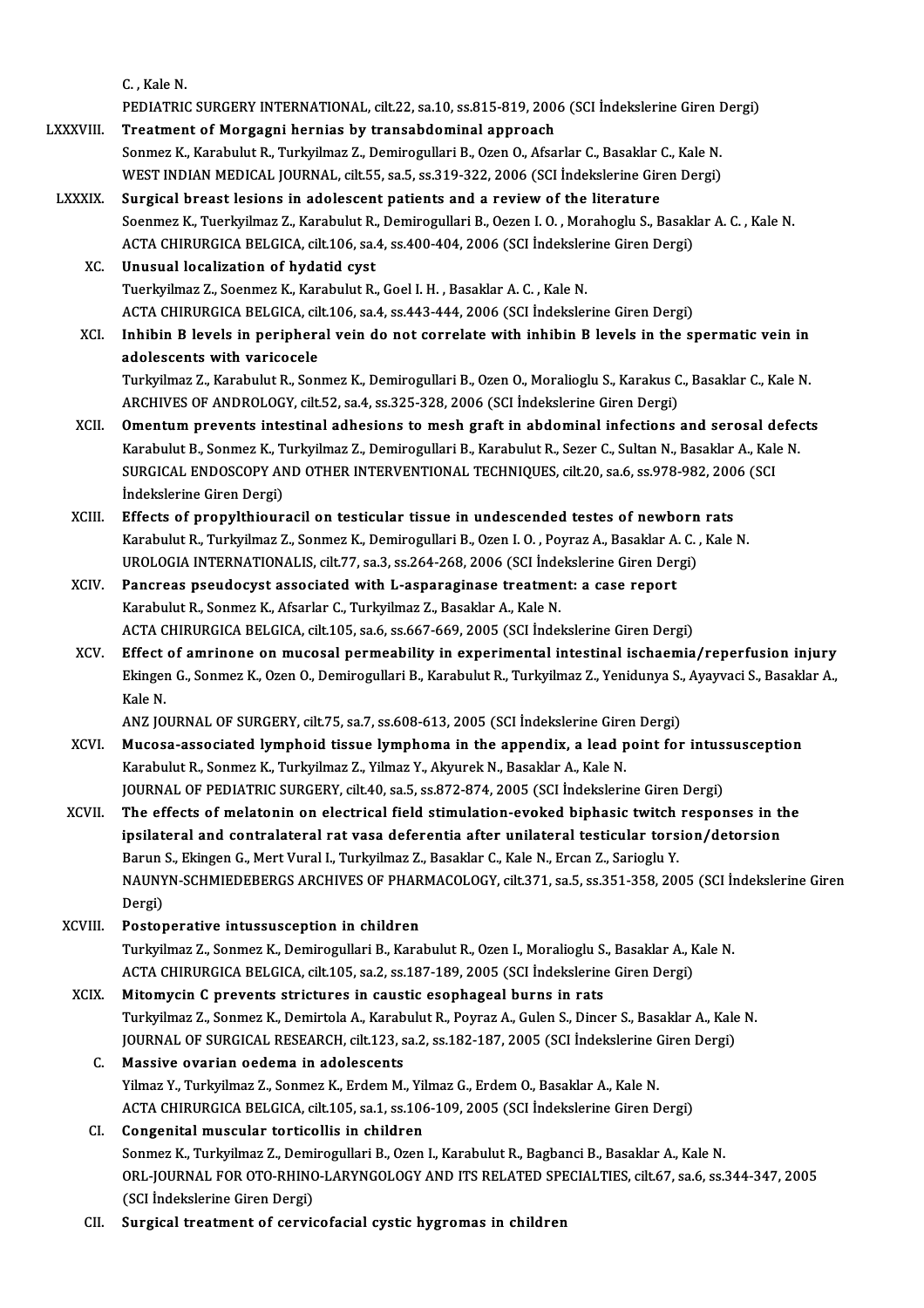Ozen I., Moralioglu S., Karabulut R., Demirogullari B., Sonmez K., Turkyilmaz Z., Basaklar A., Kale N.<br>ORL JOURNAL FOR OTO RHINO LARVNCOLOCY AND ITS RELATED SRECIALTIES, silt 67, sa 6, sa 33 ORL-JOURNAL FOR OTO-RHINO-LARYNGOLOGY AND ITS RELATED SPECIALTIES, cilt.67, sa.6, ss.331-334, 2005<br>(SCI İndekslerine Giren Dergi) Ozen I., Moralioglu S., Karabulu<br>ORL-JOURNAL FOR OTO-RHINC<br>(SCI İndekslerine Giren Dergi)<br>Second branchial anomalies

- CIII. Second branchial anomalies in children (SCI İndekslerine Giren Dergi)<br>Second branchial anomalies in children<br>Karabulut R., Sonmez K., Turkyilmaz Z., Ozen I., Demirogullari B., Guclu M., Basaklar A., Kale N.<br>ORL JOURNAL FOR OTO RHINO LARYNCOLOCY AND ITS RELATED Second branchial anomalies in children<br>Karabulut R., Sonmez K., Turkyilmaz Z., Ozen I., Demirogullari B., Guclu M., Basaklar A., Kale N.<br>ORL-JOURNAL FOR OTO-RHINO-LARYNGOLOGY AND ITS RELATED SPECIALTIES, cilt.67, sa.3, ss. Karabulut R., Sonmez K., Turky<br>ORL-JOURNAL FOR OTO-RHINC<br>(SCI İndekslerine Giren Dergi)<br>A now indox for resection o ORL-JOURNAL FOR OTO-RHINO-LARYNGOLOGY AND ITS RELATED<br>(SCI Indekslerine Giren Dergi)<br>CIV. A new index for resection of Meckel diverticula in children<br>Karabulut B. Sonmar K. Turkrilmar Z. Dominagullari B. Oran J. Bas (SCI İndekslerine Giren Dergi)<br>**A new index for resection of Meckel diverticula in children**<br>Karabulut R., Sonmez K., Turkyilmaz Z., Demirogullari B., Ozen I., Basaklar A., Kale N. A new index for resection of Meckel diverticula in children<br>Karabulut R., Sonmez K., Turkyilmaz Z., Demirogullari B., Ozen I., Basaklar A., Kale N.<br>SCANDINAVIAN JOURNAL OF GASTROENTEROLOGY, cilt.39, sa.8, ss.789-790, 2004 Karabulut R., Sonmez K., Turkyilmaz Z., Demirogullari B., Ozen I., Basaklar A., Kale N.<br>SCANDINAVIAN JOURNAL OF GASTROENTEROLOGY, cilt.39, sa.8, ss.789-790, 2004 (SCI İndekslerine Giren De<br>CV. Role of nitric oxide and cycl SCANDINAVIAN JOURNAL OF GASTROENTEROLOGY, cilt.39, sa.8, ss.789-790, 2004 (SCI İndel<br>Role of nitric oxide and cyclooxygenase pathway in lipopolysaccharide-induced in<br>Turkyilmaz Z., Karabulut R., Gulen S., Demirogullari B., Role of nitric oxide and cyclooxygenase pathway in lipopolysaccharide-induced intussusception<br>Turkyilmaz Z., Karabulut R., Gulen S., Demirogullari B., Ozen I., Sonmez K., Basaklar A., Kale N.<br>PEDIATRIC SURGERY INTERNATIONA Turkyilmaz Z., Karabulut R., Gulen S., Demirogullari B., Ozen I., Sonmez K., Basaklar A., Kale N.<br>PEDIATRIC SURGERY INTERNATIONAL, cilt.20, sa.8, ss.598-601, 2004 (SCI İndekslerine Giren I<br>CVI. A childhood case of intrascr Turkyilmaz Z., Sonmez K., Karabulut R., Dursun A., Isik L., Basaklar C., Kale N.<br>JOURNAL OF PEDIATRIC SURGERY, cilt.39, sa.8, ss.1261-1263, 2004 (SCI İndekslerine Giren Dergi) A childhood case of intrascrotal neurofibroma with a brief review of the literature<br>Turkyilmaz Z., Sonmez K., Karabulut R., Dursun A., Isik L., Basaklar C., Kale N.<br>JOURNAL OF PEDIATRIC SURGERY, cilt.39, sa.8, ss.1261-1263 Turkyilmaz Z., Sonmez K., Karabulut R., Dursun A., Isik L., Basaklar C., Kale N.<br>JOURNAL OF PEDIATRIC SURGERY, cilt.39, sa.8, ss.1261-1263, 2004 (SCI Indekslerine Giren I<br>CVII. Increased nitric oxide is accompanied by lipi JOURNAL OF PEDIATRIC SURGERY, cilt.39, sa.8, ss.1261-1263, 2004 (SCI İndel<br>Increased nitric oxide is accompanied by lipid oxidation in adolesce:<br>Turkyilmaz Z., Gulen S., Sonmez K., Karabulut R., Dincer S., Basaklar A., Kal Increased nitric oxide is accompanied by lipid oxidation in adolescent varicocele<br>Turkyilmaz Z., Gulen S., Sonmez K., Karabulut R., Dincer S., Basaklar A., Kale N.<br>INTERNATIONAL JOURNAL OF ANDROLOGY, cilt.27, sa.3, ss.183-Turkyilmaz Z., Gulen S., Sonmez K., Karabulut R., Dincer S., Basaklar A., Ka<br>INTERNATIONAL JOURNAL OF ANDROLOGY, cilt.27, sa.3, ss.183-187, 200<br>CVIII. Conservative surgery for treatment of hydatid cysts in children<br>Turkilm INTERNATIONAL JOURNAL OF ANDROLOGY, cilt.27, sa.3, ss.183-187, 2004 (SCI Ind<br>Conservative surgery for treatment of hydatid cysts in children<br>Turkyilmaz Z., Sonmez K., Karabulut R., Demirogullan B., Gol H., Basaklar A., Kal Conservative surgery for treatment of hydatid cysts in children<br>Turkyilmaz Z., Sonmez K., Karabulut R., Demirogullan B., Gol H., Basaklar A., Kale N.<br>WORLD JOURNAL OF SURGERY, cilt.28, sa.6, ss.597-601, 2004 (SCI İndeksler CIX. Management of thyroglossal duct cysts in children Turkyilmaz Z., Sonmez K., Karabulut R., Demirgoullari B., Sezer C., Basaklar A., Kale N. Management of thyroglossal duct cysts in children<br>Turkyilmaz Z., Sonmez K., Karabulut R., Demirgoullari B., Sezer C., Basaklar A., Kale N.<br>PEDIATRICS INTERNATIONAL, cilt.46, sa.1, ss.77-80, 2004 (SCI İndekslerine Giren Der Turkyilmaz Z., Sonmez K., Karabulut R., Demirgoullari B., Sezer C., Basaklar A., Kale N.<br>PEDIATRICS INTERNATIONAL, cilt.46, sa.1, ss.77-80, 2004 (SCI İndekslerine Giren Dergi)<br>CX. Diagnostic value of plain abdominal radiog Diagnostic value of plain abdominal radiographs in acute appendicitis in children<br>TÜRKYILMAZ Z., SÖNMEZ K., Konus Ö., Demirogullari B., KARABULUT R., Can Basaklar A., Kale N. EastAfricanMedical Journal, cilt.81, sa.2, ss.104-107,2004 (SCIExpanded İndekslerineGirenDergi) TÜRKYILMAZ Z., SÖNMEZ K., Konus Ö., Demirogullari B., KARABULUT R., Can Basaklar A., Kale N.<br>East African Medical Journal, cilt.81, sa.2, ss.104-107, 2004 (SCI Expanded Indekslerine Giren Dergi)<br>CXI. Effects of lactulose a East African Medical Journ<br>Effects of lactulose and<br>72-h starvation in rats<br>Dominogullari B. Girok M Effects of lactulose and lactitol on coliform bacteria and bacterial translocation in the caecum during<br>72-h starvation in rats<br>Demirogullari B., Cirak M., Poyraz A., Sonmez K., Kulah C., Turkyilmaz Z., Karabulut R., Yilma 72-h starvation in rats<br>Demirogullari B., Cirak M., Poyraz A., Sonmez K., Kulah C., Turkyilmaz Z., Karabulut R., Yilmaz Y., Basaklar A., Kale<br>COMPARATIVE BIOCHEMISTRY AND PHYSIOLOGY C-TOXICOLOGY & PHARMACOLOGY, cilt.135, s Demirogullari B., Cirak M., Poyraz A.,<br>COMPARATIVE BIOCHEMISTRY AND<br>2003 (SCI İndekslerine Giren Dergi)<br>Magnasium nua trastmant radua COMPARATIVE BIOCHEMISTRY AND PHYSIOLOGY C-TOXICOLOGY & PHARMACOLOGY, cilt.135, sa.3, ss.24<br>2003 (SCI İndekslerine Giren Dergi)<br>CXII. Magnesium pre-treatment reduces neuronal apoptosis in newborn rats in hypoxia-ischemia<br>Tu 2003 (SCI İndekslerine Giren Dergi)<br>Magnesium pre-treatment reduces neuronal apoptosis in newborn<br>Turkyilmaz C., Turkyilmaz Z., Atalay Y., Soylemezoglu F., Celasun B.<br>BRAIN RESEARCH, cilt.955, ss.133-137, 2002 (SCI İndeksl Magnesium pre-treatment reduces neuronal apoptosis in newborn rats in hypoxia-ischemia CXIII. Randomized, placebo-controlled treatment of anal fissure by lidocaine, EMLA, and GTN in children BRAIN RESEARCH, cilt.955, ss.133-137, 2002 (SCI İndekslerine Giren Dergi)<br>Randomized, placebo-controlled treatment of anal fissure by lidocaine, EMLA, and G1<br>Sonmez K., Demirogullari B., EKİNGEN YILDIZ G., Turkyilmaz Z., K Randomized, placebo-controlled treatment of anal fissure by lidocaine, EMLA, and GTN<br>Sonmez K., Demirogullari B., EKİNGEN YILDIZ G., Turkyilmaz Z., Karabulut R., Basaklar A., Kale N.<br>JOURNAL OF PEDIATRIC SURGERY, cilt.37, Sonmez K., Demirogullari B., EKİNGEN YILDIZ G., Turkyilmaz Z., Karabulut R.,<br>JOURNAL OF PEDIATRIC SURGERY, cilt.37, sa.9, ss.1313-1316, 2002 (SCI İnde<br>CXIV. Effects of amrinone on bilateral renal ischemia/reperfusion injur JOURNAL OF PEDIATRIC SURGERY, cilt.37, sa.9, ss.1313-1316, 2002 (SCI İndekslerine Giren Dergi)<br><mark>Effects of amrinone on bilateral renal ischemia/reperfusion injury</mark><br>Karabulut R., Sonmez K., Sancak B., Turkyilmaz Z., Demirog Effects of<br>Karabulut<br>A., Kale N.<br>UPOLOCIC Karabulut R., Sonmez K., Sancak B., Turkyilmaz Z., Demirogullari B., Ozen I., EKİNGEN YI<br>A., Kale N.<br>UROLOGICAL RESEARCH, cilt.30, sa.3, ss.164-168, 2002 (SCI İndekslerine Giren Dergi)<br>Consequentive treatment for small int A., Kale N.<br>UROLOGICAL RESEARCH, cilt.30, sa.3, ss.164-168, 2002 (SCI İndekslerine Giren Dergi)<br>CXV. Conservative treatment for small intestinal intussusception associated with Henoch-Schonlein's<br>nurnurs UROLOGIO<br>Conserva<br>purpura<br>Sonmez K Conservative treatment for small intestinal intussusception associated with Henoc<br>purpura<br>Sonmez K., Turkyilmaz Z., Demirogullari B., Karabulut R., Aral Y., Konus O., Basaklar A., Kale N.<br>SURCERY TODAY. silt 22, 89.12, ss. purpura<br>Sonmez K., Turkyilmaz Z., Demirogullari B., Karabulut R., Aral Y., Konus O., Basaklar A., Kale N.<br>SURGERY TODAY, cilt.32, sa.12, ss.1031-1034, 2002 (SCI İndekslerine Giren Dergi) Sonmez K., Turkyilmaz Z., Demirogullari B., Karabulut R., Aral Y., Konus O., Basaklar A., Kale N.<br>SURGERY TODAY, cilt.32, sa.12, ss.1031-1034, 2002 (SCI İndekslerine Giren Dergi)<br>CXVI. Colon interposition for esophageal st SURGERY TODAY, cilt.32, sa.12, ss.1031-1034, 2002 (SCI İndekslerine Giren Dergi)<br>Colon interposition for esophageal stenosis in a patient with epidermolysis b<br>Demirogullari B., Sonmez K., Turkyilmaz Z., Altuntas B., Karabu Demirogullari B., Sonmez K., Turkyilmaz Z., Altuntas B., Karabulut R., Basaklar A., Kale N.<br>JOURNAL OF PEDIATRIC SURGERY, cilt.36, sa.12, ss.1861-1863, 2001 (SCI İndekslerine Giren Dergi)
- CXVII. Effect of bilirubin in ischemia/reperfusion injury on rat small intestine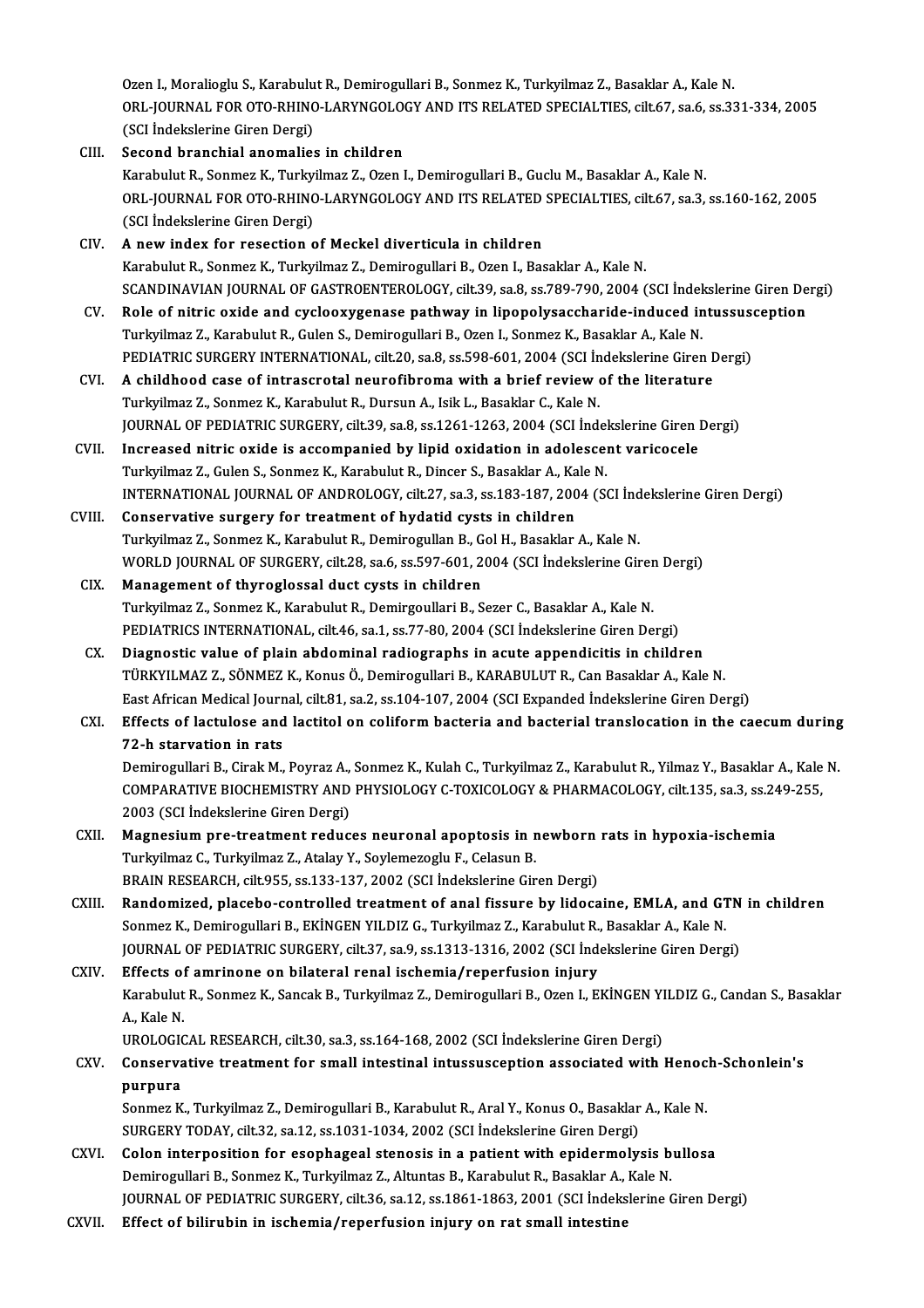Ceran C., Sonmez K., Turkyilmaz Z., Demirogullari B., Dursun A., Duzgun E., Basaklar A., Kale N.<br>JOUPNAL OF PEDIATRIC SURCERY, silt 26, sa 12, sa 1764, 1767, 2001, (SCL Indekslaring Giron I Ceran C., Sonmez K., Turkyilmaz Z., Demirogullari B., Dursun A., Duzgun E., Basaklar A., Kale N.<br>JOURNAL OF PEDIATRIC SURGERY, cilt.36, sa.12, ss.1764-1767, 2001 (SCI İndekslerine Giren Dergi)<br>Diffuse fihneye preliferation JOURNAL OF PEDIATRIC SURGERY, cilt.36, sa.12, ss.1764-1767, 2001 (SCI Indekslerine Giren Dergi)

- CXVIII. Diffuse fibrous proliferation of tunica vaginalis associated with testicular infarction: A case report<br>Sonmez K., Turkyilmaz Z., Boyacioglu M., Edali M., Ozen O., Basaklar A., Kale N. JOURNAL OF PEDIATRIC SURGERY, cilt.36, sa.7, ss.1057-1058, 2001 (SCI İndekslerine Giren Dergi) Sonmez K., Turkyilmaz Z., Boyacioglu M., Edali M., Ozen O., Basaklar A., Kale N.<br>JOURNAL OF PEDIATRIC SURGERY, cilt.36, sa.7, ss.1057-1058, 2001 (SCI Indekslerine Giren Dergi)<br>CXIX. Effects of polyethyleneglycol-superoxide
	- JOURNAL OF PEDIATRIC SURGERY, cilt.36, sa.7, ss.1057-1058, 2001 (SCI Indekslerine Giren Dergi)<br>Effects of polyethyleneglycol-superoxide dismutase (PEG-SOD) and pentoxifylline on sma<br>anastomoses established in the 24th hour anastomoses established in the 24th hour of reperfusion: An experimental study in rats<br>Sonmez K., Demirogullari B., Turkyilmaz Z., Sancak B., Karabulut R., Kale N., Basaklar A. anastomoses established in the 24th hour of reperfusion: An experimental study in rats<br>Sonmez K., Demirogullari B., Turkyilmaz Z., Sancak B., Karabulut R., Kale N., Basaklar A.<br>RESEARCH COMMUNICATIONS IN MOLECULAR PATHOLOG Sonmez K., Demirogullari<br>RESEARCH COMMUNICAT<br>İndekslerine Giren Dergi)<br>Hudatid avata of the lur

CXX. Hydatid cysts of the lung in childhood: is capitonnage advantageous? Sönmez K., Türkeyilmaz Z., Demiroğullari B., Ozen O., Karabulut R., Numanoğlu V., Kale N., Başaklar A. C. Annals of thoracic and cardiovascular surgery : official journal of the Association of Thoracic and Cardiovascular Sönmez K., Türkeyilmaz Z., Demiroğullari B., Ozen O., Karabulut R., Numanoğlu V<br>Annals of thoracic and cardiovascular surgery : official journal of the Associatic<br>Surgeons of Asia, cilt.7, ss.11-3, 2001 (SCI Expanded İndek Annals of thoracic and cardiovascular surgery : official journal of the Association of Thoracic and Cardiovascula<br>Surgeons of Asia, cilt.7, ss.11-3, 2001 (SCI Expanded Indekslerine Giren Dergi)<br>CXXI. Postoperative necrotiz

Surge<br>Posto<br>case<br>Turk Postoperative necrotizing enterocolitis following inca<br>case<br>Turkyilmaz Z., Sonmez K., Numanoglu V., Kale N., Basaklar A.<br>SURCERY TODAY, silt 21, 82 6, 83 550, 552, 2001, (SCI İndekal case<br>Turkyilmaz Z., Sonmez K., Numanoglu V., Kale N., Basaklar A.<br>SURGERY TODAY, cilt.31, sa.6, ss.550-552, 2001 (SCI İndekslerine Giren Dergi)

Turkyilmaz Z., Sonmez K., Numanoglu V., Kale N., Basaklar A.<br>SURGERY TODAY, cilt.31, sa.6, ss.550-552, 2001 (SCI İndekslerine Giren Dergi)<br>CXXII. Comparison of consequent small bowel anastomoses after transient ischemi SURGER<br>Compa:<br>in rats Comparison of consequent small bowel anastomoses after transient ischemia: An experimental stud<br>in rats<br>Demirogullari B., Sonmez K., Turkyilmaz Z., EKİNGEN YILDIZ G., Dursun A., Bor V., Turkozkan N., Basaklar A., Kale<br><sup>N</sup>

in<br>De<br>N. Demirogullari B., Sonmez K., Turkyilmaz Z., EKİNGEN YILDIZ G., Dursun A., Bor V., Turkozkan I<br>N.<br>JOURNAL OF PEDIATRIC SURGERY, cilt.33, sa.1, ss.91-93, 1998 (SCI İndekslerine Giren Dergi)<br>Assessment of anastemetis reliabil

## N.<br>JOURNAL OF PEDIATRIC SURGERY, cilt.33, sa.1, ss.91-93, 1998 (SCI Indekslerine Giren Dergi)<br>CXXIII. Assessment of anastomotic reliability with pulse oximetry in graded intestinal ischemia: An<br>experimental study in dogs JOURNAL OF PEDIATRIC SURGE<br>Assessment of anastomotic<br>experimental study in dogs<br>Turkrilmer 7, Sonmer K, Besel Assessment of anastomotic reliability with pulse oximetry in graded intestinal ischemia: An<br>experimental study in dogs<br>Turkyilmaz Z., Sonmez K., Basaklar A., Demirogullari B., Numanoglu V., EKİNGEN YILDIZ G., Dursun A., Al

ex<br>Tu<br>N. Turkyilmaz Z., Sonmez K., Basaklar A., Demirogullari B., Numanoglu V., EKİNGEN YILDIZ G., Dursun A<br>N.<br>JOURNAL OF PEDIATRIC SURGERY, cilt.32, sa.12, ss.1728-1731, 1997 (SCI İndekslerine Giren Dergi)<br>Neovasaylarization of th

## N.<br>JOURNAL OF PEDIATRIC SURGERY, cilt.32, sa.12, ss.1728-1731, 1997 (SCI İndekslerine Giren Dergi)<br>CXXIV. Neovascularization of the testicle through spermatic vessels by omental pedicle flap: A new<br> **JOURNAL OF PEDIATR<br>Neovascularization<br>experimental model<br>Sonmer K. Beseldar A** Neovascularization of the testicle through spermatic vessels by omental pedicle flap: A new<br>experimental model<br>Sonmez K., Basaklar A., Turkyilmaz Z., Demirogullari B., Numanoglu V., Konus O., Dursun A., Altin M., Kale N.<br>J

experimental model<br>Sonmez K., Basaklar A., Turkyilmaz Z., Demirogullari B., Numanoglu V., Konus O., Dursun A., Altin M., Kale N.<br>JOURNAL OF PEDIATRIC SURGERY, cilt.30, sa.12, ss.1654-1657, 1995 (SCI İndekslerine Giren Derg

# JOOKNAL OF PEDIATRIC SORGERT, CIIC.30, Sa.<br>Diğer Dergilerde Yayınlanan Makaleler

- Iger Dergilerde Yayınlanan Makalele<br>I. Penil Hematoma in a 3-month-old Boy<br>KAPISIZ A KAVA G TAPTIKA Pardar N E I. Penil Hematoma in a 3-month-old Boy<br>KAPISIZ A., KAYA C., TARTIK A., Pardaz N. E., KARABULUT R., TÜRKYILMAZ Z., SÖNMEZ K. Penil Hematoma in a 3-month-old Boy<br>KAPISIZ A., KAYA C., TARTIK A., Pardaz N. E. , KARABULUT R., TÜRKYILMAZ Z., SÖNMEZ I<br>GAZI MEDICAL JOURNAL, cilt.33, sa.2, ss.187-189, 2022 (ESCI İndekslerine Giren Dergi)<br>Insitu tubulari KAPISIZ A., KAYA C., TARTIK A., Pardaz N. E., KARABULUT R., TÜRKYILMAZ Z.,<br>GAZI MEDICAL JOURNAL, cilt.33, sa.2, ss.187-189, 2022 (ESCI İndekslerine Gir<br>II. Insitu tubularisation of skin graft for re-do hypospadias repairme
- GAZI MEDICAL JOURNAL, cilt.33, sa.2, ss.187-189, 2022 (ESCI İndekslerin<br>Insitu tubularisation of skin graft for re-do hypospadias repairm<br>ATAN A., TÜRKYILMAZ Z., KARABULUT R., KAYA C., POLAT F., SÖNMEZ K.<br>SURCICAL PRACTICE Insitu tubularisation of skin graft for re-do hypospack<br>ATAN A., TÜRKYILMAZ Z., KARABULUT R., KAYA C., POLAT F<br>SURGICAL PRACTICE, 2022 (ESCI İndekslerine Giren Dergi)<br>What are the factors affecting glapular debissense af ATAN A., TÜRKYILMAZ Z., KARABULUT R., KAYA C., POLAT F., SÖNMEZ K.<br>SURGICAL PRACTICE, 2022 (ESCI Indekslerine Giren Dergi)<br>III. What are the factors affecting glanular dehiscence after hypospadias surgery?<br>Karabulut B. Tu
- SURGICAL PRACTICE, 2022 (ESCI Indekslerine Giren Dergi)<br>III. What are the factors affecting glanular dehiscence after hypospadias surgery?<br>Karabulut R., Turkyilmaz Z., Atan A., Kaya C., Sonmez K. Actas urologicas espanolas, 2021 (Diğer Kurumların Hakemli Dergileri)
- IV. Our experience of operated pediatric ureteropelvic junction obstruction patients. Actas urologicas espanolas, 2021 (Diğer Kurumların Hakemli Dergileri)<br>**Our experience of operated pediatric ureteropelvic junction obstructio**<br>Muradi T., Turkyilmaz Z., Karabulut R., Sonmez K., Kaya C., Polat F., Basaklar Our experience of operated pediatric uret<br>Muradi T., Turkyilmaz Z., Karabulut R., Sonmez I<br>Urologia, 2021 (ESCI İndekslerine Giren Dergi)<br>Prenhylastis Thunaidestamu in Multinle Fr Muradi T., Turkyilmaz Z., Karabulut R., Sonmez K., Kaya C., Polat F., Basaklar A. C.<br>Urologia, 2021 (ESCI İndekslerine Giren Dergi)<br>V. Prophylactic Thyroidectomy in Multiple Endocrine Neoplasia Type 2 Syndrome<br>TARTIK A. AR
- Urologia, 2021 (ESCI İndekslerine Giren Dergi)<br><mark>Prophylactic Thyroidectomy in Multiple Endocrine Neoplasia Type</mark><br>TARTIK A., ARKAN G., KAYA C., KARABULUT R., TÜRKYILMAZ Z., SÖNMEZ K.<br>Ceri Medisel Journal, silt 33, se 590, 5 Prophylactic Thyroidectomy in Multiple Endocrine Neoplasia Type 2<br>TARTIK A., ARKAN G., KAYA C., KARABULUT R., TÜRKYILMAZ Z., SÖNMEZ K.<br>Gazi Medical Journal, cilt.32, ss.589-590, 2021 (ESCI İndekslerine Giren Dergi)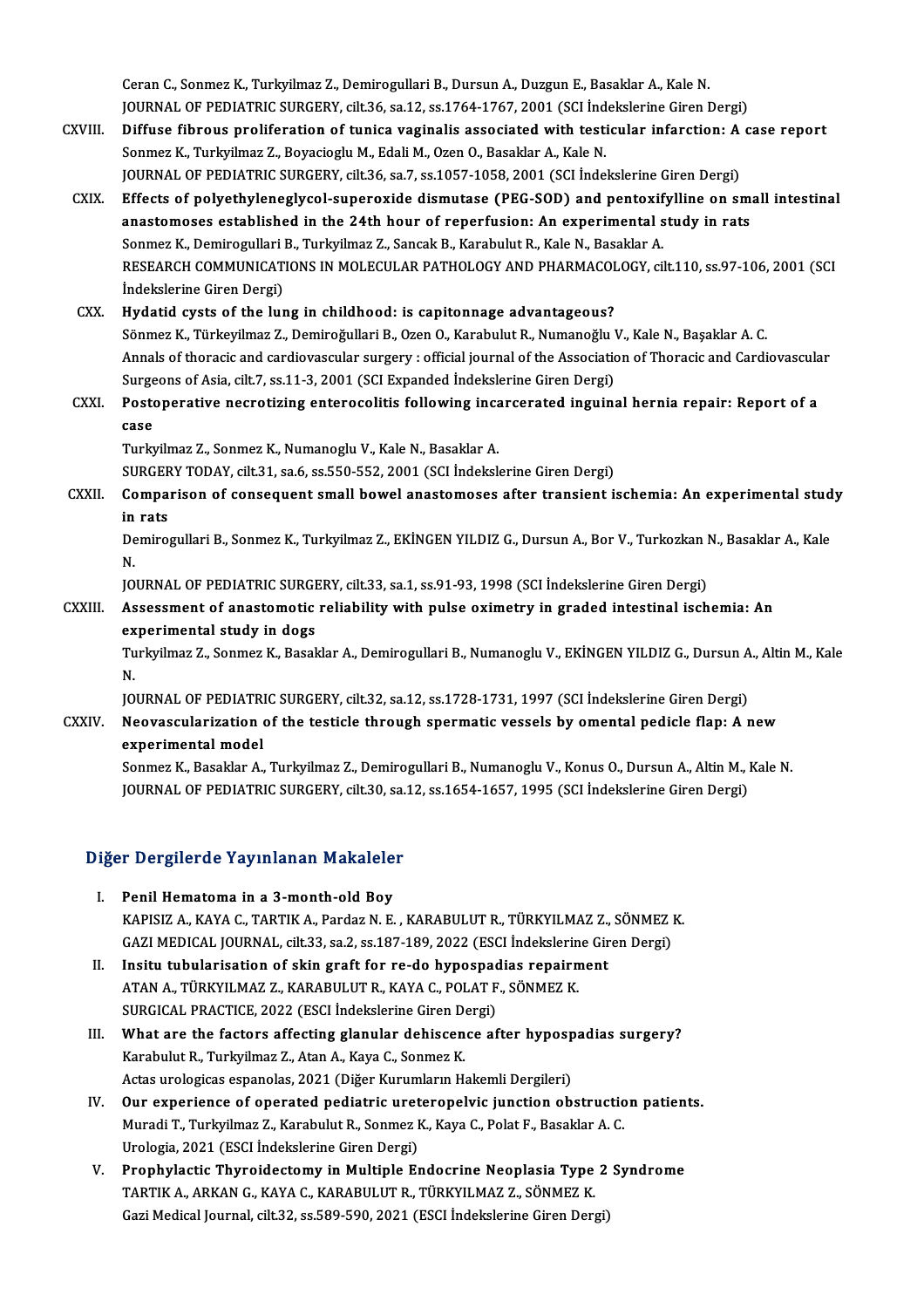| VI.    | Aortopexy for Tracheomalacia Via Partial Sternotomy                                                                                                                       |
|--------|---------------------------------------------------------------------------------------------------------------------------------------------------------------------------|
|        | Türkyılmaz Z., Karabulut R., Ergenekon N. E. , Emmez G., Işık B., Hırfanoğlu İ. M. , Muradi T., Taş M., Şimsek A.,                                                        |
|        | Sönmez K                                                                                                                                                                  |
|        | Asian Journal of Pediatric Research, cilt.6, sa.3, ss.25-29, 2021 (Diğer Kurumların Hakemli Dergileri)                                                                    |
| VII.   | Is HO-YAG Laser in Perianal Warts Safe in Children? A Report of 3 Cases                                                                                                   |
|        | Gülburun M. A., Oral H., Eryılmaz S., Karabulut R., Kaya C., Türkyılmaz Z., Sönmez K.                                                                                     |
|        | Asian Journal of Pediatric Research, cilt.20216, sa.2, ss.1-4, 2021 (Diğer Kurumların Hakemli Dergileri)                                                                  |
| VIII.  | Pediatric Surgery Practice During COVID-19 Pandemic in Turkey                                                                                                             |
|        | SÖNMEZ K., TÜRKYILMAZ Z., KARABULUT R., KAYA C., POLAT F., pARDAZ N. A., ORAL H.                                                                                          |
|        | GAZİ MEDİCAL JOURNAL, cilt.32, ss.486-488, 2021 (Diğer Kurumların Hakemli Dergileri)                                                                                      |
| IX.    | Pediatric Surgery Practice During COVID-19 Pandemic in Turkey                                                                                                             |
|        | Sönmez K., Türkyılmaz Z., Karabulut R., Kaya C., Polat F., Emarat Pardaz N., Oral H.                                                                                      |
|        | Gazi Medical Journal, cilt.32, sa.3, ss.486-488, 2021 (ESCI İndekslerine Giren Dergi)                                                                                     |
| X.     | YASSI PİL YUTULMASINA BAĞLI GELİŞEN ÖZOFAGUS PERFORASYONU VE KONSERVATİF TEDAVİSİ:                                                                                        |
|        | <b>OLGU SUNUMU</b>                                                                                                                                                        |
|        | Kaya C., Oral H., Ceylan K., Karabulut R., Eğritaş Gürkan Ö., Türkyılmaz Z., Sönmez K.                                                                                    |
|        | Kırıkkale Üniversitesi Tıp Fakültesi Dergisi, cilt.23, sa.1, ss.191-196, 2021 (Hakemli Üniversite Dergisi)                                                                |
| XI.    | Pediatric Surgery Practice During COVID-19 Pandemic in Turkey                                                                                                             |
|        | Sönmez K., Türkyılmaz Z., Karabulut R., Kaya C., Polat F., Pardaz N. E., Oral H.<br>GAZI MEDICAL JOURNAL, cilt.32, sa.3, ss.486-488, 2021 (ESCI İndekslerine Giren Dergi) |
| XII.   | Coexistence of multiple ureteral and ureterocele stones in a patient                                                                                                      |
|        | TÜRKYILMAZ Z., YEŞİL S., KARABULUT R., POLAT F., Seref K., Oral H., SÖNMEZ K.                                                                                             |
|        | AFRICAN JOURNAL OF UROLOGY, cilt.26, sa.1, 2020 (ESCI Indekslerine Giren Dergi)                                                                                           |
| XIII.  | Multiple and Huge Axillary and Neck Lymph Nodes                                                                                                                           |
|        | Basaklar A. C., TÜRKYILMAZ Z., KARABULUT R., SÖNMEZ K.                                                                                                                    |
|        | GAZI MEDICAL JOURNAL, cilt.31, sa.3, ss.451-452, 2020 (ESCI İndekslerine Giren Dergi)                                                                                     |
| XIV.   | Areas of Alpha-1 Receptor Blocker Usage in Pediatric Urology                                                                                                              |
|        | ATAN A., POLAT F., Turkyilmaz Z., Sonmez K.                                                                                                                               |
|        | GAZI MEDICAL JOURNAL, cilt.31, sa.3, ss.457-459, 2020 (ESCI İndekslerine Giren Dergi)                                                                                     |
| XV.    | Partial Sternotomy Technique Allows Use of Intraoperative Flexible Bronchoscope for                                                                                       |
|        | Tracheomalacia Diagnosis                                                                                                                                                  |
|        | TÜRKYILMAZ Z., KARABULUT R., Ergenekon E., EMMEZ G., IŞIK B., Hirfanoglu I., Muradi T., TAŞ M., Simsek A.,                                                                |
|        | SÖNMEZ K                                                                                                                                                                  |
|        | GAZI MEDICAL JOURNAL, cilt.30, sa.4, ss.405-406, 2019 (ESCI Indekslerine Giren Dergi)                                                                                     |
| XVI.   | Buried/Trapped Penis in a 14 Years Old Circumcised Obese Adolescent                                                                                                       |
|        | KAYA C., TÜRKYILMAZ Z., KARABULUT R., SÖNMEZ K.                                                                                                                           |
|        | GAZI MEDICAL JOURNAL, cilt.30, sa.4A, ss.430-431, 2019 (ESCI İndekslerine Giren Dergi)                                                                                    |
| XVII.  | The Miniaturization of Instruments and Laser Lithotripsy have Improved Urolithiasis Treatment                                                                             |
|        | without Requiring Fluoroscopic Control in Preschool Children                                                                                                              |
|        | POLAT F., TÜRKYILMAZ Z., KARABULUT R., YEŞİL S., SÖNMEZ K.                                                                                                                |
|        | GAZI MEDICAL JOURNAL, cilt.30, sa.4, ss.365-367, 2019 (ESCI İndekslerine Giren Dergi)                                                                                     |
| XVIII. | Congenital and Acquired Breast Diseases in Children<br>SÖNMEZ K., TÜRKYILMAZ Z., KARABULUT R., Basaklar A. C.                                                             |
|        | GAZI MEDICAL JOURNAL, cilt.30, sa.1, ss.95-101, 2019 (ESCI Indekslerine Giren Dergi)                                                                                      |
| XIX.   | Nonpalpabl testislerin orşiopeksisi sırasında prosesus vaginalis diseke edilmeli ve yüksek ligasyon                                                                       |
|        | yapılmalıdır                                                                                                                                                              |
|        | SÖNMEZ K., KARABULUT R., TÜRKYILMAZ Z., BAŞAKLAR A. C.                                                                                                                    |
|        | Androloji Bülteni, cilt.20, ss.45-48, 2018 (Diğer Kurumların Hakemli Dergileri)                                                                                           |
| XX.    | The Fixation of the Glans Penis and Urethral Catheterto Abdominal Skin Avoids Glans Dehiscence                                                                            |
|        | after DistalHypospadias Surgery                                                                                                                                           |
|        | Atan A., Karabulut R., Türkyılmaz Z., Sönmez K.                                                                                                                           |
|        |                                                                                                                                                                           |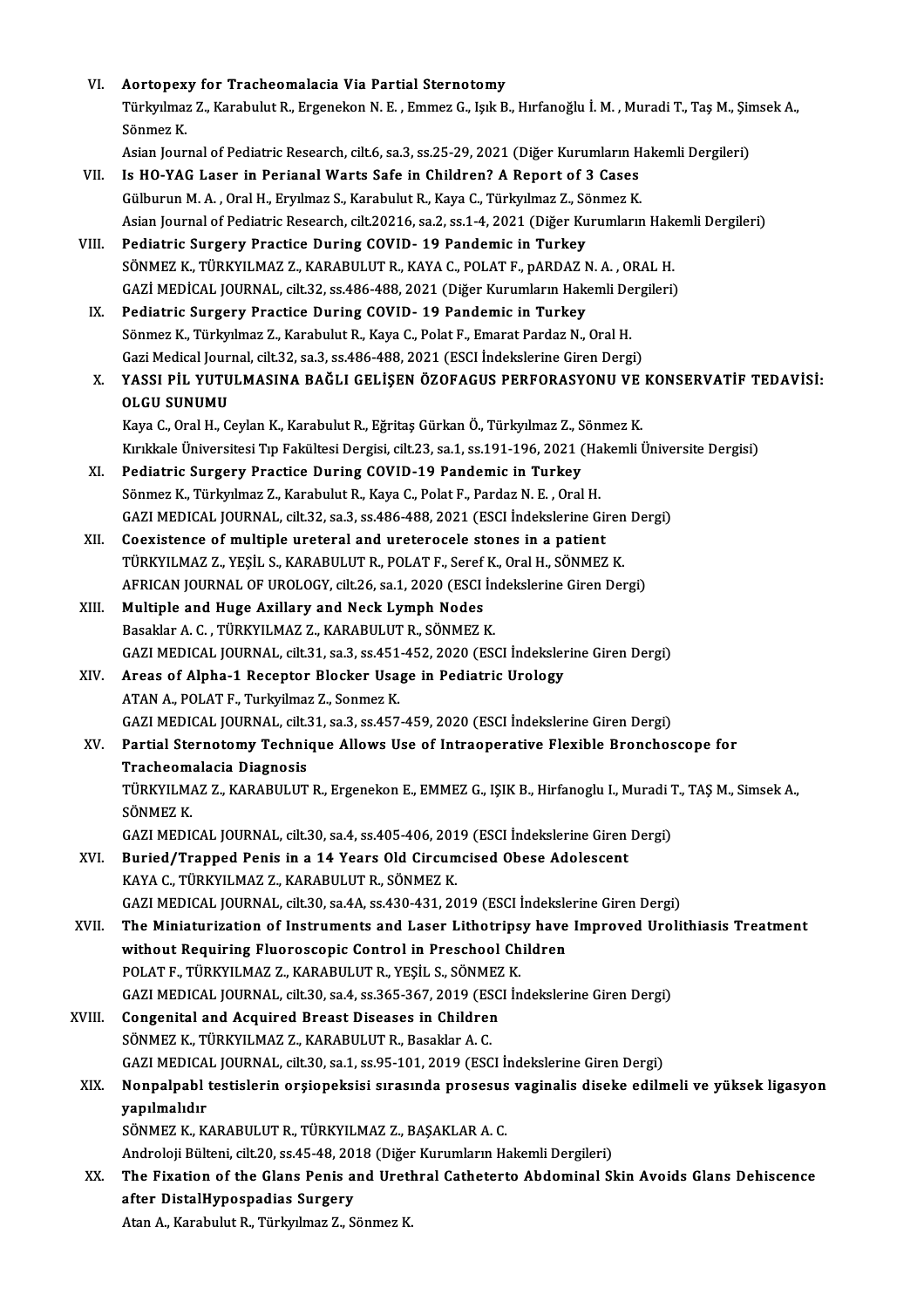|         | Clinics in Surgery, cilt.11, sa.11, ss.1-3, 2018 (Diğer Kurumların Hakemli Dergileri)                             |
|---------|-------------------------------------------------------------------------------------------------------------------|
| XXI.    | Foreign Body Stones in the Urinary Bladder of Two Children                                                        |
|         | TÜRKYILMAZ Z., KARABULUT R., YEŞİL S., POLAT F., Oral H., Muradi T., SÖNMEZ K.                                    |
|         | GAZI MEDICAL JOURNAL, cilt.29, sa.4, ss.380-382, 2018 (ESCI İndekslerine Giren Dergi)                             |
| XXII.   | Our experience in two cases of type IV laryngotracheoesophageal cleft (LTEC) with a diagnosis of                  |
|         | antenatal esophageal atresia.                                                                                     |
|         | Sonmez K., Karabulut R., Turkyilmaz Z., Turkyilmaz C., Isik B., Eryilmaz S., Seref K., Ozcan E., Hosgoren G. M.,  |
|         | Basaklar A C.                                                                                                     |
|         | The Pan African medical journal, cilt.26, ss.55, 2017 (Diğer Kurumların Hakemli Dergileri)                        |
| XXIII.  | Second Branchial Anomalies in Children and Literature Review                                                      |
|         | KARABULUT R., SÖNMEZ K., TÜRKYILMAZ Z., Basaklar A. C.                                                            |
|         | GAZI MEDICAL JOURNAL, cilt.28, sa.3, ss.232-234, 2017 (ESCI İndekslerine Giren Dergi)                             |
| XXIV    | Should Flexible Ureterorenoscopy be the First-line Treatment Option for Renal Calculi?                            |
|         | TÜRKYILMAZ Z., SÖNMEZ K., KARABULUT R., POLAT F., YEŞİL S., Eryilmaz S., Tairov V., Basaklar A. C.                |
|         | GAZI MEDICAL JOURNAL, cilt.28, sa.3, ss.204-205, 2017 (ESCI İndekslerine Giren Dergi)                             |
| XXV     | Postoperative Outcome of Thoracotomy in Children                                                                  |
|         | TÜRKYILMAZ Z., SÖNMEZ K., KARABULUT R.                                                                            |
|         | Pediatric Surgery: Clinics in Surgery, cilt.1, sa.1086, 2016 (Diğer Kurumların Hakemli Dergileri)                 |
| XXVI.   | For Better Orchiopexy, Processus Vaginalis Should Be Dissected and a High Ligation Should Be                      |
|         | Performed                                                                                                         |
|         | SÖNMEZ K., KARABULUT R., TÜRKYILMAZ Z., KAYA C., Pehlivan Y., Basaklar A. C.                                      |
|         | RAMBAM MAIMONIDES MEDICAL JOURNAL, cilt7, sa.3, 2016 (ESCI İndekslerine Giren Dergi)                              |
| XXVII.  | Comparison of Preoperative Ultrasonography and Pathology Results of Patients Undergoing                           |
|         | Appendectomy                                                                                                      |
|         | KARABULUT R., TÜRKYILMAZ Z., SÖNMEZ K., Seref K., POYRAZ A., ÖZHAN OKTAR S., BAŞAKLAR A. C.                       |
|         | Annals of Colorectal Research, cilt.4, sa.2, 2016 (Diğer Kurumların Hakemli Dergileri)                            |
| XXVIII. | A very feasible alternative in patients with feeding difficulties from gastrostomy: Jejunal tube                  |
|         | advanced through the gastrostomy.                                                                                 |
|         | KARABULUT R., TÜRKYILMAZ Z., SÖNMEZ K., Oktar S., KAYA C., Kokurcan A., Oncu F., Basaklar A.                      |
|         | African journal of paediatric surgery : AJPS, cilt.12, sa.2, ss.119-21, 2015 (Diğer Kurumların Hakemli Dergileri) |
| XXIX.   | A very feasible alternative in patients with feeding difficulties from gastrostomy: Jejunal tube                  |
|         | advanced through the gastrostomy                                                                                  |
|         | Karabulut R., Türkyılmaz Z., Sönmez K., Oktar S. O., Kaya C., Kokurcan A., Öncü F., Basaklar C.                   |
|         | African Journal of Paediatric Surgery, cilt.12, sa.2, ss.119-121, 2015 (ESCI İndekslerine Giren Dergi)            |
| XXX.    | An approximation technique for primary anastomosis (Gazi Method) in selected cases of long gap                    |
|         | esophageal atresia                                                                                                |
|         | Karabulut R., Türkyılmaz Z., Sönmez K., Özbayoğlu A., Başaklar C.                                                 |
|         | La Prensa Medica, cilt.100, sa.1, ss.1-2, 2014 (Diğer Kurumların Hakemli Dergileri)                               |
| XXXI.   | Yenidoğanin Antenatal Tanılı Koledok Kistleri.                                                                    |
|         | cAN B., mALBORA N., KARABULUT R., TÜRKYILMAZ Z., SÖNMEZ K., BULUTAY P., BAŞAKLAR A. C.                            |
|         | GAZI MEDICAL JOURNAL, 2014 (Diğer Kurumların Hakemli Dergileri)                                                   |
| XXXII.  | Choledochal cysts with antenatal diagnosis of the newborn Yenidoğanin Antenatal Tamil Koledok                     |
|         | Kistleri                                                                                                          |
|         | TÜRKYILMAZ Z., KARABULUT R., SÖNMEZ K., KAPISIZ A., Sen M. C., BAŞAKLAR A.                                        |
|         | Gazi Medical Journal, cilt.25, sa.1, ss.29-31, 2014 (ESCI İndekslerine Giren Dergi)                               |
| XXXIII. | . Giant fibroadenoma of the breast in an adolescent                                                               |
|         | Can B. e., Malbora n., KARABULUT R., TÜRKYILMAZ Z., SÖNMEZ K., bulutay p., BAŞAKLAR A. C.                         |
|         | GAZI MEDICAL JOURNAL, 2012 (Diğer Kurumların Hakemli Dergileri)                                                   |
| XXXIV.  | Dextranomer/Hyaluronic Acid Copolymer(Dx/HA) has no effect on bacterial growth in culture                         |
|         | media with or without antibitic discs                                                                             |
|         | Karabulut R., Doğruman Al F., Türkyılmaz Z., Kaan S., Demirel F., Sultan N., Basaklar C.                          |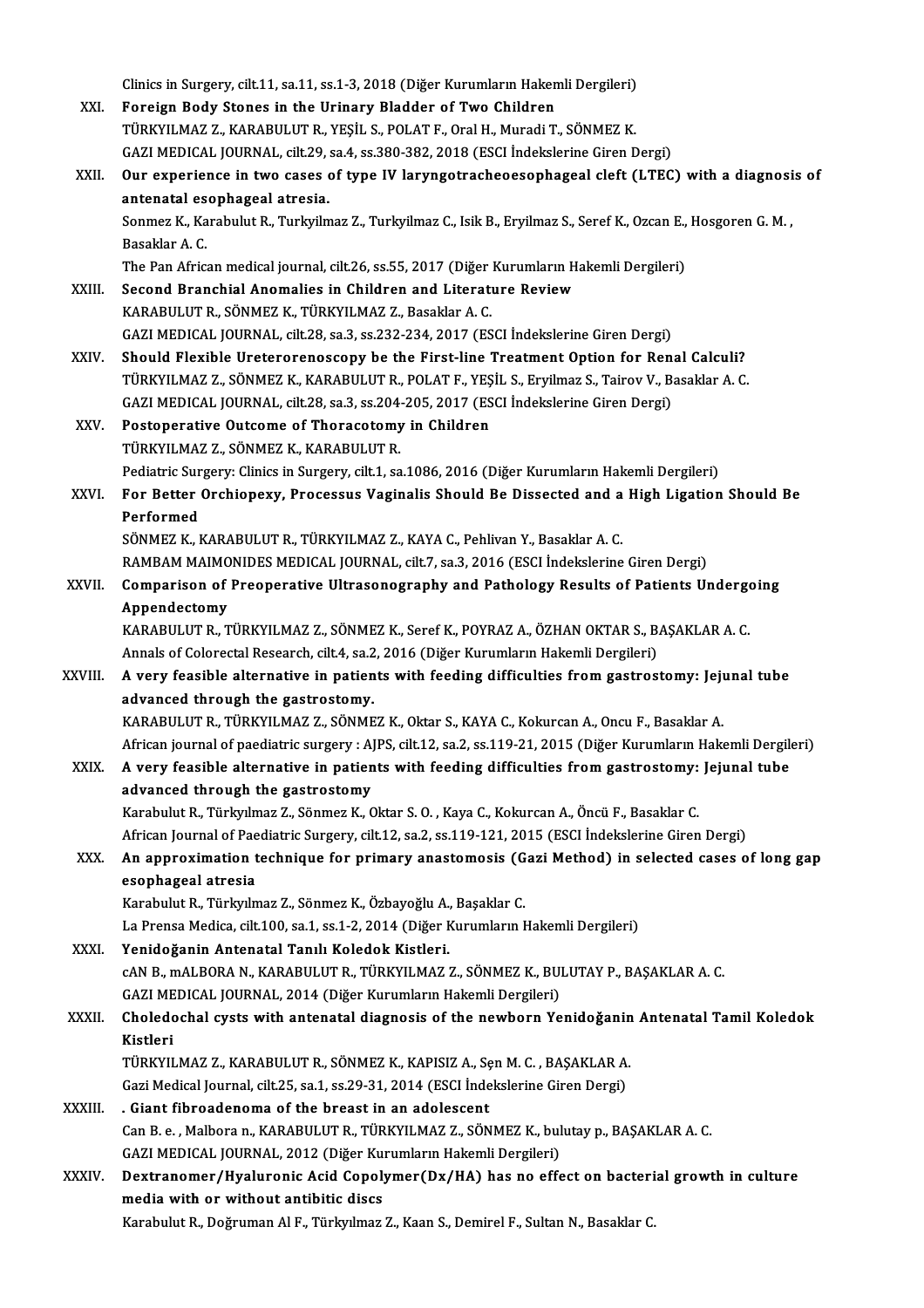International Med Journal Malaysia , cilt.9, sa.2, ss.25-28, 2010 (Hakemli Üniversite Dergisi)<br>Nadin bin konionital anomali: Split natakand sandnamu. Bektal dunlikeaven ve ut. International Med Journal Malaysia , cilt.9, sa.2, ss.25-28, 2010 (Hakemli Üniversite Dergisi)<br>XXXV. Nadir bir konjenital anomali: Split notokord sendromu, Rektal duplikasyon ve uterus didelfis Internationa<br><mark>Nadir bir k</mark><br>birlikteliği<br>Turan Ö. Hi Nadir bir konjenital anomali: Split notokord sendromu, Rektal duplikasyon ve uterus dide<br>birlikteliği<br>Turan Ö., Hirfanoğlu İ., Bozdemir P., Baykaner K., Poyraz A., Türkyılmaz Z., Karabulut R., Ergenekon E.<br>Ceri Medicel Jou birlikteliği<br>Turan Ö., Hirfanoğlu İ., Bozdemir P., Baykaner K., Poyraz A., Türkyılmaz Z., Karabulut R., Ergenekon E.<br>Gazi Medical Journal, cilt.20, sa.3, ss.142-145, 2009 (Hakemli Üniversite Dergisi) XXXVI. çocuklarda karın ağrısı ve apandist Türkyılmaz Z. Türkiye Klinikleri, Journal of Surgical Medical Sciences, Çocuk Cerrahisi Travma Dışı Aciller Özel Sayısı, cilt.3, sa.15, ss.83-87, 2007 (Diğer Kurumların Hakemli Dergileri) XXXVII. Cocukta nadir bir akut karın sebebi: endometroitik kist Moralıoğlu S., Türkyılmaz Z., Karabulut R., Afşarlar Ç., Başaklar C. Gazi Medical Journal, cilt.18, sa.3, ss.139-141, 2007 (Hakemli Üniversite Dergisi) Moralıoğlu S., Türkyılmaz Z., Karabulut R., Afşarlar Ç., Başaklar C.<br>Gazi Medical Journal, cilt.18, sa.3, ss.139-141, 2007 (Hakemli Üniversite Dergisi)<br>XXXVIII. endescopillay diagnosed congenital membranous duodenal st Gazi Medica<br>endescopil<br>syndrome<br>Delgie B. So endescopillay diagnosed congenital membra<br>syndrome<br>Dalgıç B., Sarı S., Türkyılmaz Z., Sönmez K., Kale N.<br>Ceri Medisal Journal, silt 17, sa 2, ss 109, 110, 2004 <mark>syndrome</mark><br>Dalgıç B., Sarı S., Türkyılmaz Z., Sönmez K., Kale N.<br>Gazi Medical Journal, cilt.17, sa.2, ss.108-110, 2006 (Hakemli Üniversite Dergisi)<br>Endosseniselly disspessed sensenitel membraneve duodenal stenesisu Dalgıç B., Sarı S., Türkyılmaz Z., Sönmez K., Kale N.<br>Gazi Medical Journal, cilt.17, sa.2, ss.108-110, 2006 (Hakemli Üniversite Dergisi)<br>XXXIX. Endoscopically diagnosed congenital membranous duodenal stenosis: a two-ye Gazi Medical Journal,<br>Endoscopically dia<br>Down's syndrome.<br>DALGIC B. SABLS. Ti Endoscopically diagnosed congenital membranous<br>Down's syndrome.<br>DALGIÇ B., SARI S., TÜRKYILMAZ Z., SÖNMEZ K., KALE N.<br>CAZI MEDICAL JOUPNAL, 2006 (Dižer Kurumların Haltat Down's syndrome.<br>DALGIÇ B., SARI S., TÜRKYILMAZ Z., SÖNMEZ K., KALE N.<br>GAZI MEDICAL JOURNAL, 2006 (Diğer Kurumların Hakemli Dergileri)<br>Belationekin hatusen fansısın badu insestien and sulture. DALGIÇ B., SARI S., TÜRKYILMAZ Z., SÖNMEZ K., KALE N.<br>GAZI MEDICAL JOURNAL, 2006 (Diğer Kurumların Hakemli Dergi<br>XL. Relationship between foreign body ingestion and culture<br>KARAPULUT B. SÖNMEZ K. TÜRKVU MAZ Z. Domiroğullar Relationship between foreign body ingestion and culture<br>KARABULUT R., SÖNMEZ K., TÜRKYILMAZ Z., Demiroğullari B., Özen I. O. , Güçlü M., Başaklar A. C. , Kale N. Relationship between foreign body ingestion and culture<br>KARABULUT R., SÖNMEZ K., TÜRKYILMAZ Z., Demiroğullari B., Özen I. O. , Güçlü M., Başakl<br>Gazi Medical Journal, cilt.16, sa.3, ss.128-130, 2005 (Diğer Kurumların Hakeml KARABULUT R., SÖNMEZ K., TÜRKYILMAZ Z., I<br>Gazi Medical Journal, cilt.16, sa.3, ss.128-130, 2<br>XLI. Cocukluk Çağı Varikosel Deneyimlerimiz<br>Sönmer K. Türkulmaz Z. Demineğulları B. Ka Gazi Medical Journal, cilt.16, sa.3, ss.128-130, 2005 (Diğer Kurumların Hakel<br>**Çocukluk Çağı Varikosel Deneyimlerimiz**<br>Sönmez K., Türkyılmaz Z., Demiroğulları B., Karabulut R., Başaklar C., Kale N.<br>İstanbul Üniversitesi İs Çocukluk Çağı Varikosel Deneyimlerimiz<br>Sönmez K., Türkyılmaz Z., Demiroğulları B., Karabulut R., Başaklar C., Kale N.<br>İstanbul Üniversitesi İstanbul Tıp Fakültesi Mecmuası, cilt.4, sa.3, ss.173-175, 2004 (Hakemli Üniversit Sönmez K., Türkyılmaz Z., Demiroğulları B., Karabulut R., Başaklar C., Kale N.<br>1957. İstanbul Üniversitesi İstanbul Tıp Fakültesi Mecmuası, cilt.4, sa.3, ss.173-175, 2<br>2. XLII. Konjenital akciğer kitleleri klinik deneyimle İstanbul Üniversitesi İstanbul Tıp Fakültesi Mecmuası, cilt.4, sa.3, ss.173-175, 2004 (Hakemli Üniv<br>Konjenital akciğer kitleleri klinik deneyimlerimiz ve literatür tarama.<br>Türkyılmaz Z., Karabulut R., Sönmez K., Göl I. H. Konjenital akciğer kitleleri klinik deneyimlerimiz ve literatür tarama.<br>Türkyılmaz Z., Karabulut R., Sönmez K., Göl I. H. , Demiroğulları B., Özen I. O. , Başaklar C., K<br>Akciğer Arşivi Dergisi , cilt.5, sa.3, ss.153-157, 2 Türkyılmaz Z., Karabulut R., Sönmez K., Göl I. H., .<br>Akciğer Arşivi Dergisi , cilt.5, sa.3, ss.153-157, 20<br>XLIII. Cocuklarda sık görülen bir sorun: Kabızlık.<br>Flünsen C. Türkulmaz Z. Karabulut P. Akciğer Arşivi Dergisi , cilt.5, sa.3, ss.15<br>**Çocuklarda sık görülen bir sorun:**<br>Ekingen G., Türkyılmaz Z., Karabulut R.<br>istanbul üniversitesi tın fakültesi sosuk Çocuklarda sık görülen bir sorun: Kabızlık.<br>Ekingen G., Türkyılmaz Z., Karabulut R.<br>istanbul üniversitesi tıp fakültesi çocuk dergisi, cilt.4, sa.2, ss.78-82, 2004 (Hakemli Üniversite Dergisi)<br>fili MİNAN AMERİC COLİTİS Ekingen G., Türkyılmaz Z., Karab<br>istanbul üniversitesi tıp fakültes<br>XLIV. FULMİNAN AMEBİC COLİTİS<br>TÜRKYU MAZ Z. KARABULUT B istanbul üniversitesi tıp fakültesi çocuk dergisi, cilt.4, sa.2, ss.78-82, 2004 (Hakemli Üniversite Dergis<br>fULMİNAN AMEBİC COLİTİS<br>TÜRKYILMAZ Z., KARABULUT R., SÖNMEZ K., DEMİROĞULLARI B., GÖL İ., BAŞAKLAR A. C. , KALE N.<br> fULMİNAN AMEBİC COLİTİS<br>TÜRKYILMAZ Z., KARABULUT R., SÖNMEZ K., DEMİROĞULLARI B., GÖL İ., BAŞAKI<br>kIRIKKALE TIP FAKÜLTESİ DERGİSİ, 2004 (Diğer Kurumların Hakemli Dergileri)<br>Diaspestis yoluş of plain abdominal srapba in şeyt TÜRKYILMAZ Z., KARABULUT R., SÖNMEZ K., DEMİROĞULLARI B., GÖL İ., BAŞAKLAR A.<br>kIRIKKALE TIP FAKÜLTESİ DERGİSİ, 2004 (Diğer Kurumların Hakemli Dergileri)<br>XLV. Diagnostic volue of plain abdominal graphs in acute appendicitis kIRIKKALE TIP FAKÜLTESİ DERGİSİ, 2004 (Diğer Kurumların Hakemli Dergileri)<br>Diagnostic volue of plain abdominal graphs in acute appendicitis in children<br>Türkyılmaz Z., Sönmez K., Billur D., Öznur K., Karabulut R., Başaklar Diagnostic volue of plain abdominal graphs in acute appendicitis in children<br>Türkyılmaz Z., Sönmez K., Billur D., Öznur K., Karabulut R., Başaklar A. C. , Nuri K.<br>EAST AFRICAN MEDICAL JOURNAL, cilt.81, ss.104-107, 2004 (ES XLVI. Çocuklarda sık görülen bir sorun: Kabızlık. EAST AFRICAN MEDICAL JOURNAL, cilt81, ss.104-10<br>Çocuklarda sık görülen bir sorun: Kabızlık.<br>EKİNGEN YILDIZ G., TÜRKYILMAZ Z., KARABULUT R.<br>JOUPNAL OE ISTANBUL FACULTY OE MEDICINE IST/ Çocuklarda sık görülen bir sorun: Kabızlık.<br>EKİNGEN YILDIZ G., TÜRKYILMAZ Z., KARABULUT R.<br>JOURNAL OF ISTANBUL FACULTY OF MEDICINE-ISTANBUL TIP FAKULTESI DERGISI, 2004 (Diğer Kurumların<br>Hakamli Dargilari) EKİNGEN YILDIZ G<br>JOURNAL OF ISTAN<br>Hakemli Dergileri)<br>Intermittent asse JOURNAL OF ISTANBUL FACULTY OF MEDICINE-ISTANBUL TIP FAKULTESI DERGISI, 2004 (Diğer Kurumların<br>Hakemli Dergileri)<br>XLVII. Intermittent assessment of patients with repaired anorectal malformations: recovery of bowel and<br>anor Hakemli Dergileri)<br>Intermittent assessment of patients v<br>anorectal functions with patient age.<br>Demireğulları B. Sönmer K. Türkulmer 7 Intermittent assessment of patients with repaired anorectal malformations: recovery of<br>anorectal functions with patient age.<br>Demiroğulları B., Sönmez K., Türkyılmaz Z., Karabulut R., Özen I., Doğan I., Ünal S., Basaklar C. anorectal functions with patient age.<br>Demiroğulları B., Sönmez K., Türkyılmaz Z., Karabulut R., Özen I., Doğan I., Ü:<br>Gazi Medical Journal, cilt.14, ss.159-166, 2003 (Hakemli Üniversite Dergisi)<br>tanınız nedir? Demiroğulları B<br>Gazi Medical Jou<br>XLVIII. tanınız nedir?<br>Esve A. Dakus E tanınız nedir?<br>Kaya A., Dalgıç B., Olguntürk R., Türkyılmaz Z. sürekli tıp eğitimi dergisi, cilt.12, sa.11, ss.433, 2003 (Diğer Kurumların Hakemli Dergileri) Kaya A., Dalgıç B., Olguntürk R., Türkyılmaz Z.<br>sürekli tıp eğitimi dergisi, cilt.12, sa.11, ss.433, 2003 (Diğer Kurumların Hakemli Dergileri)<br>XLIX. Intermittent assessment of patients with repaired anorectal malformations sürekli tip eğitimi dergisi, cilt.12, sa.11, ss<br>Intermittent assessment of patients<br>anorectal functions with patient age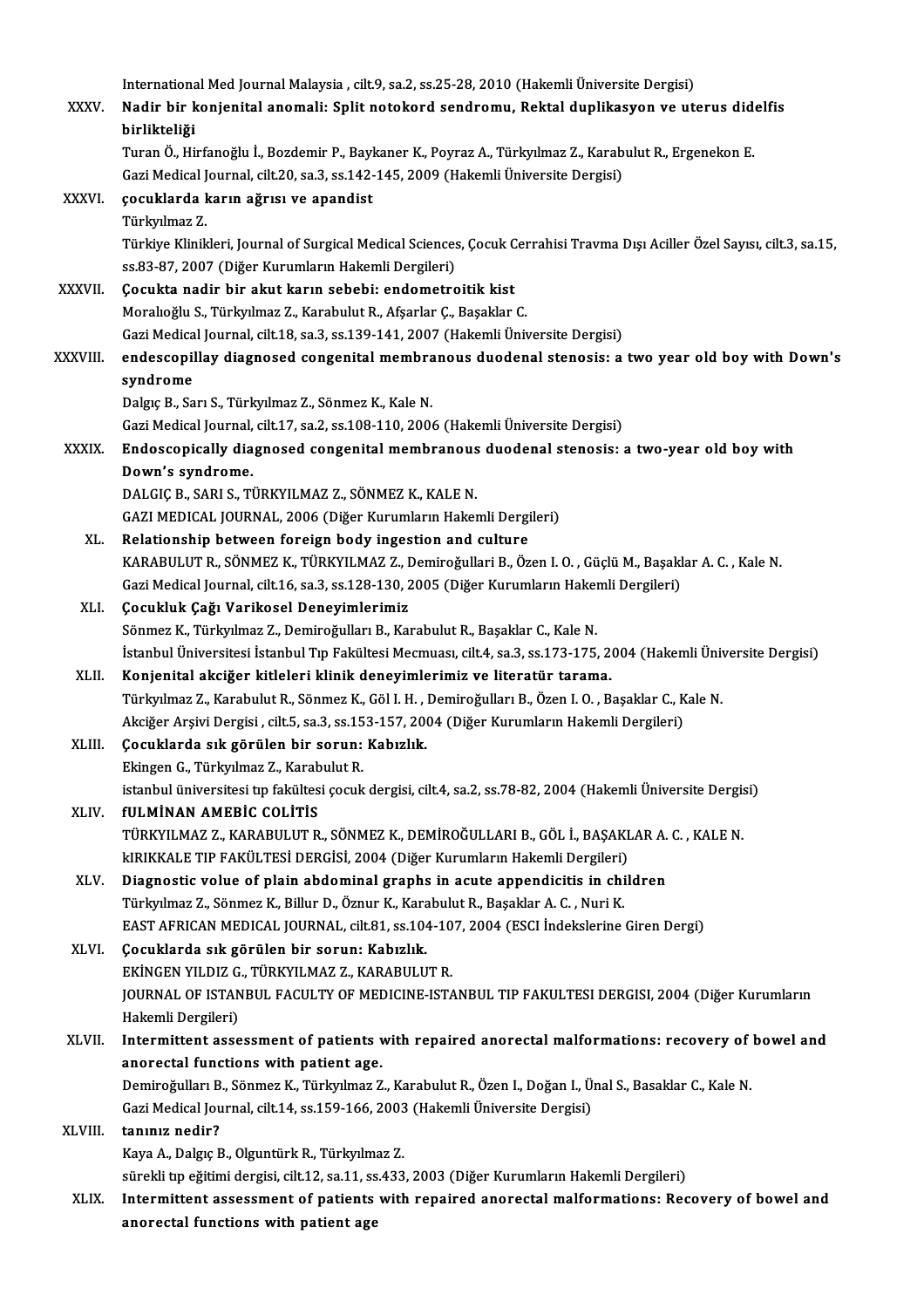Demiroğullari B., KARABULUT R., Ünal S., SÖNMEZ K., Özen I. O. , Başaklar A. C. , TÜRKYILMAZ Z., DOĞAN İ., Kale N.<br>Ceri Medisel Journal, silt 14, sə 4, sə 159, 166, 2002 (Diğer Kurumların Hakemli Dergileri). Demiroğullari B., KARABULUT R., Ünal S., SÖNMEZ K., Özen I. O. , Başaklar A. C. , TÜRKYILM<br>Gazi Medical Journal, cilt.14, sa.4, ss.159-166, 2003 (Diğer Kurumların Hakemli Dergileri)<br>Large sell saleifying serteli sell tumor Demiroğullari B., KARABULUT R., Ünal S., SÖNMEZ K., Özen I. O. , Başaklar A<br>Gazi Medical Journal, cilt.14, sa.4, ss.159-166, 2003 (Diğer Kurumların Hak<br>L. Large cell calcifying sertoli cell tumor of the testis: A case repo Gazi Medical Journal, cilt.14, sa.4, ss.159-166, 2003 (Diğer Kurumların Hakemli Dergileri)<br>L. Large cell calcifying sertoli cell tumor of the testis: A case report<br>Gönül I. I. , Sezer C., Üzüm N., Ataoğlu Ö., TÜRKYILMAZ Z. Gazi Medical Journal, cilt.14, sa.4, ss.189-192, 2003 (Diğer Kurumların Hakemli Dergileri) Gönül I. I. , Sezer C., Üzüm N., Ataoğlu Ö., TÜRKYILMAZ Z., Karabulut B.<br>Gazi Medical Journal, cilt.14, sa.4, ss.189-192, 2003 (Diğer Kurumların Hakemli Dergileri)<br>LI. Özefagus Atrezisi Onarımından Sonra Rastlantısal Tanı Türkyılmaz Z., Sönmez K., Karabulut B., Karabulut R., Basaklar C., Kale N.<br>Kırıkkale Üniversitesi Tıp Fakültesi Dergisi, cilt.5, sa.2, ss.24-26, 2003 (Hakemli Üniversite Dergisi) Özefagus Atrezisi Onarımından Sonra Rastlantısal Tanı Alan Hipertrofik Pilor Stenozu (<br>Türkyılmaz Z., Sönmez K., Karabulut B., Karabulut R., Basaklar C., Kale N.<br>Kırıkkale Üniversitesi Tıp Fakültesi Dergisi, cilt.5, sa.2, Türkyılmaz Z., Sönmez K., Karabulut B., Karabulut R., Basaklar C., Kale N.<br>Kırıkkale Üniversitesi Tıp Fakültesi Dergisi, cilt.5, sa.2, ss.24-26, 2003 (Hakemli Üniversite Derg<br>LII. testisin büyük hücreli kalsifikasyon göste Gönül I., Sezer C., Üzüm N., Ataoğlu Ö., Türkyılmaz Z., Karabulut B.<br>Gazi Medical Journal, cilt.14, ss.189-192, 2003 (Hakemli Üniversite Dergisi) testisin büyük hücreli kalsifikasyon gösteren sertoli hücreli tümör<br>Gönül I., Sezer C., Üzüm N., Ataoğlu Ö., Türkyılmaz Z., Karabulut B.<br>Gazi Medical Journal, cilt.14, ss.189-192, 2003 (Hakemli Üniversite Dergisi)<br>İnyalina LIII. İnvajinasyon deneyimlerimiz Sönmez K., Türkyılmaz Z., Demiroğulları B., Karabulut R., Numanoğlu V. K., Başaklar C., Kale N. İnvajinasyon deneyimlerimiz<br>Sönmez K., Türkyılmaz Z., Demiroğulları B., Karabulut R., Numanoğlu V. K. , Başaklar C., I<br>Pediatrik Cerrahi Derg., cilt.16, ss.112-116, 2002 (Diğer Kurumların Hakemli Dergileri)<br>Cosuklarda inka Sönmez K., Türkyılmaz Z., Demiroğull<br>Pediatrik Cerrahi Derg., cilt.16, ss.112<br>LIV. Gocuklarda inkarsere kasık fıtığı Pediatrik Cerrahi Derg., cilt.16, ss.112-116, 2002 (Diğer Kurumların Hakemli<br>**Çocuklarda inkarsere kasık fıtığı**<br>Türkyılmaz Z., Sönmez K., Demiroğulları B., Karabulut R., Başaklar C., Kale N.<br>Redistrik Cerrebi Derg., silt. Çocuklarda inkarsere kasık fıtığı<br>Türkyılmaz Z., Sönmez K., Demiroğulları B., Karabulut R., Başaklar C., Kale N.<br>Pediatrik Cerrahi Derg., cilt.15, ss.111-114, 2001 (Diğer Kurumların Hakemli Dergileri) LV. Hydatid Cysts of the Lung in Childhood: Is Capitonnage Advantageous? Sönmez K., Türkyılmaz Z., Demiroğulları B., Özen O., Karabulut R., Numanoğlu V. K., Kale N., Başaklar C. Hydatid Cysts of the Lung in Childhood: Is Capitonnage Advantageous?<br>Sönmez K., Türkyılmaz Z., Demiroğulları B., Özen O., Karabulut R., Numanoğlu V. K. , Kale<br>Ann Thorac Cardiovasc Surg , cilt.7, sa.1, ss.11-13, 2001 (ESCI Sönmez K., Türkyılmaz Z., Demiroğulları B., Özen O., Karabulut R., Numan<br>Ann Thorac Cardiovasc Surg , cilt.7, sa.1, ss.11-13, 2001 (ESCI İndekslerir<br>LVI. Bir gelişme geriliği nedeni: Karın içi yaygın hidatik kist hastalığı Ann Thorac Cardiovasc Surg , cilt.7, sa.1, ss.11-13, 2001 (ESCI İndekslerine C<br>Bir gelişme geriliği nedeni: Karın içi yaygın hidatik kist hastalığı<br>Karabulut R., Türkyılmaz Z., Sönmez K., Demiroğulları B., Başaklar C., Kal Bir gelişme geriliği nedeni: Karın içi yaygın hidatik kist hastalığı<br>Karabulut R., Türkyılmaz Z., Sönmez K., Demiroğulları B., Başaklar C., Kale N.<br>Pediatrik Cerrahi Derg., cilt.15, sa.1, ss.32-35, 2001 (Diğer Kurumların H Karabulut R., Türkyılmaz Z., Sönmez K., Demiroğulları B., Baş<br>Pediatrik Cerrahi Derg., cilt.15, sa.1, ss.32-35, 2001 (Diğer Ku<br>LVII. Akut apandisitte konvansiyonel radyografik bulgular<br>Türkpulmaz Z. Sönmez K. Konus Ö. Demi Pediatrik Cerrahi Derg., cilt.15, sa.1, ss.32-35, 2001 (Diğer Kuruml<br><mark>Akut apandisitte konvansiyonel radyografik bulgular</mark><br>Türkyılmaz Z., Sönmez K., Konuş Ö., Demiroğulları B., Karabulut R.<br>Pediatrik Gerrahi Derg., silt.15 Akut apandisitte konvansiyonel radyografik bulgular<br>Türkyılmaz Z., Sönmez K., Konuş Ö., Demiroğulları B., Karabulut R.<br>Pediatrik Cerrahi Derg., cilt.15, sa.1, ss.15-19, 2001 (Diğer Kurumların Hakemli Dergileri) LVIII. Comparison of Internal and External Jugular Vein Port Implantations in Children Sönmez K., Demiroğulları B., Türkyılmaz Z., Karabulut R., Öztürk G., Oğuz A., Başaklar C., Kale N. Gazi Medical Journal, cilt.11, sa.3, ss.125-128, 2000 (Hakemli Üniversite Dergisi) Sönmez K., Demiroğulları B., Türkyılmaz Z., Karabulut R., Öztürk G., Oğuz A., Başaklar C., Kale N.<br>Gazi Medical Journal, cilt.11, sa.3, ss.125-128, 2000 (Hakemli Üniversite Dergisi)<br>LIX. Apandisit düşünülen olgularda labor Gazi Medical Journal, cilt.11, sa.3, ss.125-128, 2000 (Hakemli Üniversite Dergisi)<br>Apandisit düşünülen olgularda laboratuvar testlerinin tanısal değeri: Prospel<br>Türkyılmaz Z., Sönmez K., Demiroğulları B., Ekingen G., Karab Apandisit düşünülen olgularda laboratuvar testlerinin tanısal değeri: Prospektif l<br>Türkyılmaz Z., Sönmez K., Demiroğulları B., Ekingen G., Karabulut R., Kale N., Başaklar C.<br>Pediatrik Cerrahi Derg., cilt.14, sa.3, ss.107-1 Türkyılmaz Z., Sönmez K., Demiroğulları B., Ekingen G., Karabulut R., Kale N., Başaklar C.<br>Pediatrik Cerrahi Derg., cilt.14, sa.3, ss.107-110, 2000 (Diğer Kurumların Hakemli Dergileri)<br>LX. Congenital Bladder Diverticul Pediatrik Cerrahi Derg., cilt.14, sa.3,<br>Congenital Bladder Diverticului<br>Infection: Report of Two Cases<br>SÖNMEZ K. TÜRKVI MAZ Z. domin Congenital Bladder Diverticulum in Association with Bladder Outlet Obstruction or Urinary Tr<br>Infection: Report of Two Cases<br>SÖNMEZ K., TÜRKYILMAZ Z., demiroğulları b., EKİNGEN YILDIZ G., KARABULUT R., kale n., BAŞAKLAR A. Infection: Report of Two Cases<br>SÖNMEZ K., TÜRKYILMAZ Z., demiroğulları b., EKİNGEN YILDIZ G., KAF<br>GAZI MEDICAL JOURNAL, 2000 (Diğer Kurumların Hakemli Dergileri)<br>seftrialisana bağlı nesudalityaris alguları GAZI MEDICAL JOURNAL, 2000 (Diğer Kurumların Hakemli Dergileri)<br>LXI. seftriaksona bağlı pseudolityazis olguları Özen I., Ekingen G., Sönmez K., Türkyılmaz Z., Başaklar C., Kale N. seftriaksona bağlı pseudolityazis olguları<br>Özen I., Ekingen G., Sönmez K., Türkyılmaz Z., Başaklar C., Kale N.<br>insizyon, cilt.2, sa.4, ss.259-262, 1999 (Diğer Kurumların Hakemli Dergileri)<br>insebarsek iskemi reperfüryen bes Özen I., Ekingen G., Sönmez K., Türkyılmaz Z., Başaklar C., Kale N.<br>insizyon, cilt.2, sa.4, ss.259-262, 1999 (Diğer Kurumların Hakemli Dergileri)<br>LXII. incebarsak iskemi reperfüzyon hasarına hiperbillurineminin etkisi incebarsak iskemi reperfüzyon hasarına hiperbillurineminin etkisi<br>Ceran C., Sönmez K., Türkyılmaz Z., Demiroğulları B., Dursun A., Düzgün E., Başaklar C. incebarsak iskemi reperfüzyon hasarına hiperbillurineminin etkisi<br>Ceran C., Sönmez K., Türkyılmaz Z., Demiroğulları B., Dursun A., Düzgün E., Başaklar C.<br>cumhuriyet üniversitesi tıp fakültesi dergisi, cilt.21, sa.1, ss.9-1 Ceran C., Sönmez K., Türkyılmaz Z., Demiroğulları B., Dursun A., Düzgün E., Başaklar C.<br>cumhuriyet üniversitesi tıp fakültesi dergisi, cilt.21, sa.1, ss.9-16, 1999 (Hakemli Üniversite Dergisi)<br>LXIII. Rectal extrusion of ve cumhuriyet<br>Rectal ext<br>literature<br><sup>Resoltler C</sup> Rectal extrusion of ventriculoperitoneal shunt with<br>literature<br>Başaklar C., Baykaner K., Türkyılmaz Z., Sönmez K., Kale N.<br>Ceri Medisel Journal silt 6, ss 199, 202, 1995 (Hakemli Üni literature<br>Başaklar C., Baykaner K., Türkyılmaz Z., Sönmez K., Kale N.<br>Gazi Medical Journal, cilt.6, ss.199-202, 1995 (Hakemli Üniversite Dergisi)

Başaklar C., Baykaner K., Türkyılmaz Z., Sönmez K., Kale N.<br>Gazi Medical Journal, cilt.6, ss.199-202, 1995 (Hakemli Üniversite Dergisi)<br>LXIV. Spontaneous perforation of rectum and rectosigmoid junction. Case report. Gazi Medical Journal, cilt.6, ss.199-202, 1995 (Hakemli Ü<br>Spontaneous perforation of rectum and rectosign<br>Demirag A., Nurlu H., Gürer A., TÜRKYILMAZ Z., Oguz M.<br>Materia medica Belana, Belish iournal of medicine and n Materia medica Polona. Polish journal of medicine and pharmacy, cilt.25, sa.1, ss.47-8, 1993 (Diğer Kurumların<br>Hakemli Dergileri) Demirag A., Nurlu H., Gürer A., TÜRKYILMAZ Z., Oguz M.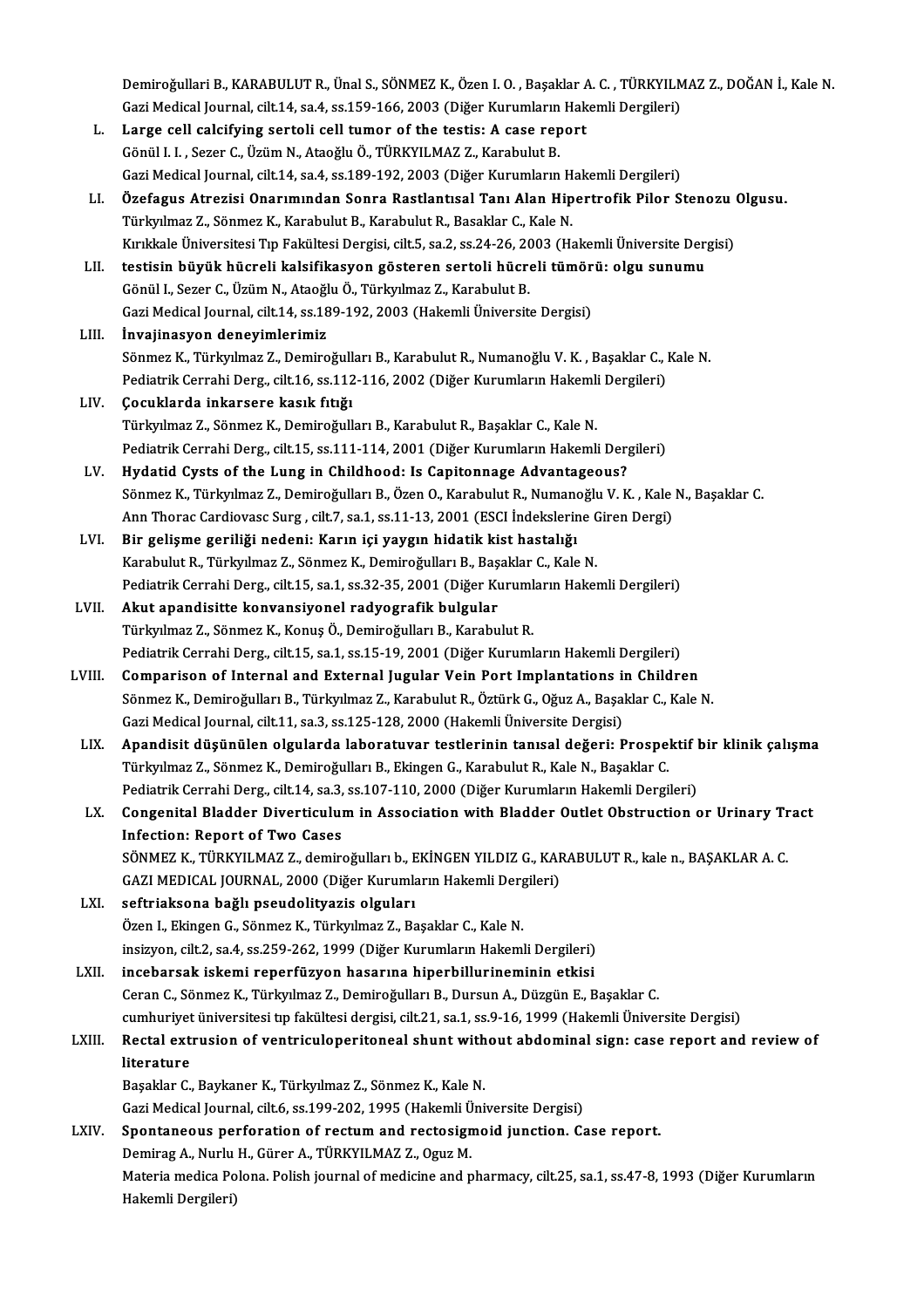# .<br>Kitap & Kitap Bölümleri

| Kitap & Kitap Bölümleri |                                                                                                                        |  |
|-------------------------|------------------------------------------------------------------------------------------------------------------------|--|
| L.                      | <b>INVAJINASYON ISKEMI REPERFÜZYON</b>                                                                                 |  |
|                         | Karabulut R., Kaya C., Türkyılmaz Z., Sönmez K.                                                                        |  |
|                         | DENESYSEL İSKEMİ REPERFÜZYON MODELLERİ, PROF.DR. AYŞEGÜL KÜÇÜK,DOÇ.DR. MUSTAFA ARSLAN, Editör,                         |  |
|                         | AKADEMISYEN YAYINEVİ, Ankara, ss 435-438, 2021                                                                         |  |
| II.                     | <b>INTESTINAL VOLVULUS ISKEMI REPERFÜZYON</b>                                                                          |  |
|                         | Türkyılmaz Z., Karabulut R., Kaya C., Sönmez K.                                                                        |  |
|                         | DENEYSEL İSKEMİ EPERFÜZYON MODELLERİ, PROF.DR. AYŞEGÜL KÜÇÜK,DOÇ.DR.MUSTAFA ARSLAN, Editör,                            |  |
|                         | AKADEMISYEN YAYINEVİ, Ankara, ss.439-442, 2021                                                                         |  |
| Ш.                      | <b>İNTESTİNAL VOLVULUSİSKEMİ REPERFÜZYON</b>                                                                           |  |
|                         | TÜRKYILMAZ Z., KARABULUT R., KAYA C., SÖNMEZ K.                                                                        |  |
|                         | Deneysel İskemi Reperfüzyon Modelleri, Prof. Dr. Ayşegül KÜÇÜK, Doç. Dr. Mustafa ARSLAN, Editör,                       |  |
|                         | AKADEMİSYEN YAYINEVİ, Ankara, ss.439-442, 2021                                                                         |  |
| IV                      | <b>INVAJINASYON ISKEMI REPERFÜZYON</b>                                                                                 |  |
|                         | KARABULUT R., KAYA C., TÜRKYILMAZ Z., SÖNMEZ K.                                                                        |  |
|                         | DENEYSEL İSKEMİ REPERFÜZYON MODELLERİ, Prof. Dr. Ayşegül KÜÇÜK, Doç. Dr. Mustafa ARSLAN, Editör,                       |  |
|                         | AKADEMİSYEN YAYINEVİ, Ankara, ss.435-438, 2021                                                                         |  |
| V.                      | sünnet derisi ve penisin fermuara sıkışması                                                                            |  |
|                         | TÜRKYILMAZ Z                                                                                                           |  |
|                         | pediatrik pratik girişimler, sadık demirsoy, okşan derinöz güleryüz, Editör, ankara nobel tıp kıtapevleri, ss.200-202, |  |
|                         | 2017                                                                                                                   |  |
| VI.                     | basit sütür atma tekniği                                                                                               |  |
|                         | TÜRKYILMAZ Z                                                                                                           |  |
|                         | pediatrik pratik girişimler, sadık demirsoy, okşan derinöz güleryüz, Editör, ankara nobel tıp kitapevleri, ss.191-193, |  |
|                         | 2017                                                                                                                   |  |

### Hakemli Kongre / Sempozyum Bildiri Kitaplarında Yer Alan Yayınlar

- akemli Kongre / Sempozyum Bildiri Kitaplarında Yer Alan Yayınlar<br>I. BURIED/TRAPPED PENIS IN A 14 YEARS OLD CIRCUMSİZED OBES ADOLESCENT<br>SÖNMEZ K. KARAPULUTR TÜRKVU MAZ Z SINI RORGE 7 SOMPODJAM DRAFI 1<br>BURIED/TRAPPED PENIS IN A 14 YEAR:<br>SÖNMEZ K., KARABULUT R., TÜRKYILMAZ Z. BURIED/TRAPPED PENIS IN A 14 YEARS OLD CIRCUMSIZED OBES ADOLESCENT<br>SÖNMEZ K., KARABULUT R., TÜRKYILMAZ Z.<br>The 6th World Congress of the World Federation of Associations of Pediatric Surgery (WOFAPS 2019), 1 - 04<br>Kasum 2019 SÖNMEZ K., I<br>The 6th Wor<br>Kasım 2019<br>OUP EYPEP The 6th World Congress of the World Federation of Associations of Pediatric Surgery (WOFAPS 2019), 1 - 04<br>Kasım 2019<br>II. OUR EXPERIENCE OF OPERATED PEDIATRIC URETEROPELVIC JUNCTION OBSTRUCTION PATIENTS<br>munedi + SÖNMEZ V. T
- Kasım 2019<br>OUR EXPERIENCE OF OPERATED PEDIATRIC URETEROPELVIC JUNCTION<br>muradi t., SÖNMEZ K., TÜRKYILMAZ Z., KARABULUT R., POLAT F., BAŞAKLAR A. C.<br>The 6th Werld Congress of the WerldFederation of Associations of PediatricS OUR EXPERIENCE OF OPERATED PEDIATRIC URETEROPELVIC JUNCTION OBSTRUCTION PATI<br>muradi t., SÖNMEZ K., TÜRKYILMAZ Z., KARABULUT R., POLAT F., BAŞAKLAR A. C.<br>The 6th World Congress of the WorldFederation of Associations of Pedi muradi t., SÖNMEZ K., TÜRKYILMAZ Z., KARABULUT R., POLAT F., BAŞAKLAR A. C.<br>The 6th World Congress of the WorldFederation of Associations of PediatricSurgery, 1 - 04 Ka<br>III. COEXISTENCE OF MULTIPLE URETERAL AND URETEROCELE
- The 6th World Congress of the WorldFederation of Associations of PediatricSurger<br>COEXISTENCE OF MULTIPLE URETERAL AND URETEROCELE STONES IN A<br>TÜRKYILMAZ Z., YEŞİL S., KARABULUT R., POLAT F., ŞEREF K., ORAL H., SÖNMEZ K.<br>Th TÜRKYILMAZ Z., YEŞİL S., KARABULUT R., POLAT F., ŞEREF K., ORAL H., SÖNMEZ K.<br>The 6th World Congress of the WorldFederation of Associations of PediatricSurgery, 1 - 04 Kasım 2019
- IV. THE MINIATURIZATION OF INSTRUMENTS AND LASER LITHOTRIPSY HAVE IMPROVED UROLITHIASIS The 6th World Congress of the WorldFederation of Associations of PediatricSurgery, 1 - 04 Kasım 20<br>THE MINIATURIZATION OF INSTRUMENTS AND LASER LITHOTRIPSY HAVE IMPROVED UI<br>TREATMENT WITHOUT REQUIRING FLUOROSCOPIC CONTROL THE MINIATURIZATION OF INSTRUMENTS AND LASER L<br>TREATMENT WITHOUT REQUIRING FLUOROSCOPIC CONT<br>POLAT F., TÜRKYILMAZ Z., KARABULUT R., YEŞİL S., SÖNMEZ K.<br>The 6th Werld Congress of the WerldFederation of Association. TREATMENT WITHOUT REQUIRING FLUOROSCOPIC CONTROL IN PRESCHOOL CHILDREN<br>POLAT F., TÜRKYILMAZ Z., KARABULUT R., YEŞİL S., SÖNMEZ K.<br>The 6th World Congress of the WorldFederation of Associations of PediatricSurgery, 1 - 04 Ka POLAT F., TÜRKYILMAZ Z., KARABULUT R., YEŞİL S., SÖNMEZ K.<br>The 6th World Congress of the WorldFederation of Associations of PediatricSurgery, 1 - 04 Kasım 2019<br>V. THE FIXATION OF THE GLANS PENIS AND URETHRAL CATHETER TO AB
- The 6th World Congress of the WorldFederation of Associations of P<br>THE FIXATION OF THE GLANS PENIS AND URETHRAL CATHE<br>GLANS DEHISCANCE AFTER DISTAL HYPOSPADIAS SURGERY<br>ATAN A KARABULUT P TÜRKVU MAZ Z SÖNMEZK THE FIXATION OF THE GLANS PENIS AND URET<br>GLANS DEHISCANCE AFTER DISTAL HYPOSPAD!<br>ATAN A., KARABULUT R., TÜRKYILMAZ Z., SÖNMEZ K.<br>The 6th World Congress of the WorldEederation of A GLANS DEHISCANCE AFTER DISTAL HYPOSPADIAS SURGERY<br>ATAN A., KARABULUT R., TÜRKYILMAZ Z., SÖNMEZ K.<br>The 6th World Congress of the WorldFederation of Associations of PediatricSurgery, 1 - 04 Kasım 2019<br>CIBS BROCEDURE IS AN FA ATAN A., KARABULUT R., TÜRKYILMAZ Z., SÖNMEZ K.<br>The 6th World Congress of the WorldFederation of Associations of PediatricSurgery, 1 - 04 Kasım 2019<br>VI. GIPS PROCEDURE IS AN EASY TECHNIQUE APPLICABLE FOR ADOLESCENT PILONID
- The 6th World Congress of the WorldFederation of Associations of Pediat<br>GIPS PROCEDURE IS AN EASY TECHNIQUE APPLICABLE FOR ADOI<br>TÜRKYILMAZ Z., KARABULUT R., ORAL H., muradi t., ALTIN M., SÖNMEZ K.<br>The 6th World Congress of GIPS PROCEDURE IS AN EASY TECHNİQUE APPLICABLE FOR ADOLESCENT PILONIDAL DISE.<br>TÜRKYILMAZ Z., KARABULUT R., ORAL H., muradi t., ALTIN M., SÖNMEZ K.<br>The 6th World Congress of the WorldFederation of Associations of PediatricS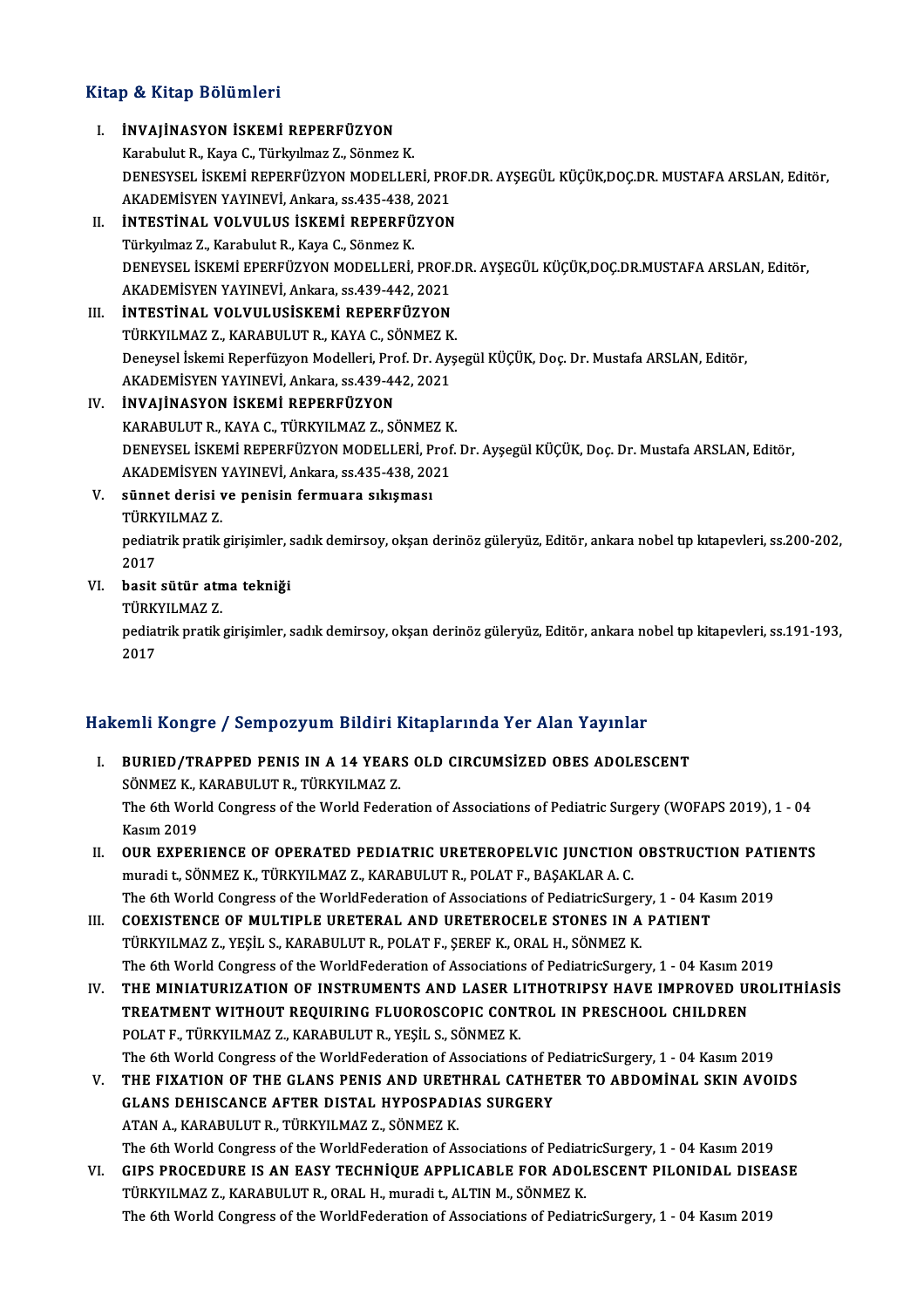VII. EFFECTS OF HYDROGEN-RICH SALINE SOLUTION ON INTESTINAL ANASTOMOSIS PERFORMED AFTER INTESTINAL ISCHEMIA REPERFUSION INJURY eryılmaz s., TÜRKYILMAZ Z., KARABULUT R., ALTIN M., POYRAZ A., GÜLBAHAR Ö., ARSLAN B., SÖNMEZ K. INTESTINAL ISCHEMIA REPERFUSION INJURY<br>eryılmaz s., TÜRKYILMAZ Z., KARABULUT R., ALTIN M., POYRAZ A., GÜLBAHAR Ö., ARSLAN B., SÖNMEZ K<br>The 6th World Congress of the WorldFederation of Associations of PediatricSurgery, 1 eryılmaz s., TÜRKYILMAZ Z., KARABULUT R., ALTIN M., POYRAZ A., GÜLBAHAR Ö., ARS.<br>The 6th World Congress of the WorldFederation of Associations of PediatricSurgery, 1<br>VIII. PERIANAL VERRUCA VULGARIS IN A CHILD: TREATMENT WI The 6th World Congress of the WorldFederation of Associations of Pediatric<br>PERIANAL VERRUCA VULGARIS IN A CHILD: TREATMENT WITH YA<br>ALTIN M., ORAL H., eryılmaz s., KARABULUT R., TÜRKYILMAZ Z., SÖNMEZ K.<br>The 6th World Congre PERIANAL VERRUCA VULGARIS IN A CHILD: TREATMENT WITH YAG LASER<br>ALTIN M., ORAL H., eryılmaz s., KARABULUT R., TÜRKYILMAZ Z., SÖNMEZ K.<br>The 6th World Congress of the WorldFederation of Associations of PediatricSurgery, 1 - 0 ALTIN M., ORAL H., eryilmaz s., KARABULUT R., TÜRKYILMAZ Z., SÖNMEZ K.<br>The 6th World Congress of the WorldFederation of Associations of PediatricSurgery, 1 - 04 Kasim 2019<br>IX. Comparison of preoperative ultrasonography and The 6th World Continue of<br>**Comparison of**<br>appendectomy<br>EPVII MA7 S KA Comparison of preoperative ultrasonography and pathology results of patients undergoing<br>appendectomy<br>ERYILMAZ S., KARABULUT R., TÜRKYILMAZ Z., SÖNMEZ K., ŞEREF K., POYRAZ A., OKTAR S. Ö. , BAŞAKLAR A. C.<br>Werld Congress of appendectomy<br>ERYILMAZ S., KARABULUT R., TÜRKYILMAZ Z., SÖNMEZ K., ŞEREF K., POYRAZ A., OKTAR S. Ö. , BAŞAKLAR A. C.<br>World Congress of the World Federation of Associations of Pediatric Surgeons, Washington, USA, Amerika Bir ERYILMAZ S., KARABULUT R<br>World Congress of the World<br>Devletleri, 8 - 11 Ekim 2016<br>Effect of nolannegine on a World Congress of the World Federation of Associations of Pediatric Surgeons, Washington, USA, Amerika Birleşik<br>Devletleri, 8 - 11 Ekim 2016<br>X. Effect of polaprezinc on experimental corrosive esophageal burns in rats Devletleri, 8 - 11 Ekim 2016<br><mark>Effect of polaprezinc on experimental corrosive esophageal burns in rats</mark><br>OZBAYOĞLU A., SÖNMEZ K., KARABULUT R., TÜRKYILMAZ Z., POYRAZ A., GÜLBAHAR Ö., BAŞAKLAR A. C.<br>Werld Congress of the Wer World Congress of the World Federation of Associations of Pediatric Surgeons, Washington, USA, Amerika Birleşik<br>Devletleri, 8 - 11 Ekim 2016 OZBAYOĞLU A., SÖNMEZ K., 1<br>World Congress of the World<br>Devletleri, 8 - 11 Ekim 2016<br>Protective Effect of Hydr World Congress of the World Federation of Associations of Pediatric Surgeons, Washington, USA, Amerika Birle;<br>Devletleri, 8 - 11 Ekim 2016<br>XI. Protective Effect of Hydrogen Rich Saline Solution on Experimental Ovarian Isch Devletleri, 8 - 11<br><mark>Protective Effe</mark><br>Model in Rats<br>CÖVALP N. RAS Protective Effect of Hydrogen Rich Saline Solution on Experimental Ovarian Ischemia Rep<br>Model in Rats<br>GÖKALP N., BAŞAKLAR A. C. , SÖNMEZ K., TÜRKYILMAZ Z., KARABULUT R., POYRAZ A., GÜLBAHAR Ö.<br>World Congress of the World E Model in Rats<br>GÖKALP N., BAŞAKLAR A. C. , SÖNMEZ K., TÜRKYILMAZ Z., KARABULUT R., POYRAZ A., GÜLBAHAR Ö.<br>World Congress of the World Federation of Associations of Pediatric Surgeons, Washington, USA, Amerika Birleşik<br>Pevla GÖKALP N., BAŞAKLAR A. C.<br>World Congress of the World<br>Devletleri, 8 - 11 Ekim 2016<br>Children who underwant World Congress of the World Federation of Associations of Pediatric Surgeons, Wash:<br>Devletleri, 8 - 11 Ekim 2016<br>XII. Children who underwent thyroid surgeries for thyroid cancers and masses<br>TÜRKVI MAZ Z. KARARIII UT R. SÖN Devletleri, 8 - 11 Ekim 2016<br>Children who underwent thyroid surgeries for thyroid<br>TÜRKYILMAZ Z., KARABULUT R., SÖNMEZ K., BAŞAKLAR A. C.<br>Werld Congress of the Werld Eederation of Associations of B Children who underwent thyroid surgeries for thyroid cancers and masses<br>TÜRKYILMAZ Z., KARABULUT R., SÖNMEZ K., BAŞAKLAR A. C.<br>World Congress of the World Federation of Associations of Pediatric Surgeons, Washington, USA, TÜRKYILMAZ Z., KARABULU<br>World Congress of the World<br>Devletleri, 8 - 11 Ekim 2016<br>The offect of Alfuresin or World Congress of the World Federation of Associations of Pediatric Surgeons, Washington, USA, Amerika Birleşik<br>Devletleri, 8 - 11 Ekim 2016<br>XIII. The effect of Alfuzosin on Renal Resistive Index Urinary Electrolytes and 2 Devletleri, 8 - 11 Ekim 2016<br>The effect of Alfuzosin on Renal Resistive Index Urinary Electrolytes and 2 Microglobulin |<br>TGF ß 1 levels of Kidney Tissue in rats with Unilateral Ureteropelvic Junction Obstruction<br>VÖSE E. TÜ The effect of Alfuzosin on Renal Resistive Index Urinary Electrolytes and 2 Microglobulin levels and<br>TGF ß 1 levels of Kidney Tissue in rats with Unilateral Ureteropelvic Junction Obstruction<br>KÖSE F., TÜRKYILMAZ Z., SÖNMEZ TGF ß 1 levels of Kidney Tissue in rats with Unilateral Ureteropelvic Junction Obstruction<br>KÖSE F., TÜRKYILMAZ Z., SÖNMEZ K., KARABULUT R., POYRAZ A., GÜLBAHAR Ö., ARAL L. A. , DAMAR Ç<br>BAŞAKLAR A. C. KÖSE F., TÜRKYILMAZ Z., SÖNMEZ K., KARABULUT R., POYRAZ A., GÜLBAHAR Ö., ARAL L. A. , DAMAR Ç., KAYA C.,<br>BAŞAKLAR A. C.<br>World Congress of the World Federation of Associations of Pediatric Surgeons, Washington, USA, Amerika World Congress of the World Federation of Associations of Pediatric Surgeons, Washington, USA, Amerika Birleşik XIV. Different Surgical ovarian masses in children and adolescents Devletleri, 8 - 11 Ekim 2016<br>Different Surgical ovarian masses in children and adolescent:<br>SÖNMEZ K., TÜRKYILMAZ Z., KARABULUT R., CAN B., BAŞAKLAR A. C.<br>Werld Congress of the Werld Esdenation of Associations of Pediatris World Congress of the World Federation of Associations of Pediatric Surgeons, Washington, USA, Amerika Birleşik<br>Devletleri, 8 - 11 Ekim 2016 SÖNMEZ K., TÜRKYILMAZ Z.,<br>World Congress of the World<br>Devletleri, 8 - 11 Ekim 2016<br>Seten placement for fistu XV. Seton placement for fistula in ano a three case study in children ALTIN M., TÜRKYILMAZ Z., KARABULUT R., SÖNMEZ K., ERYILMAZ S., TAİROV V., BAŞAKLAR A. C. Seton placement for fistula in ano a three case study in children<br>ALTIN M., TÜRKYILMAZ Z., KARABULUT R., SÖNMEZ K., ERYILMAZ S., TAİROV V., BAŞAKLAR A. C.<br>World Congress of the World Federation of Associations of Pediatric ALTIN M., TÜRKYILMAZ Z., K<br>World Congress of the World<br>Devletleri, 8 - 11 Ekim 2016<br>Conservative treatment u World Congress of the World Federation of Associations of Pediatric Surgeons, Washington, USA, Amerika B<br>Devletleri, 8 - 11 Ekim 2016<br>XVI. Conservative treatment with octreotide provived early recovery and reduce to hospit Devletleri, 8 - 11 Ekim 2016<br>Conservative treatment with octreo<br>esophageal perforation in children<br>KARAPULUT P-TÜRVVU MAZ Z-SÖNME Conservative treatment with octreotide provived early<br>esophageal perforation in children<br>KARABULUT R., TÜRKYILMAZ Z., SÖNMEZ K., BAŞAKLAR A. C.<br>World Congress of the World Eederation of Associations of P. esophageal perforation in children<br>KARABULUT R., TÜRKYILMAZ Z., SÖNMEZ K., BAŞAKLAR A. C.<br>World Congress of the World Federation of Associations of Pediatric Surgeons, Washington, USA, Amerika Birleşik<br>Devletleri, 8 - 11 E KARABULUT R., TÜRKYILMAZ Z., SÖNMEZ K., BAŞAKLAR A. C. XVI . pediatric urolithiazis KARABULUTR.,TÜRKYILMAZ Z.,POLATF. pediatric urology and pediatric surgery workshop, 1 - 07 Mart 2015 XVIII. Unusual Localization Of Hydatid Cyst pediatric urology and pediatric surgery workshop, 1 - 07 Mart 2015<br>Unusual Localization Of Hydatid Cyst<br>SÖNMEZ K., TÜRKYILMAZ Z., KARABULUT R., İSSMAİL HAKKI g., BAŞAKLAR A. C. , KALE N.<br>2 International Pediatric Urology W 3.International Pediatric Urology Workshop-Sindh Institute of Urology and Transplantation, SIUT-Karachi-Pakistan, 28 Mart 2012 - 31 Ocak 2016 SÖNMEZ K., TÜRKYILMAZ Z., KARABUL<br>3.International Pediatric Urology Work<br>Pakistan, 28 Mart 2012 - 31 Ocak 2016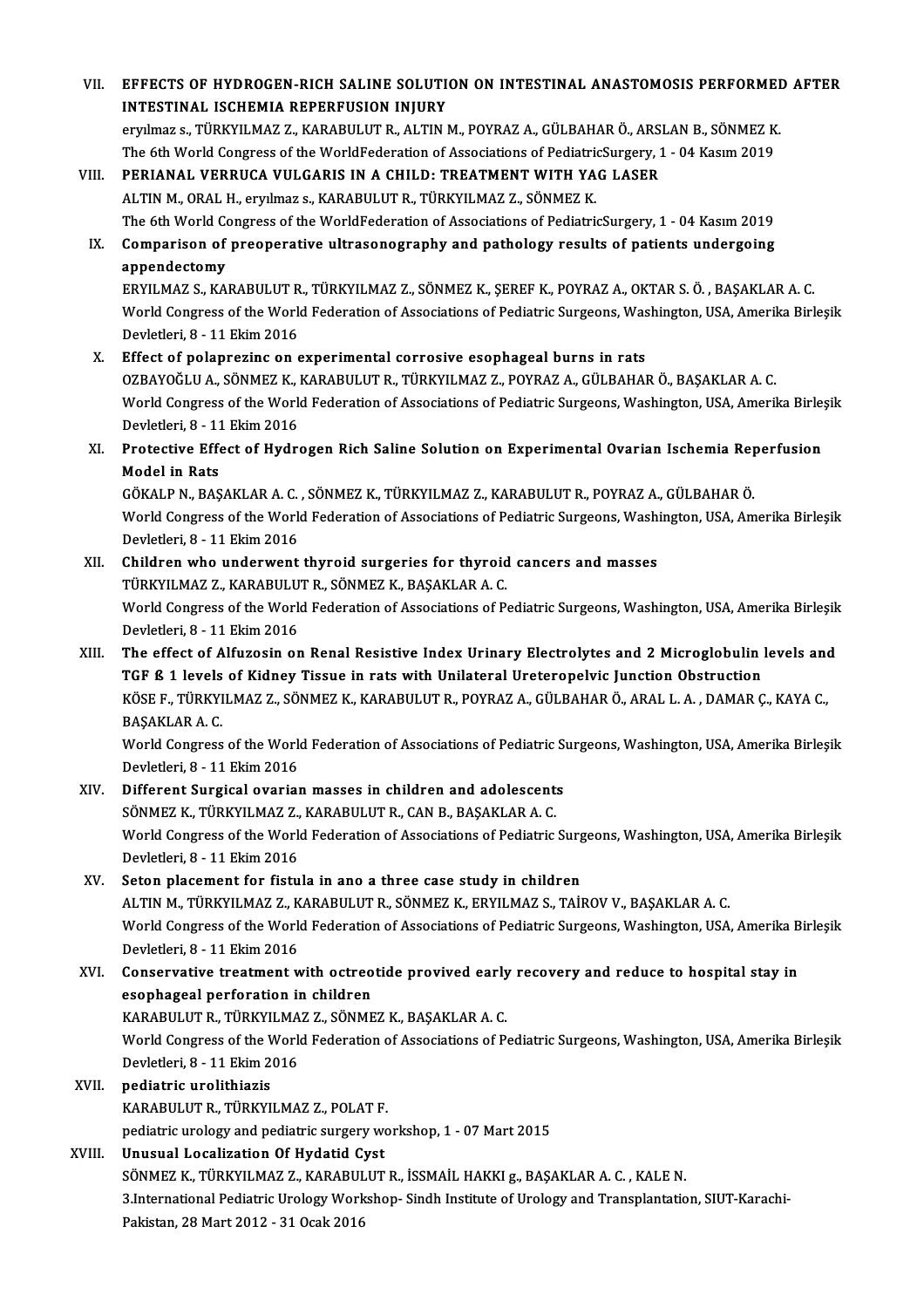XIX. Inhibin B levels in Peripheral Vein do not Correlate with Inhibin B Levels in the Spermatic Vein in Inhibin B levels in Periphera<br>Adolescents with Varicocele<br>TÜRKVU MAZ Z. KARABULUT R Inhibin B levels in Peripheral Vein do not Correlate with Inhibin B Levels in the Spermatic Vein in<br>Adolescents with Varicocele<br>TÜRKYILMAZ Z., KARABULUT R., SÖNMEZ K., billur d., ÖZEN İ. O. , serdar m., KARAKUŞ S. C. , BAŞ A<br>Ti<br>k. TÜRKYILMAZ Z., KARABULUT R., SÖNMEZ K., billur d., ÖZEN İ. O. , serdar m., KARAKUŞ S. C. , BAŞAKLAR A.<br>k.<br>3.International Pediatric Urology Workshop- Sindh Institute of Urology and Transplantation, SIUT-Karachi-<br>Pakistan 2 k.<br>3.International Pediatric Urology Workshop- Sindh Institute of Urology and Transplantation, SIUT-Karachi-<br>Pakistan, 28 - 31 Mart 2012

- 3.International Pediatric Urology Workshop- Sindh Institute of Urology and Transplantation, SIUT-Karachi<br>Pakistan, 28 31 Mart 2012<br>XX. Effects of Propylthiouracil PTU on Testicular Tissue in Undescended Testes in Newborn Pakistan, 28 - 31 Mart 2012<br>Effects of Propylthiouracil PTU on Testicular Tissue in Undescended Testes in Newborn Rats<br>KARABULUT R., TÜRKYILMAZ Z., SÖNMEZ K., bİLLUR D., ÖZEN İ. O. , POYRAZ A., BAŞAKLAR A. C. , NURİ K.<br>2 I Effects of Propylthiouracil PTU on Testicular Tissue in Undescended Testes in Newborn Rats<br>KARABULUT R., TÜRKYILMAZ Z., SÖNMEZ K., bİLLUR D., ÖZEN İ. O. , POYRAZ A., BAŞAKLAR A. C. , NURİ K.<br>3.International Pediatric Urolo KARABULUT R., TÜRKYILMA<br>3.International Pediatric Uro<br>Pakistan, 28 - 31 Mart 2012<br>Introoküler metastarı, ola 3.International Pediatric Urology Workshop- Sindh Institute of Urology and Transplant<br>Pakistan, 28 - 31 Mart 2012<br>XXI. Intraoküler metastazı olan testiküler mikst maliyn germ hücre tümörlü olgu<br>KARADENİZ C. PINAPLLE C. QČU
- Pakistan, 28 31 Mart 2012<br>İntraoküler metastazı olan testiküler mikst maliyn germ hücre tümörlü olgu<br>KARADENİZ C., PINARLI F. G. , OĞUZ A., SARAÇ A., OKUR A., MEMİŞ L., TÜRKYILMAZ Z.<br>19 Ulusal Kansar Kansresi, Antalya Tü İntraoküler metastazı olan testiküler mikst maliyn germ l<br>KARADENİZ C., PINARLI F. G. , OĞUZ A., SARAÇ A., OKUR A., MEM<br>19.Ulusal Kanser Kongresi, Antalya, Türkiye, 20 - 24 Nisan 2011<br>Akut ve perfere apendisitli sesuklarda KARADENİZ C., PINARLI F. G. , OĞUZ A., SARAÇ A., OKUR A., MEMİŞ L., TÜRKYILMAZ Z.<br>19.Ulusal Kanser Kongresi, Antalya, Türkiye, 20 - 24 Nisan 2011<br>XXII. Akut ve perfore apandisitli çocuklarda Ameliyat öncesi ve sonrası
- 19.Ulusal Kanser Kongresi, Antalya, Türkiye, 20 24 Nisan 2011<br>Akut ve perfore apandisitli çocuklarda Ameliyat öncesi ve sonrası dönem<br>antioksidan ve inflamatuvar yanıt ile leptin düzeylerinin karşılaştırılması<br>DEMİPOČULL Akut ve perfore apandisitli çocuklarda Ameliyat öncesi ve sonrası dönemde doku hasarlanması,<br>antioksidan ve inflamatuvar yanıt ile leptin düzeylerinin karşılaştırılması<br>DEMİROĞULLARI B., GÜLEN Ş., KARABULUT R., ÖZEN İ. O. antioks<br>DEMIRO<br>KALE N.<br>Cosultus DEMİROĞULLARI B., GÜLEN Ş., KARABULUT R., ÖZEN İ. O. , TÜRKYILMAZ Z., SÖI<br>KALE N.<br>Çocuk ve Ergen Obezite Derneği, II. Leptin Kongresi, Türkiye, 8 - 10 Ekim 2004<br>Adelesan varikesellerinde nitrik eksit metebelitlerinin linid KALE N.<br>Çocuk ve Ergen Obezite Derneği, II. Leptin Kongresi, Türkiye, 8 - 10 Ekim 2004<br>XXIII. Adolesan varikosellerinde nitrik oksit metabolitlerinin lipid peroksidasyonu ile ilişkisi

TÜRKYILMAZ Z., GÜLEN Ş., SÖNMEZ K., KARABULUT R., DİNCER S., BAŞAKLAR C., KALE N. Serbest Radikaller ve Antioksidanlar Araştırma Derneği III. Ulusal Kongresi, Türkiye, 27 - 30 Mart 2003

### Desteklenen Projeler

Desteklenen Projeler<br>TÜRKYILMAZ Z., Yükseköğretim Kurumları Destekli Proje, Hidrojenle zenginleştirilmiş salin solüsyonunun süperior<br>marantar artar iskami renerfüryonu, sanrasında alustumları inse barsak anastamaru üzerine mezenteri arter arterister<br>TÜRKYILMAZ Z., Yükseköğretim Kurumları Destekli Proje, Hidrojenle zenginleştirilmiş salin solüsyonunun süperior<br>Türkulmaz Z., Boyraz A., Sönmaz K., Gülbabar Ö., Karabulut B., Vükseköğretim Kuruml TÜRKYILMAZ Z., Yükseköğretim Kurumları Destekli Proje, Hidrojenle zenginleştirilmiş salin solüsyonunun süperior<br>mezenter arter iskemi reperfüzyonu sonrasında oluşturulan ince barsak anastomozu üzerine etkileri, 2017 - 201 mezenter arter iskemi reperfüzyonu sonrasında oluşturulan ince barsak anastomozu üzerine etkileri, 2017 - 2019<br>Türkyılmaz Z., Poyraz A., Sönmez K., Gülbahar Ö., Karabulut R., Yükseköğretim Kurumları Destekli Proje, Hidroj Türkyılmaz Z., Poyraz A., Sönmez K., Gülbahar Ö., Karabulut R., Yükseköğretim Kurumları Destekli Proje, Hidrojenle<br>zenginleştirilmiş salin solüsyonun süperior mezenter arter iskemi reperpüzyonu sonrasnda oluşturulan ince b zenginleştirilmiş salin solüsyonun süperior mezenter arter iskemi reperpüzyonu sonrasnda oluşturulan ince barsa<br>anastomozu üzerine etkileri-01/2017-24, 2017 - 2018<br>Karabulut R., Türkyılmaz Z., Sönmez K., Yükseköğretim Kuru

Karabulut R., Türkyılmaz Z., Sönmez K., Yükseköğretim Kurumları Destekli Proje, Hidrojenle zenginleştirilmiş salin Karabulut R., Türkyılmaz Z., Sönmez K., Yükseköğretim Kurumları Destekli Proje, Hidrojenle zenginleştirilmiş salin<br>solüsyonunun ratlarda penil turnike uygulanan penil doku üzerine koruyucu etkileri, 2017 - 2018<br>Karabulut R

solüsyonunun ratlarda penil turnike uygulanan penil doku üzerine koruyucu etkileri, 2017 - 2018<br>Karabulut R., Sönmez K., Türkyılmaz Z., Ergün M. A. , Yükseköğretim Kurumları Destekli Proje, Hipc<br>total gen ifadesinin araştı Karabulut R., Sönmez K., Türkyılmaz Z., Ergün M. A. , Yükseköğretim Kurumları Destekli Proje, Hipospadiaslı çocuklarda<br>total gen ifadesinin araştırılması, 2012 - 2017<br>Karabulut R., Türkyılmaz Z., Sönmez K., Yükseköğretim K

total gen ifadesinin araştırılması, 2012 - 2017<br>Karabulut R., Türkyılmaz Z., Sönmez K., Yükseköğretim Kurumları Destekli Proje, Korozif Özofagus Yanıklarında Erl<br>Dönemde Yerleştirilen 3 Farklı Stentin, Geç Dönem Balon Dila Karabulut R., Türkyılmaz Z., Sönmez K., Yükseköğretim Kurumları Deste<br>Dönemde Yerleştirilen 3 Farklı Stentin, Geç Dönem Balon Dilatasyon ve<br>Gelişen Özofagus Darlıklarına Etkilerinin Karşılaştırılması, 2008 - 2009<br>Karabulut Dönemde Yerleştirilen 3 Farklı Stentin, Geç Dönem Balon Dilatasyon ve Cutting Balon Dilatasyon Uygulamalarının<br>Gelişen Özofagus Darlıklarına Etkilerinin Karşılaştırılması, 2008 - 2009<br>Karabulut R., Türkyılmaz Z., Sönmez K.

parametreler,2003 -2004 Karabulut R., Türkyılmaz Z., Sönmez K., Yükseköğretim Kurumları Destekli Proje, İnvaginasyonlarda inflamatuar<br>parametreler, 2003 - 2004<br>Karabulut R., Sönmez K., Türkyılmaz Z., Yükseköğretim Kurumları Destekli Proje, İnmemi

parametreler, 2003 - 2004<br>Karabulut R., Sönmez K., Türkyılmaz Z., Yükseköğretim Kurumları Dest<br>hücre hasar ve atrofisinin propiltiyourasil ile önlenmesi, 2003 - 2004<br>Sönmez K., Türkulmaz Z., Karabulut B., Vükseköğretim Kur Karabulut R., Sönmez K., Türkyılmaz Z., Yükseköğretim Kurumları Destekli Proje, İnmemiş testislerde gelişen testiküle:<br>hücre hasar ve atrofisinin propiltiyourasil ile önlenmesi, 2003 - 2004<br>Sönmez K., Türkyılmaz Z., Karabu

hücre hasar ve atrofisinin propiltiyourasil ile önlenmesi, 2003 - 2004<br>Sönmez K., Türkyılmaz Z., Karabulut R., Yükseköğretim Kurumları Destekli Proje, Lokal Metilen Mavisi uygulamasının<br>E.Coli ve Candida Albicans Peri toni Sönmez K., Türkyılmaz Z., Karabulut R., Yükseköğretim Kurumları Destekli Proje, Lokal Metilen Mavisi uygulamasının<br>E.Coli ve Candida Albicans Peri tonitinde etkilerinin araştırılması, 2003 - 2004<br>Sönmez K., Türkyılmaz Z.,

E.Coli ve Candida Albicans Peri tonitinde etkilerinin<br>Sönmez K., Türkyılmaz Z., Karabulut R., Yükseköğret<br>testis hasarı üzerine sildenafilin etkisi, 2002 - 2002

## testis hasarı üzerine sildenafilin etkisi, 2002 - 2002<br>Bilimsel Dergilerdeki Faaliyetler

Turkish Journal Of Medical Sciences, Editör, 2018 - 2020